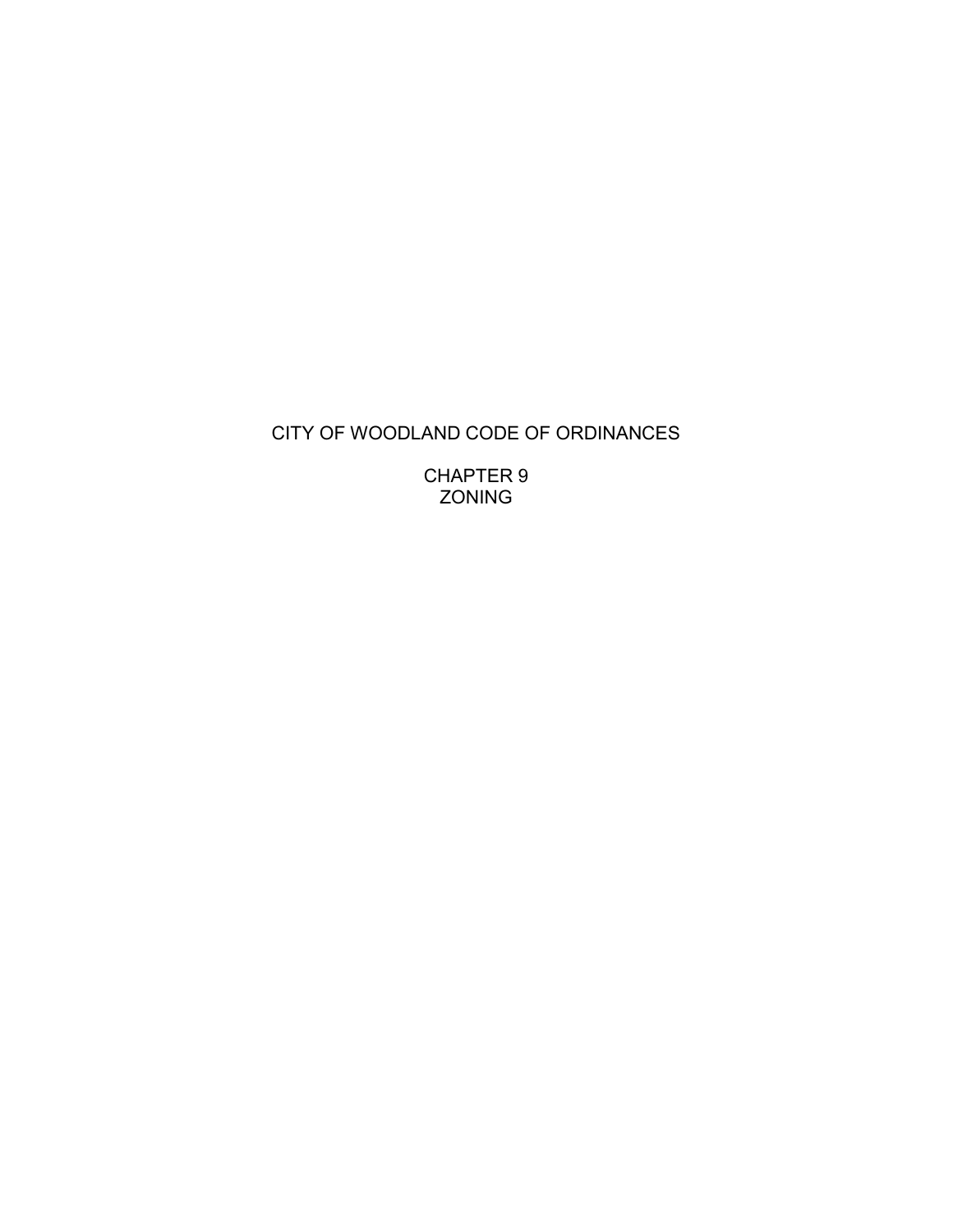## CHAPTER 9. ZONING

#### **SECTION 900 - ZONING**

#### **900.01 Purpose, Scope and Interpretation.**

Subd.1. Purpose. This Chapter is adopted as the principal means of attaining the goals and standards set forth in Woodland's Comprehensive Plan, including preservation of open space, scenic views, natural topography and habitat, wetlands, lakes, indigenous vegetation and trees, and rehabilitation of existing housing units on their present location.

Subd. 2. Scope. The use of all land and every structure and the erection of any structural alteration of any structure or portion of a structure in the City shall be in conformity with the provisions of this Chapter 9. Any structure or use lawfully existing on September 10, 2001 but not in conformity with this Chapter 9 as amended may be continued subject to the provisions of Section 900.05.

Subd. 3. Interpretation. The provisions of this Chapter shall be interpreted as the minimum requirements for the promotion of the public health, safety, morals, convenience and general welfare, and also shall be interpreted as provided in Section 105.12. Where the provisions of this Chapter impose greater restrictions than those of any statute, other City Ordinance or regulation, this Chapter shall apply. Where the provisions of any statute, other City Ordinance or regulation impose greater restrictions than this Chapter, the more restrictive provisions shall apply.

**900.02 Definitions.** For the purposes of this Chapter, the terms set forth in this Section have the meanings given them in this Section.

Subd. 1. Bluff means a topographic feature such as a hill, cliff, or embankment having the following characteristics (an area with an average slope of less than 18 percent over a distance of 50 feet or more, measured on the ground, shall not be considered part of the bluff):

- (a) Part or all of the feature is located within 1000 feet of any lake;
- (b) The slope rises at least 25 feet above the ordinary high water level of the lake;
- (c) The grade of the slope from the toe of the bluff to a point 25 feet or more above the ordinary high water level averages 30 percent or greater; and
- (d) The slope drains toward the lake.

Subd. 2. Bluff impact zone means a bluff and land located within 20 feet from the top of a bluff.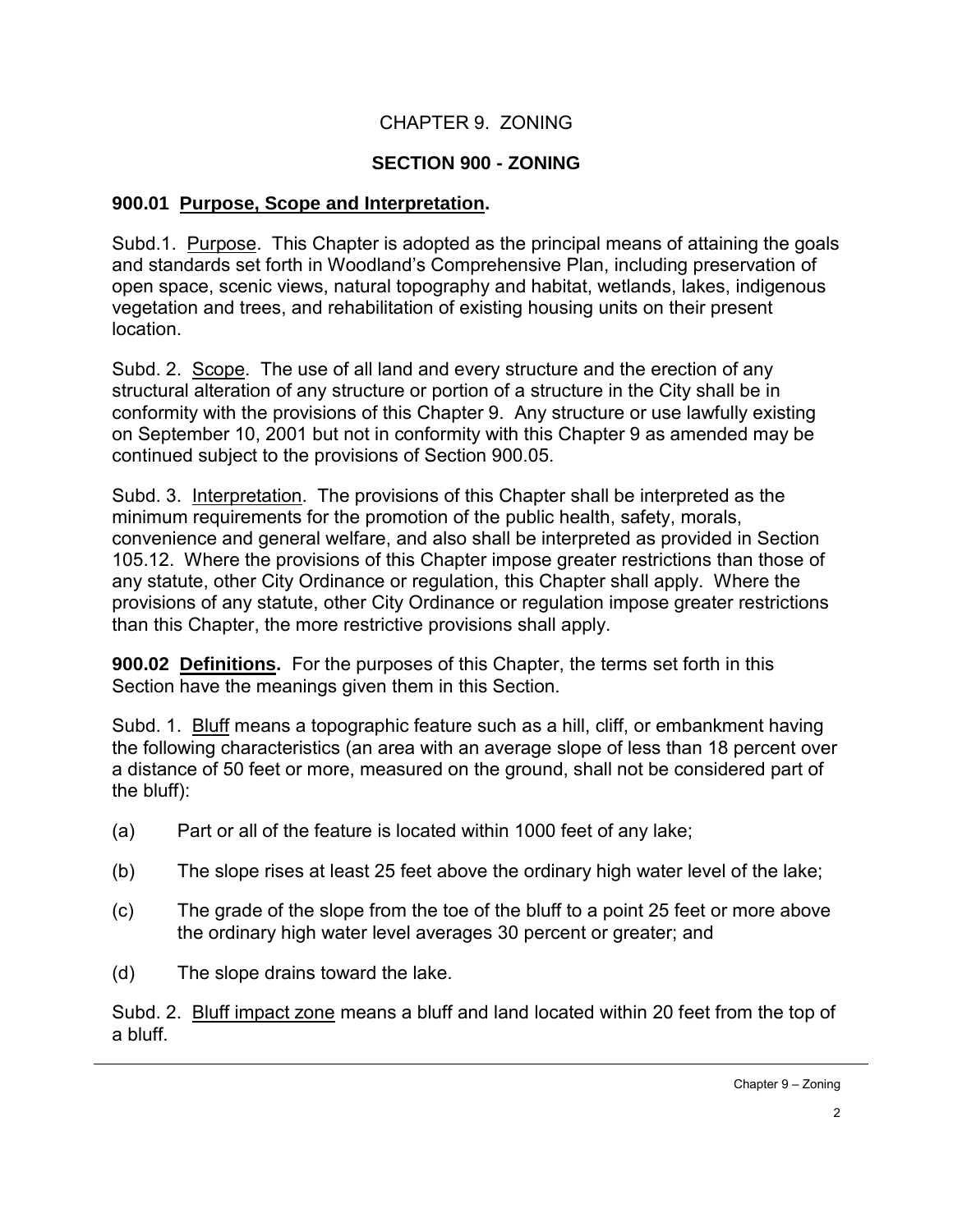Subd. 3. Boat house means a structure designed and used solely for the storage of boats or boating equipment.

Subd. 4. Building means any structure having a roof supported by columns, walls or other means of support for the shelter or enclosure of persons or property.

Subd. 5. Building, Accessory, means a building on the same lot with, and of a nature customarily incidental and subordinate to, the principal use or structure.

Subd. 6. Building, Main means a building in which the principal use of the lot is conducted.

Subd. 7. Building Line means a line parallel to a lot line or the ordinary high water level at the required setback beyond which a structure may not extend.

Subd. 8. Building Site or Building Lot - See "Lot".

Subd. 9. Commissioner means the commissioner of the Minnesota Department of Natural Resources.

Subd. 10. Conditional Use A use that would not be appropriate generally but may be allowed with appropriate restrictions, upon a finding that certain conditions as detailed in the zoning ordinance exist, the use conforms to the Comprehensive Plan of the community, and the use is compatible with the existing neighborhood. The city may impose additional conditions in specific instances to protect the health, safety and welfare. Any use deemed a Conditional Use per the ordinance must obtain a Conditional Use Permit.

Subd. 11. Construction activity shall include, but not be limited to:

- a) Clearing, dredging, excavating, and grading of land.
- b) The use or movement of manual tools, or any kind of electric, diesel or gas powered equipment and construction materials or supplies commonly employed in building, excavation, or roadway construction.
- c) The delivery, organization, or distribution of building materials or equipment associated with building, and
- d) The congregating of workers outdoors at or near the construction site, except where workers remain in their vehicles.

Subd. 12 Commercial property maintenance activity shall include, but not be limited to: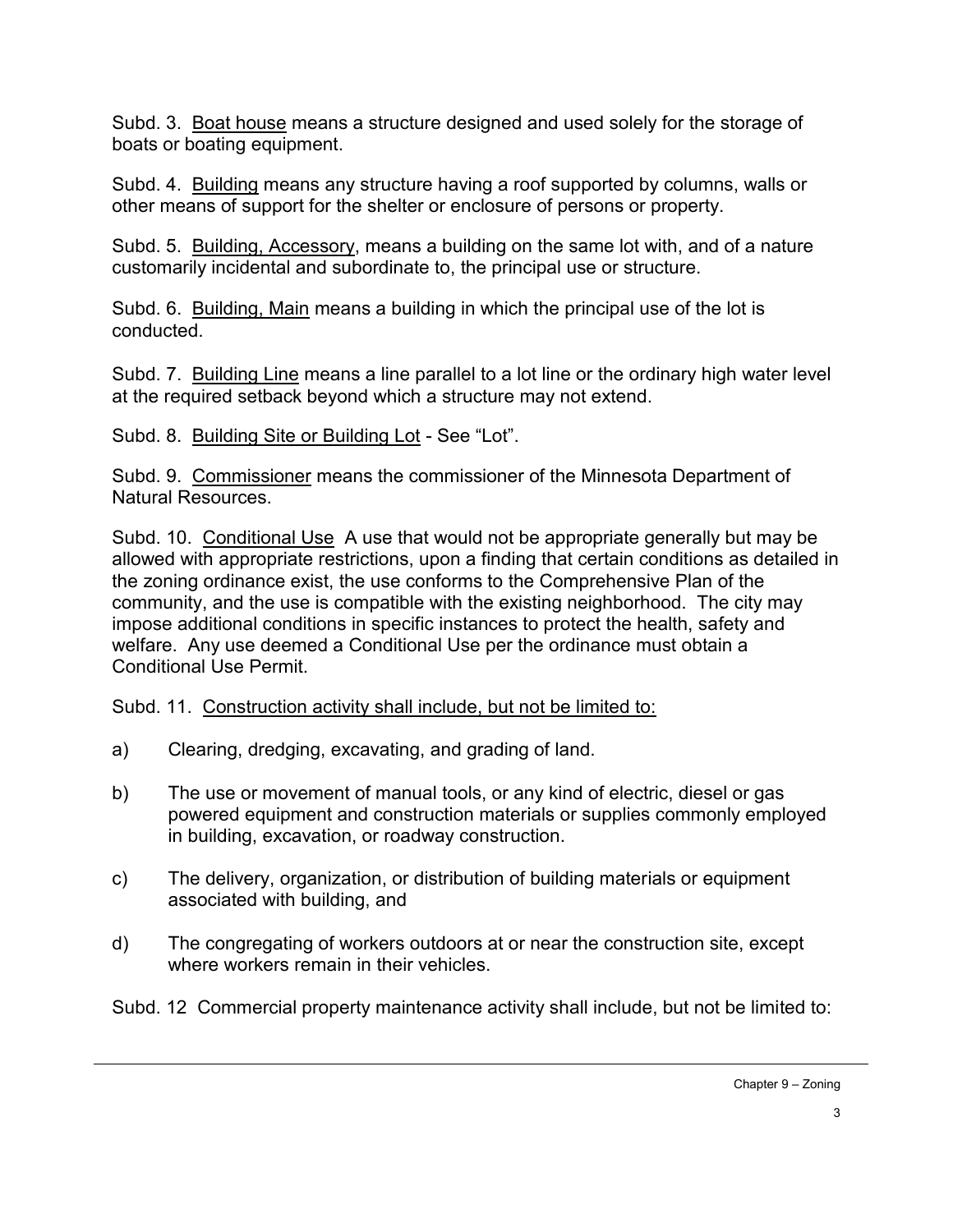- a) The use of manual, power and maintenance equipment, lawn mowers, chain saws, leaf blowers, tractors, commercial vehicles, excavation equipment, generators, and compressors.
- b) Deliveries of landscaping supplies and equipment, and
- c) The gathering together of workers on site.

Subd. 13. Deck means a horizontal, unenclosed platform with or without attached railings, seats, trellises, or other features, attached or functionally related to a principal use or site and at any point extending more than 3 feet above ground. A deck adjoining or adjacent to a Main Building is considered an integral part of the Main Building.

Subd. 14. Dwelling means a building having running water and cooking and toilet facilities and customarily occupied by only one family.

Subd. 15. Dump (or Junk Yard) means an area used for the outdoor storage, keeping or abandonment of junk or discarded materials, including rubbish, trash, cans, bottles, garbage, vehicles, machinery or mechanical parts.

Subd. 16. Essential Services means gas, electrical, steam, or water transmission or distribution systems and structures, or collection, communication, supply or disposal systems and structures, reasonably necessary to provide adequate service by a public utility, governmental entity or commission, or required to protect the public health, safety or general welfare. The term includes towers, poles, wires, mains, drains, sewers, pipes, conduits, cables, fire alarm boxes, police call boxes, and accessories but does not include buildings, microwave radio relay structures, or satellite dishes.

Subd. 17. Family means one person or two or more persons each related to the others by blood, marriage, adoption, or foster care, or a group of not more than three persons not so related occupying a residence, maintaining a common household and using common cooking and kitchen facilities.

Subd. 18. Fence means any structure, wall or gate erected as a divider, marker, barrier or enclosure.

Subd. 19. Guesthouse means an accessory structure used as a dwelling for nonpaying guests or persons employed on the premises.

Subd. 20. Height of Building means the vertical distance between the highest adjoining ground level at the building or 10 feet above the lowest adjoining ground level, whichever is lower, and the highest point of any roof. Each such ground level will be measured using the spot elevation existing on June 14, 2010 or the spot elevation as of the building permit application date, whichever is lower.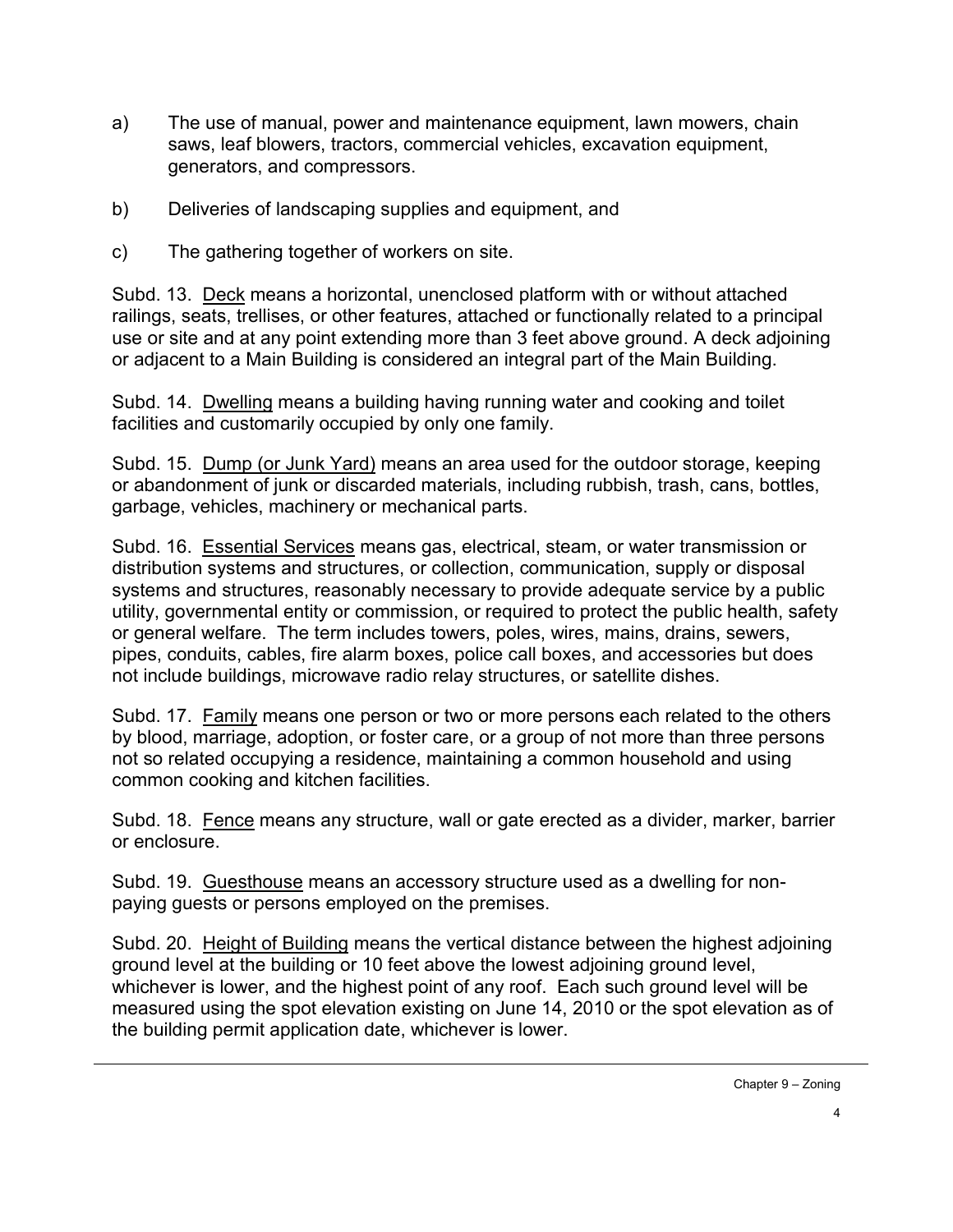Subd. 21. Home Occupation - means a use carried on for gain or as a hobby by an occupant of a dwelling entirely within a dwelling or within an accessory building, which use is clearly incidental and secondary to the residential use does not change the residential character of the property, and is subject to the following limitations:

- (a) no person not residing in the dwelling may be employed on-site in the home occupation;
- (b) no interior or exterior alterations may be made to the dwelling to accommodate the home occupation except as may be customarily found in a dwelling;
- (c) exterior signs or signs visible from the exterior advertising the home occupation are prohibited;
- (d) outside storage or display of items related to the home occupation is prohibited;
- (e) home occupations that provide medical or dental care, veterinary care or pet boarding, beauty or hygienic services, are prohibited;
- (f) the residential premises may not be held open to the general public as an ondemand, walk-in retail or wholesale showroom or service center;
- (g) no customers, clients, or patients may visit the site in connection with the home occupation except for the following: (1) product sales to specific customers seen by advance appointment; (2) product sales associated with private social events (i.e., "Tupperware" parties) provided they occur no more than 4 times per year at any given residence; (3) client meetings by advance appointment that are part of a home professional office as defined in Subd. 20 of this section below; and (4) in house instrument instruction and/or educational tutoring;
- (h) deliveries and other vehicular activity associated with the home occupation shall occur only in single rear axle straight trucks or smaller vehicles typically used to serve residential areas, and no trailered vehicles or equipment is allowed in connection with the home occupation;
- (i) all vehicle parking required for conduct of the home occupation, including visits by customers and clients, shall be off-street, and parking/storage of any commercial or non-passenger vehicles used in the home occupation shall be within an enclosed garage;
- (j) the home occupation may not produce any light, glare, noise, vibration, odor, vapor, or smoke perceptible beyond the boundaries of the property which is not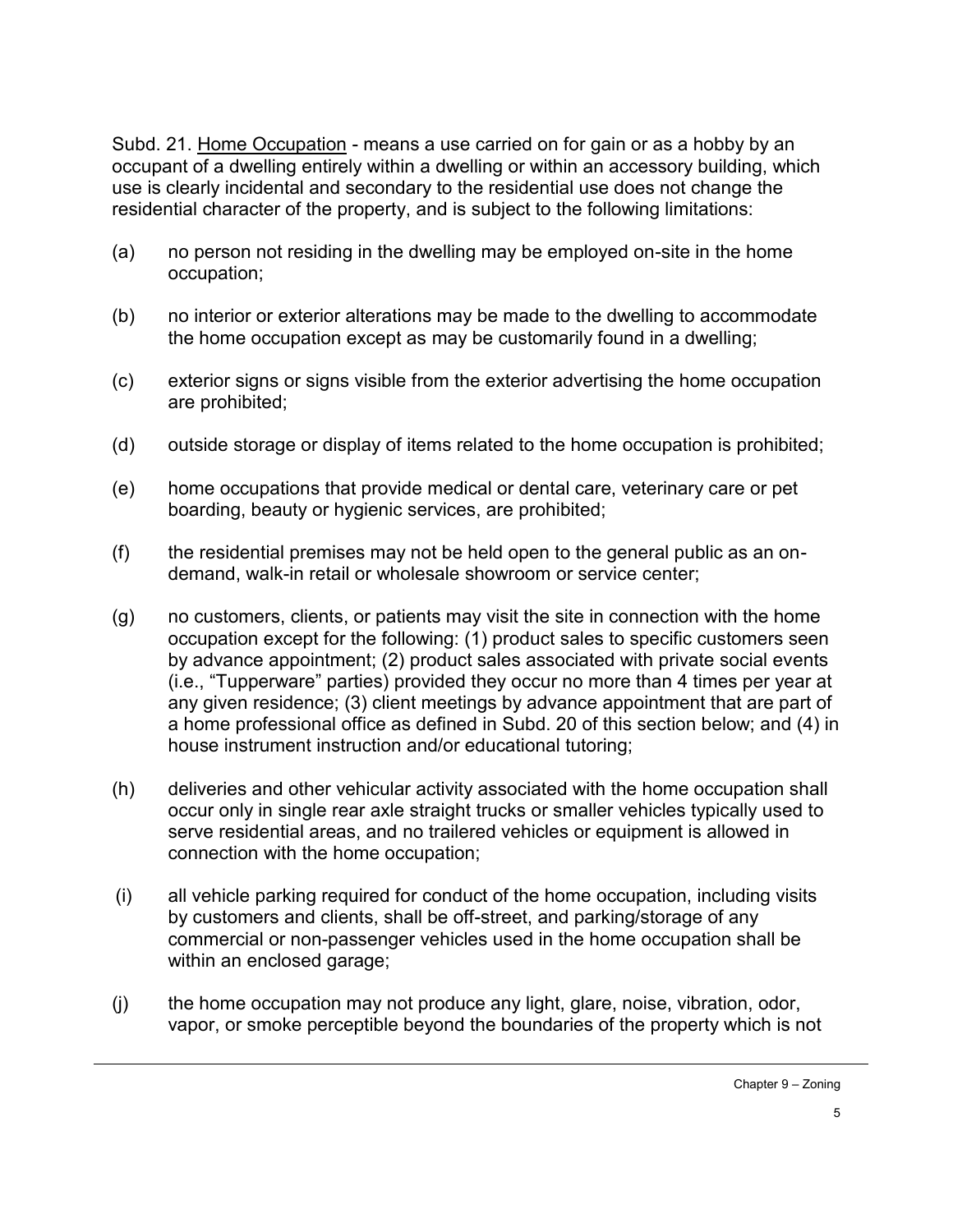customarily associated with residential use; and

 $(k)$  the home occupation must be operated in compliance with all other applicable federal, state and local statutes, ordinances, codes and regulations.

Subd. 22. Home Professional Office means an office designed for clerical work, art or craft studio, or for a professional advice practice such as an attorney, clergyman, architect, artist, engineer, financial advisor or similar professional person located in the professional's dwelling.

Subd. 23. Impervious Surface means a surface which will not permit the passage of rainwater through it, including such surfaces as roofs, awnings, concrete or bituminous driveways, walkways, tennis courts, swimming pools and patios and plastic landscaping sheets or barriers. In determining the impervious surface area of a house or other structure, the entire area of the roof will be considered impervious surface, together with any additional impervious surface areas. For purposes of this Code, slatted decking will be deemed to be 90% impervious.

Subd. 24. Intensive Vegetation Clearing means the complete removal of trees or shrubs in a contiguous patch, strip, row or block.

Subd. 25. Lake means any one of the following public waters located in whole or in part in the City, which are given the following classifications by the Minnesota Department of Natural Resources:

|                     |                             | P.W.I.D.#    | Ord. High<br><b>Water Level</b>    |
|---------------------|-----------------------------|--------------|------------------------------------|
| Lake Minnetonka     | General<br>Development      | 27-133       | 929.4 ft.<br>above sea level       |
| <b>Lake Marion</b>  | Recreational<br>Development | 27-87        | 930.9 ft.<br>above sea level       |
| <b>Shavers Lake</b> | Development                 | Recreational | 27-86 930.4 ft.<br>above sea level |

Subd. 26. Lot means a parcel of land designated by plat, metes and bounds, registered land survey, auditors plot, or other accepted means and separated from other parcels by such description for the purpose of sale, lease, or separation.

Subd. 27. Lot Line, Front means the lot line adjacent to an existing or proposed street. In the case of a corner lot, the front lot line means the lot line adjacent to the street which the main building faces.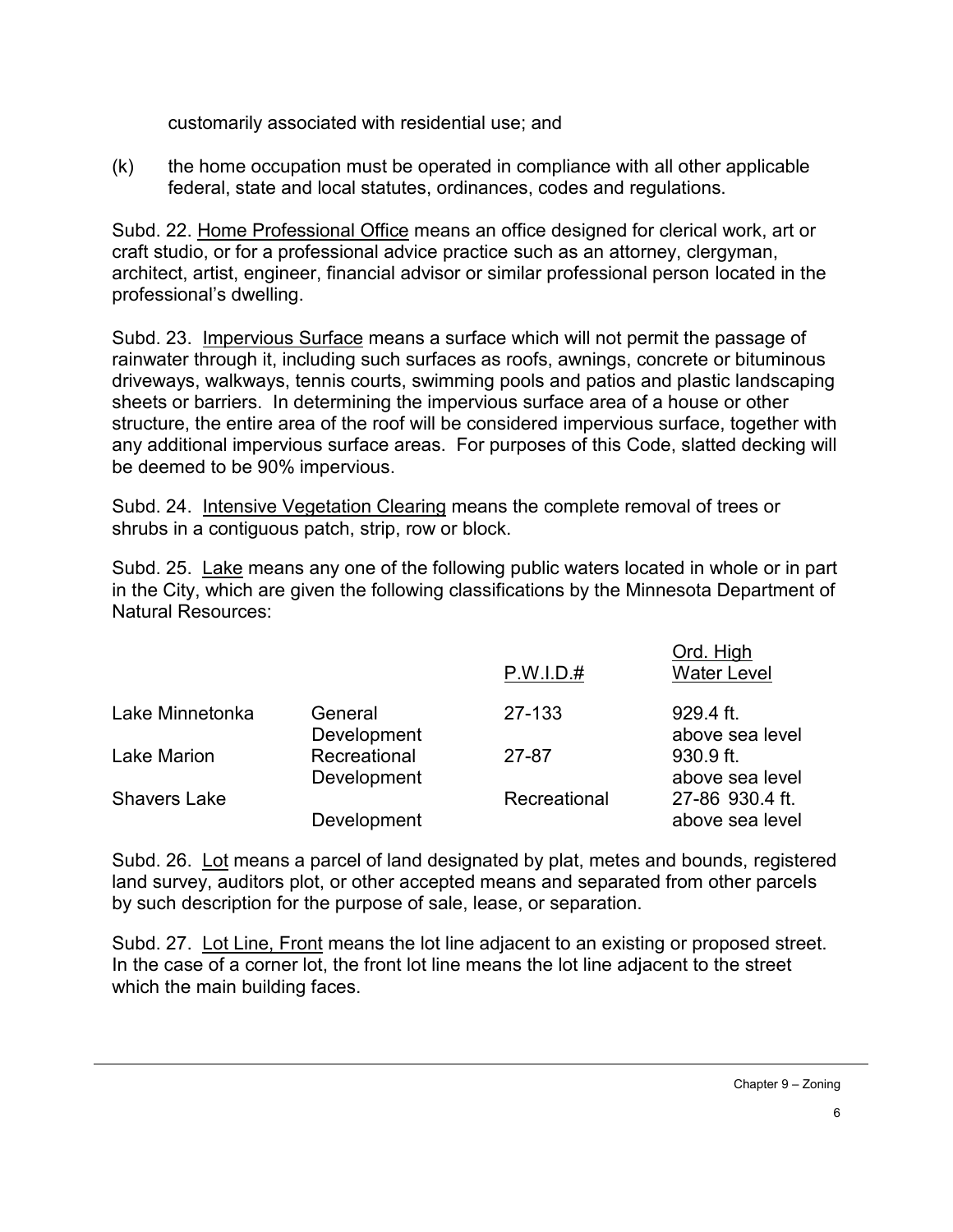Subd. 28. Lot of Record means a lot which is a part of a subdivision, the map of which has been recorded in the office of the registrar of deeds, or a lot described by metes and bounds, the deed to which has been recorded in the office of the registrar of deeds before January 1, 1988.

Subd. 29 Lot Width means the shortest distance between lot lines measured at the midpoint of the building line.

Subd. 30. Non-conforming Use means a structure or use that does not conform to the requirements of this Code at the time of adoption of the Code or at the time of an amendment of the Code which causes the structure or use not to conform.

Subd. 31. On-Site Sewage Treatment System has the meaning assigned that term in Section 705.02 of this Code.

Subd. 32. Ordinary High Water Level, used to define the boundary of public waters means an elevation delineating the highest water level which has been maintained for a sufficient period of time to leave evidence upon the landscape, commonly that point where the natural vegetation changes from predominantly aquatic to predominantly terrestrial.

Subd. 33. Practical Difficulties Standard. "Practical difficulties," as used in connection with the granting of a variance, means:

- (a) That the property owner proposes to use the property in a reasonable manner not permitted by the zoning ordinance;
- (b) The plight of the landowner is due to circumstances unique to the property not created by the landowner;
- (c) The variance, if granted, will not alter the essential character of the locality.
- (d) Economic considerations alone do not constitute practical difficulties.
- (e) For existing developments, not served with municipal sewer and water, a complying sewage treatment system is present for the intended use of the property. The variance, if issued, must require reconstruction of a nonconforming sewage treatment system.

Subd. 34. Public Waters means any waters defined in Minnesota Statutes § 103G.005, The designation of waters herein as "public waters" does not (1) grant the public additional or greater right of access to the waters, (2) diminish the right of ownership or usage of the beds underlying the designated public waters, or (3) affect state or local law forbidding trespass on private lands.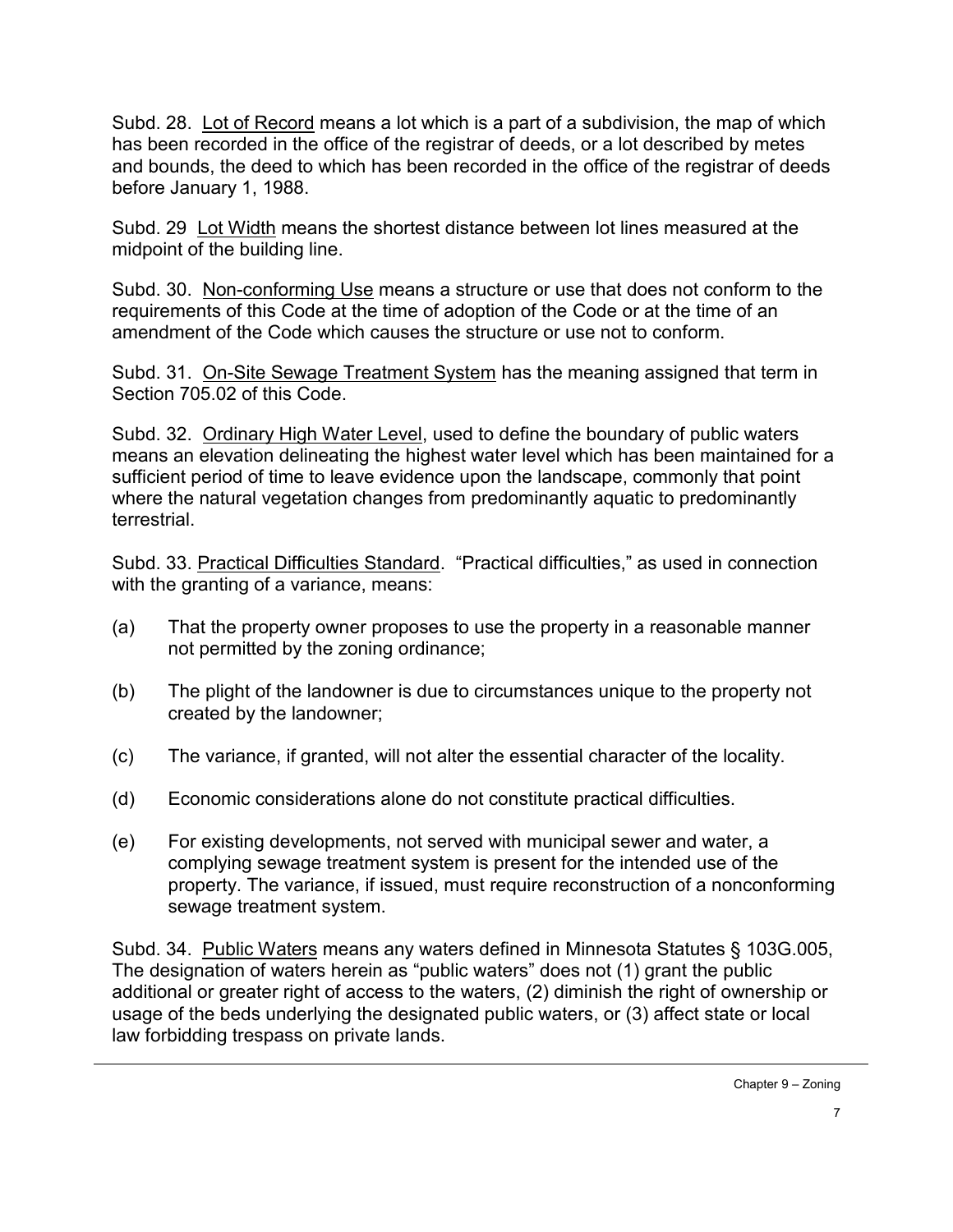Subd. 35. Setback means the minimum horizontal distance between a structure or onsite sewage treatment system and an ordinary high water level, shoreline improvement, top of a bluff, road, highway, or property line.

Subd. 36. Shore Impact Zone means land located between the ordinary high water level of a public water and a line parallel to it at a setback of 50 percent of the structure setback.

Subd. 37. Significant Historic Site means any archaeological site, standing structure, or other property that meets the criteria for eligibility to the National Register of Historic Places or is listed in the State Register of Historic sites, or is determined to be an unplatted cemetery that falls under the provisions of Minnesota Statutes, § 307.08. A historic site meets these criteria if it is presently listed on either register or if it is determined to meet the qualifications for listing after review by the Minnesota state archaeologist or the director of the Minnesota Historical Society. All unplatted cemeteries are automatically considered to be significant historic sites.

Subd. 38. Steep Slope means lands, exclusive of bluffs, having average slopes exceeding 12 percent over distances of 50 feet or more, measured on the ground, or lands that are otherwise poorly suited for development without appropriate design and construction techniques because of slope steepness and soil characteristics.

Subd. 39. Street means a public roadway which affords the principal means of access to abutting property.

Subd. 40. Structure means anything constructed or erected on the ground or attached to the ground.

Subd. 41. Structure, Accessory means a subordinate structure, the use of which is incidental to that of the main building located on the same lot.

Subd. 42. Structure, Principal means a structure, other than an accessory structure, in which the principal use of the lot is conducted.

Subd. 43. Structural Alteration means any change in or addition to the supporting members of a structure, including the enlargement or extension of outside building dimensions or building height or depth, and including conversion of a dwelling used for summer living only to a dwelling intended for use during all seasons.

Subd. 44. Swimming Pool means any outdoor structure, basin, chamber or tank for swimming, diving, or recreational bathing and having a water surface area of 100 or more square feet, and a depth of more than 24 inches at any point. The structural area of a swimming pool is deemed to include the water surface area and 4 feet of deck on all sides, or the water surface area plus proposed deck, whichever is greater.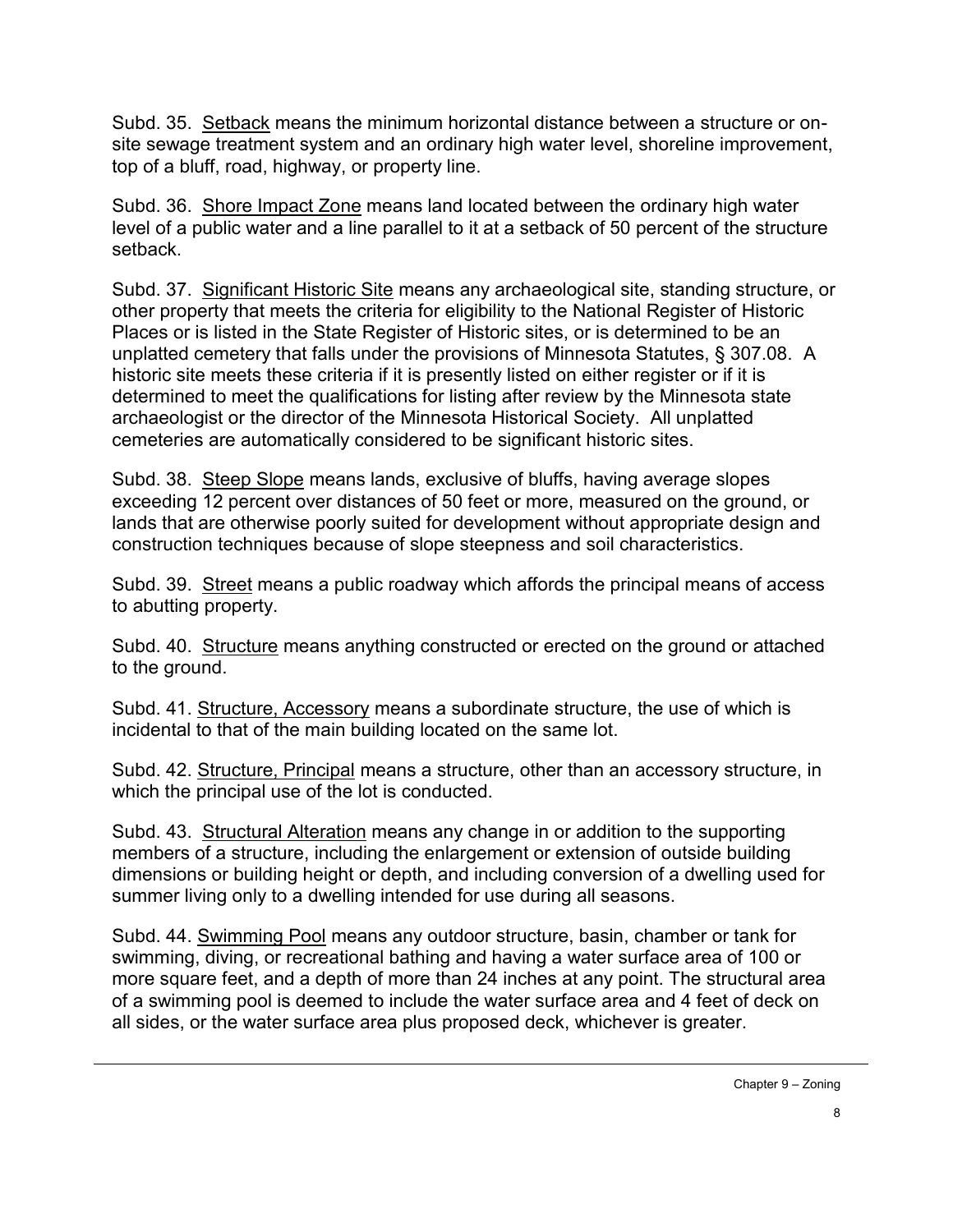Subd. 45. Toe of the Bluff means the point on a bluff where there is, as visually observed, a clearly identifiable break in the slope, from gentler to steeper slope above. If no break in the slope is apparent, the toe of the bluff shall be determined to be the lower end of a 50-foot segment, measured on the ground, with an average slope exceeding 18 percent.

Subd. 46. Top of the Bluff means the point on a bluff where there is, as visually observed, a clearly identifiable break in the slope, from steeper to gentler slope above. If no break in the slope is apparent, the top of the bluff shall be determined to be the upper end of a 50-foot segment, measured on the ground, with an average slope exceeding 18 percent.

Subd. 47. Tree means a woody, perennial plant usually with one stem or trunk and with many branches which has a diameter greater than six inches when measured at a point four feet above the ground.

Subd. 48. Use means the purpose for which land or a building or structure is or is to be used, occupied or maintained.

Subd. 49. Use, Accessory means a subordinate use on the same lot with the principal use and incidental and accessory to the principal use.

Subd. 50. Variance has the meaning assigned that term in Minnesota Statutes, Chapter 462.

Subd. 51. "Wetland" or "Wetlands" - "Wetland" or "Wetlands" is defined in Minn. R. 7050.0186, Subp. 1.a. and includes those areas that are inundated or saturated by surface water or groundwater at a frequency and duration sufficient to support, and that under normal circumstances do support, a prevalence of vegetation typically adapted for life in saturated soil conditions. Wetlands generally include swamps, marshes, bogs, and similar areas. Constructed wetlands designed for wastewater treatment are not waters of the state. Wetlands must have the following attributes:

- 1. A predominance of hydric soils;
- 2. Inundated or saturated by surface water or groundwater at a frequency and duration sufficient to support a prevalence of hydrophytic vegetation typically adapted for life in a saturated soil condition; and
- 3. Under normal circumstances support a prevalence of such vegetation.

The Wetland Inventory and Classifications, as found in the Comprehensive Plan, are incorporated into this ordinance by reference and made part thereof.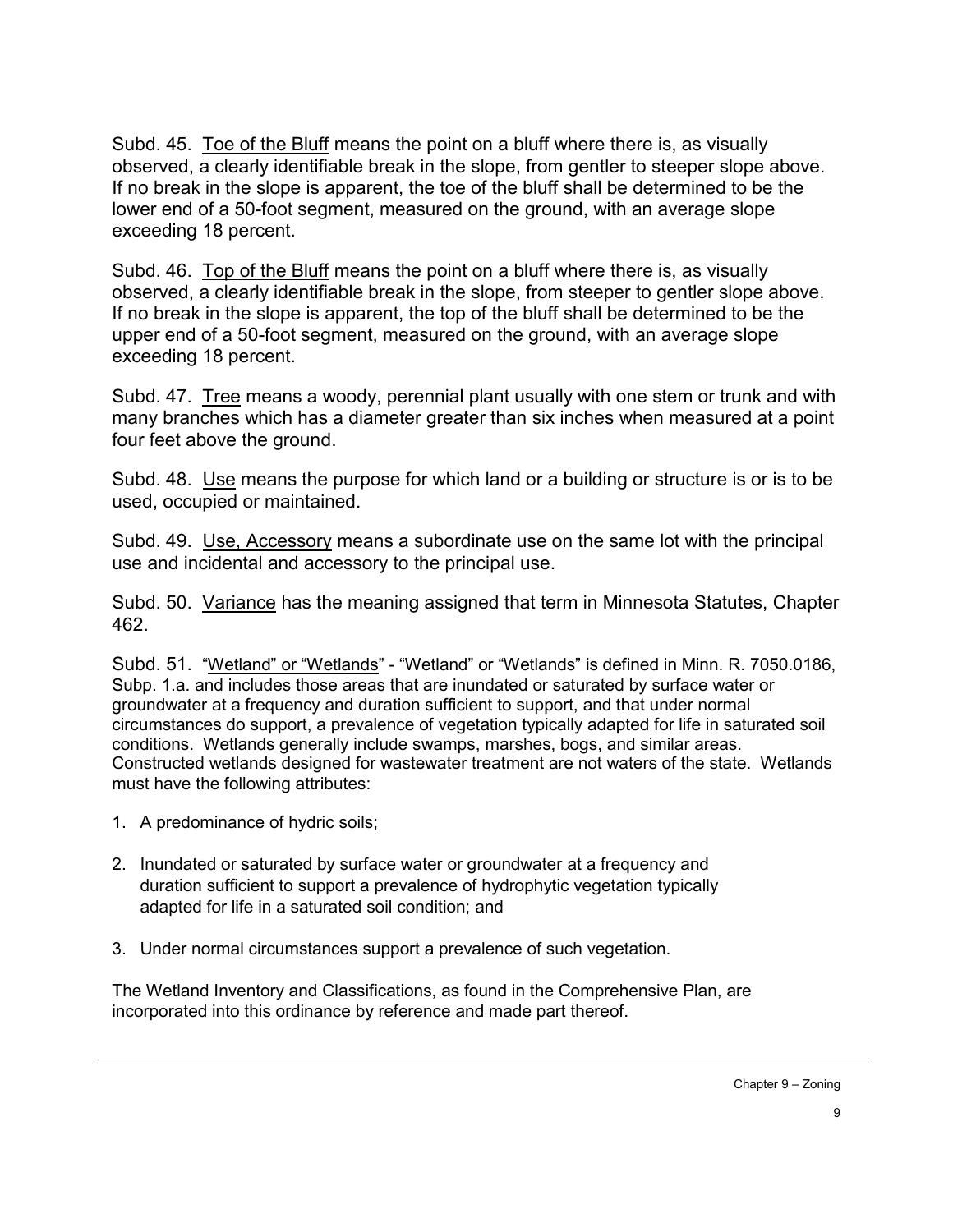Subd. 52. Yard means the open space between a lot line and a structure on the lot.

Subd. 53. Yard, Front means a yard extending across the full width of a lot having a depth equal to the shortest distance between the front lot line and the nearest portion of a structure.

Subd. 54. Yard, Rear means the yard extending across the full width of a lot and having a depth equal to the shortest distance between the rear lot line and any portion of a structure. If the rear lot line is less than 10 feet in length, or if the lot forms a point at the rear, the rear lot line shall be a line 10 feet in length within the lot, parallel to, and at the maximum distance from, the front lot line.

Subd. 55. Yard, Side means a yard between the side lot line and a structure extending from the front yard to the rear yard and having a width equal to the shortest distance between the side lot line and any portion of the structure.

## **900.03 Residential Districts Established.**

The City's goal in its Comprehensive Plan is a high quality of residential life. Accordingly, the use of land shall be low density residential, medium density residential, wetlands, and open water.

- (a) The entire incorporated territory of the City of Woodland is designated as a residential district.
- (b) The land in the City platted as the "Methodist Lakeside Assembly Grounds", according to the plat on file in the office of the Hennepin County Recorder, is designated as a separate residential district referred to in this Code as the "Assembly Grounds".

## **900.04 Uses in the Residential Districts.**

Subd. 1. Structures. No structure may be erected, constructed, reconstructed, altered, enlarged, moved or used within the City except as permitted by this Chapter, and only after issuance of all necessary permits and surveys as required by Chapter 7 of this Code.

Subd. 2. Uses Permitted. The following uses are permitted within the City:

- (a) One-family dwellings.
- (b) Accessory structures, uses and equipment necessary or incidental to a onefamily dwelling, including public and private ways and easements, essential services complying with Section 900.12 and 900.13.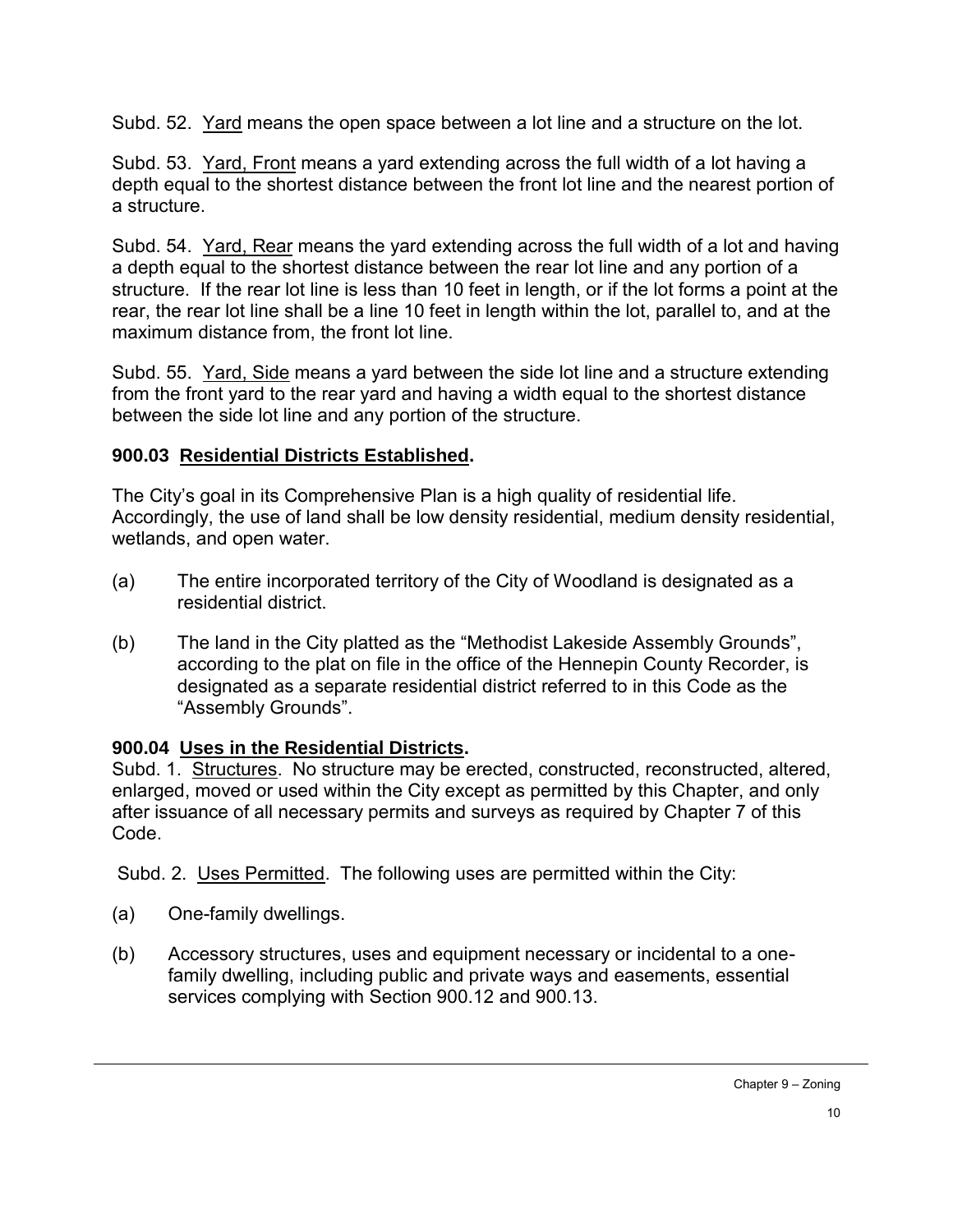Subd. 3. Home occupations subject to the limitations of Section 900.02, Subd. 21.

Subd. 4. Uses Prohibited. The following uses are prohibited in the City:

- (a) A trailer or tent occupied as living quarters, or a cellar or basement of an uncompleted dwelling occupied as living quarters.
- (b) Aircraft strips or ports or seaplane slips or anchorages.
- (c) Any use other than those specifically identified in Subdivisions 2 and 4 of this **Section**

Subd. 5. Uses Permitted. with a Conditional Use Permit. The following uses may be permitted by conditional use permit approved by the City Council, subject to any conditions imposed in the granting of the permit:

- (a) Assembly hall, community center, park, playground, library or museum sponsored and maintained by a property-owners' association or group, or a similar community group.
- (b) Buildings for public and community uses.
- (c) Churches and parish houses.
- (d) Private school, nursery school, or child nursery, the permit for which is issued for not more than one year.
- (e) Building for essential services.
- (f) Air conditioning units and backup generators for residences with a footprint of 4,000 square feet or greater.

## **900.05 Non-conforming Uses.**

Subd. 1. Purpose. Occasionally, lots, uses, and structures that were lawfully established (i.e., in compliance with all regulations in effect at the time of their establishment) have been made nonconforming because of changes in the zoning regulations that apply to the subject property. The regulations of this section are intended to clarify the effect of such nonconforming status and avoid confusion with "illegal" buildings and uses (those established in violation of applicable zoning regulations).

# (a) Continuation

A nonconforming lot, use or structure may be continued if it was legally established in compliance with all applicable regulations in effect at the time it was established.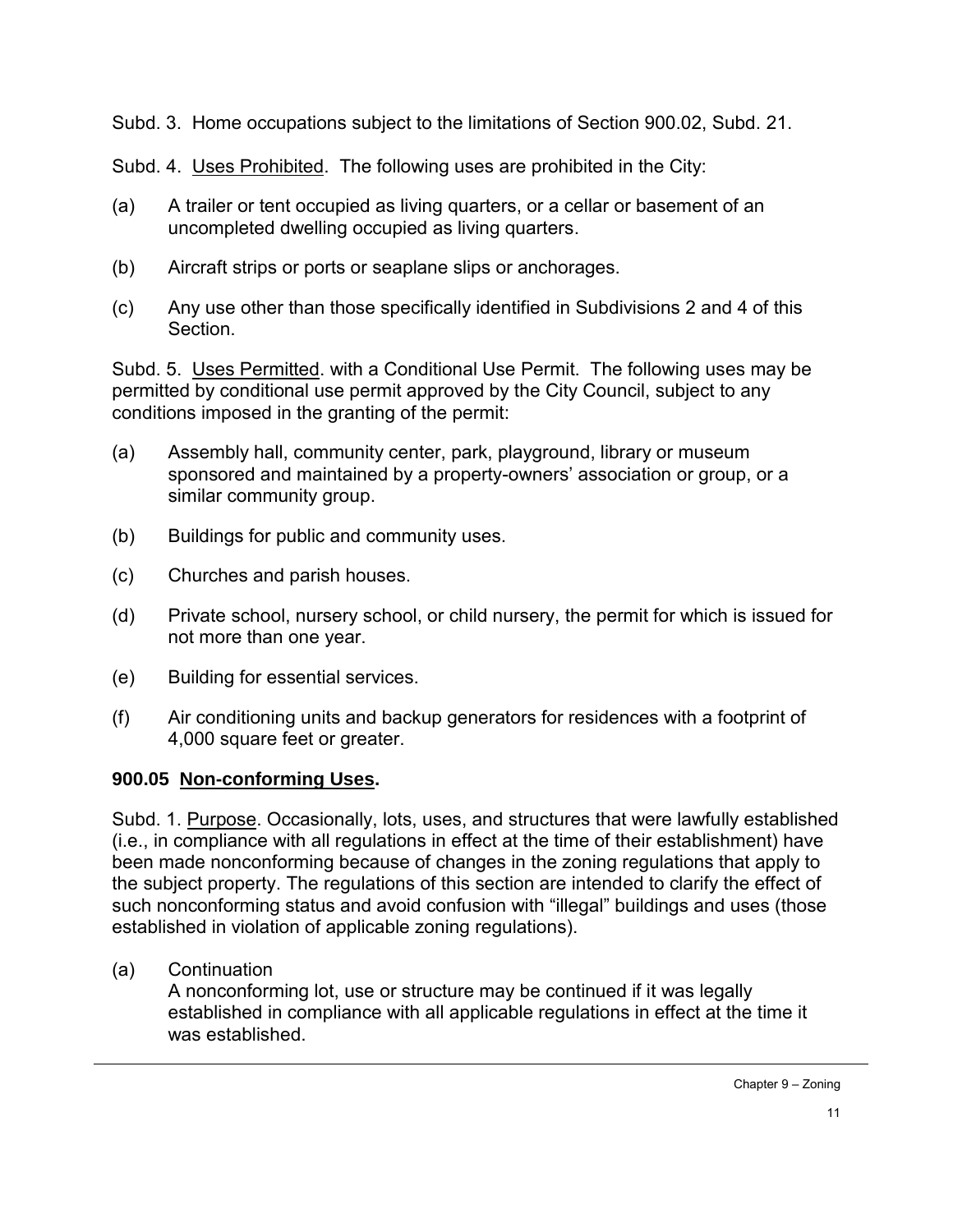### (b) Legally Established Defined

To be considered legally established, a legal nonconforming lot, use or structure shall have been physically constructed or in existence, not merely contemplated, at the time the ordinance rendering it nonconforming was adopted. Conditional Use Permits, Variances, Building Permits, or other permits not exercised within the required time do not establish the right to legal nonconformity unless the lot, use or structure was under construction (with a valid building permit) at the time of adoption of the ordinance rendering it nonconforming.

## (c) Burden of Proof

Any person asserting a right to a nonconforming use or structure has the burden of proof to demonstrate that the nonconformity was legally established.

(d) Subdivision

Parcels of land or portions thereof shall not be subdivided if such action results in buildings and/or uses becoming nonconforming.

## (e) Shoreland Areas

All legal nonconforming uses, structures, and lots within designated shoreland areas, shall be governed by applicable Minnesota statutes.

(f) Change of Ownership Nonconforming status runs with the land and is not affected by changes of ownership.

### Subd. 2. Nonconforming Lots.

- (a) Development Permitted A single-family dwelling and customary accessory buildings may be erected on any single lot of record that does not comply with current applicable lot area or lot width regulations.
- (b) Conformance with Standards Development on legal nonconforming lots shall comply with all setback, building coverage, parking, and other standards of the applicable zoning district.
- (c) Common Ownership Limitation

Where two or more adjacent lots of record are under common ownership as of January 1, 1988, and if all or part of the lots do not meet the requirements established for lot width and area, the lands involved shall be considered to be an undivided parcel for the purpose of this Ordinance, and no portion of said parcel shall be used or sold in a manner which diminishes compliance with lot width and area requirements established by this Ordinance, nor shall any division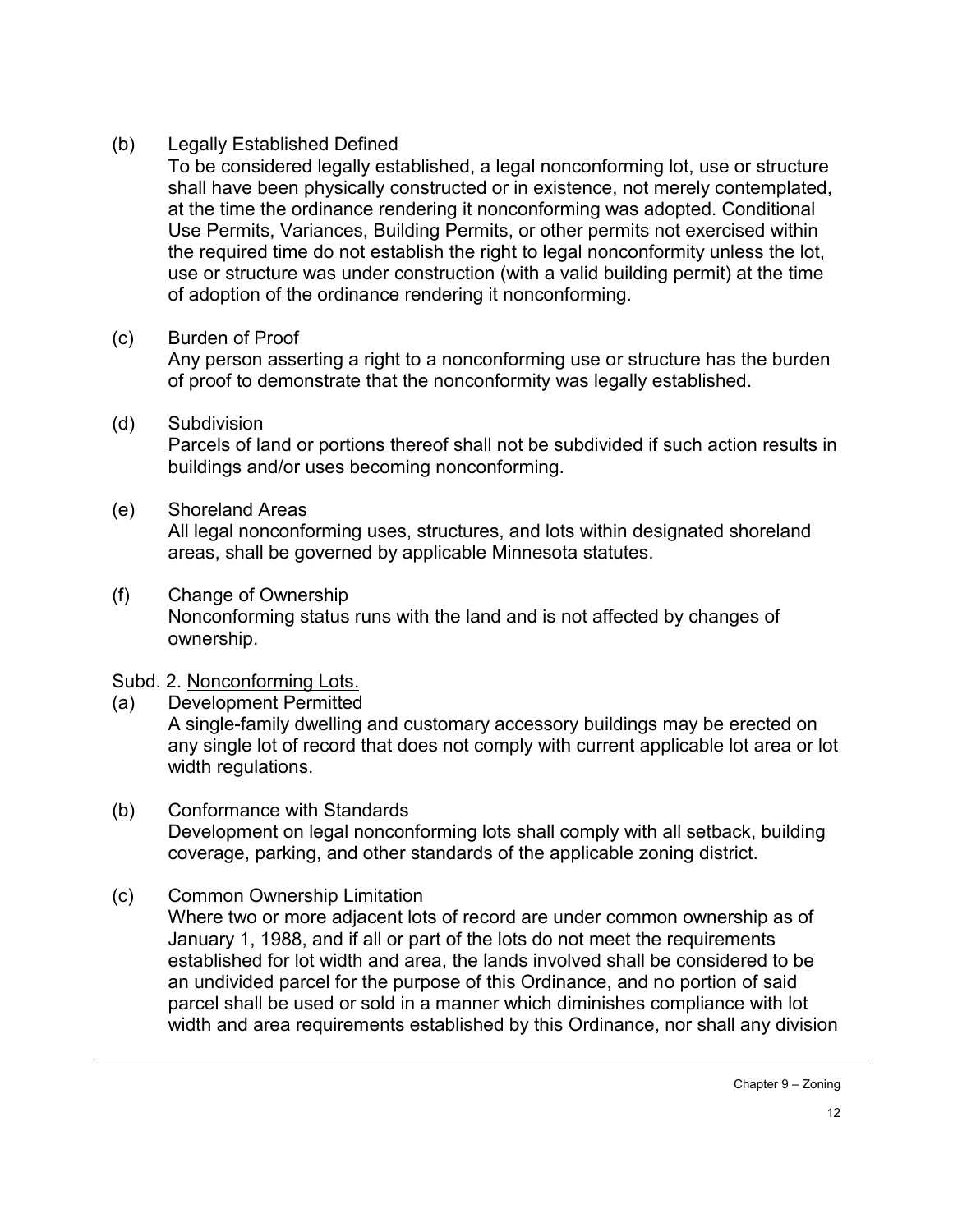of any parcel be made which creates a lot with width or area below the requirements stated in this Ordinance.

#### Subd. 3. Nonconforming Uses.

(a) Relocation

A nonconforming use shall not be moved to any other part of the parcel of land upon which the same was conducted at the time of passage the ordinance rendering it nonconforming.

### (b) Abandonment

A nonconforming use of building or parcel of land which has been discontinued for a period of one year shall not be re-established and any future use shall be in conformity with the regulations of this Ordinance.

## (c) Change

When any nonconforming use of a building or parcel of land has been changed to a conforming use, it shall not, thereafter, be changed to a non-conforming use.

#### Subd. 4. Nonconforming Structures.

#### (a) Expansions

No nonconforming structure may be expanded, enlarged, or extended without a variance.

### (b) Alterations

A nonconforming structure may be altered as long as the alteration does not increase the size of the nonconforming structure in dimension, size area, volume or height.

### (c) Moving

A nonconforming structure that is moved to a new location shall conform to all standards that apply in its new location.

- (d) Maintenance Normal maintenance of a non-conforming building or structure shall be permitted.
- (e) Shoreland

When a nonconforming structure in the shoreland district with less than 50 percent of the required setback from the water is destroyed by fire or other peril to greater than 50 percent of its estimated market value, as indicated in the records of the county assessor at the time of damage, the structure setback may be increased if practicable and reasonable conditions are placed upon a zoning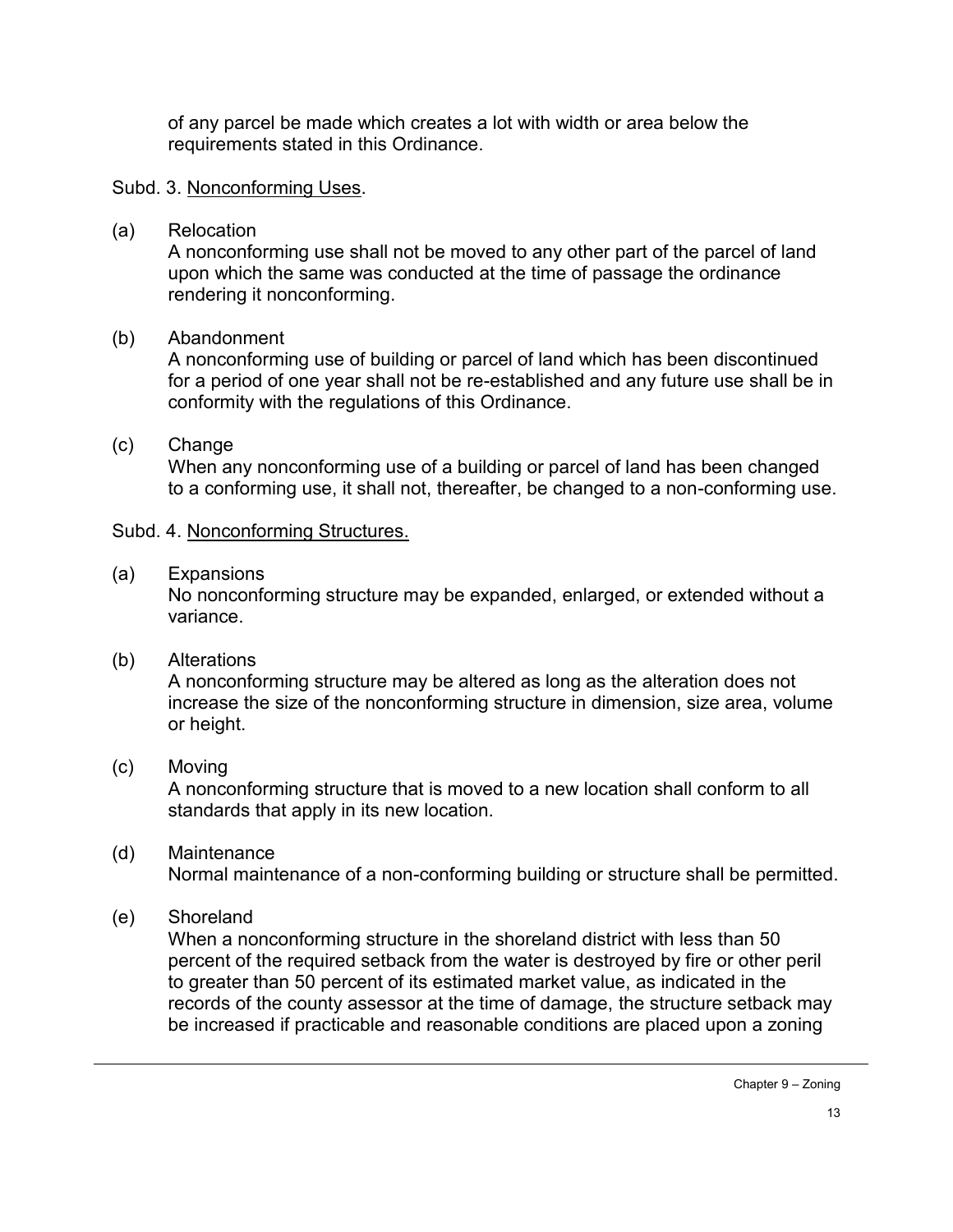or building permit to mitigate created impacts on the adjacent property or water body.

- (f) Loss of Nonconforming Status
	- 1. Damage of Destruction

In the event of damage or destruction of a nonconforming structure by fire or other peril to the extent of greater than 50 percent of its market value, the damaged or destroyed nonconforming structure shall not be restored unless a building permit is applied for within 180 days of when the property is damaged or destroyed.

- 2. Demolished by Owner When a nonconfining structure is demolished or destroyed by causes within the control of the owner, the structure shall not be reestablished unless a building permit is obtained within 12 months of the date of demolition, or the new building conforms to the zoning ordinance.
- **900.06** Permit for Alteration of Non-Conforming Structures (deleted by Ord. No. 01- 2022)

**900.07 Required Lot Area.** No main building shall be constructed, erected, established, or structurally altered, upon a lot containing an area of less than two acres except as provided for in Section 900.05.

**900.08 Required Lot Width.** Except in the Assembly Grounds and as provided for in Section 900.05, no main building may be constructed, erected or established upon a lot which is less than 100 feet in width. The lot width standards must be met at both the front building line and the ordinary high water level.

### **900.09 Location of Structures.**

Subd. 1. General Requirements. No principal structure may be erected, constructed, reconstructed, or moved onto a lot unless located within the minimum yards required under this Section. In no event may there be more than one main building on a lot.

Subd. 2. Reductions Below Required Minimums. No lot may be reduced or diminished in area, and no structure may be enlarged or moved, so as to reduce or diminish the yards, lot area or open spaces required by this Chapter. No yard or other open space required for any structure will be considered as providing yard or open space for any other structure, and no yard or open space on a lot or parcel will be considered as providing a yard or open space on an adjoining lot unless those lots have been combined by Council resolution to form a single lot for purposes of this Code.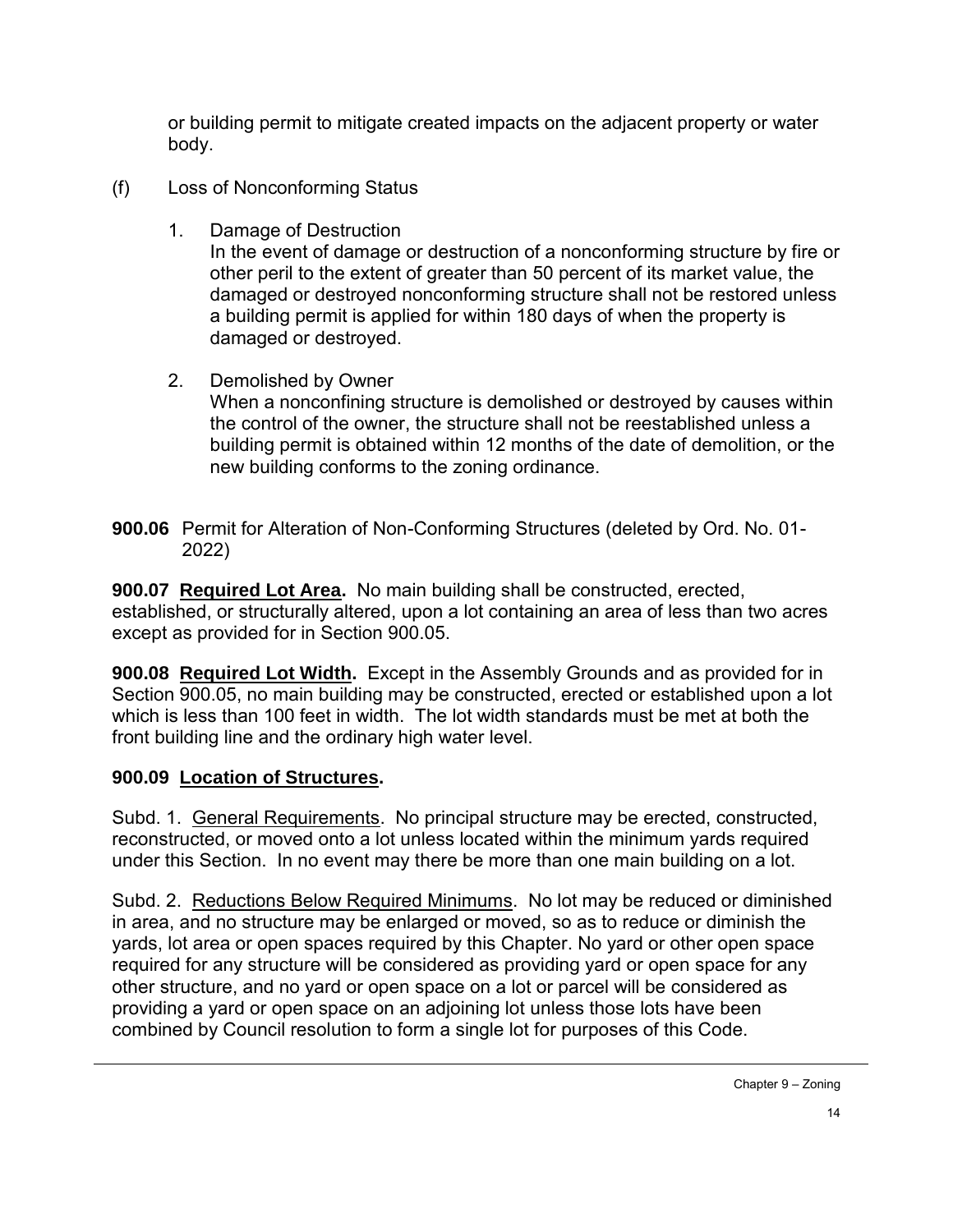Subd. 3. Required Yards – Certain Lots in the Assembly Grounds and Certain Lots Less Than 16,500 Square Feet. The following minimums are required for all yards for lots in the Assembly Grounds which contain an area of less than 16,500 square feet and for any other lots which contain an area of less than 16,500 square feet and are served by City sanitary sewer and City water:

- (a) The minimum side yard and rear yard in each case is 10 feet from the lot line or 20 feet from the nearest structure on an adjoining lot, whichever creates the larger yard. The minimum side yard on the street sides of a corner lot is 15 feet.
- (b) The minimum front yard is the yard created by a straight line drawn between the fronts of the dwellings on the adjoining lots, or the front yard of the adjoining dwelling if there is only one adjoining dwelling, or 15 feet if there are no adjoining dwellings.

Subd. 4. Required Yards - Other Lots. The following minimums are required for all yards in the City other than for lots in the Assembly Grounds which contain an area of less than 16,500 square feet and for any other lots which contain an area of less than 16,500 square feet and are served by City sanitary sewer and City water:

- (a) The minimum side yard is 30 feet, and the minimum side yard on the street sides of a corner lot is 40 feet.
- (b) The minimum rear yard is 40 feet.
- (c) The minimum front yard is 50 feet.
- (d) The minimum distance between a principal structure and the shore of Lake Minnetonka is the greater of:
	- 1. 75 feet, measured from the Ordinary High Water Level.
	- 2. 75 feet, measured from the elevation of 929.4 feet above sea level.
	- 3. 70 feet, measured from any shoreline improvement, including but not limited to riprap, seawall, or retaining timber.

The measurement will be based on survey(s) submitted to the City of Woodland or Minnehaha Creek Watershed District on or after August 10, 2009. If such surveys show different locations for the Ordinary High Water Mark, elevation of 929.4 feet above sea level, or shoreline improvement(s), the survey resulting in the greatest setback shall be used.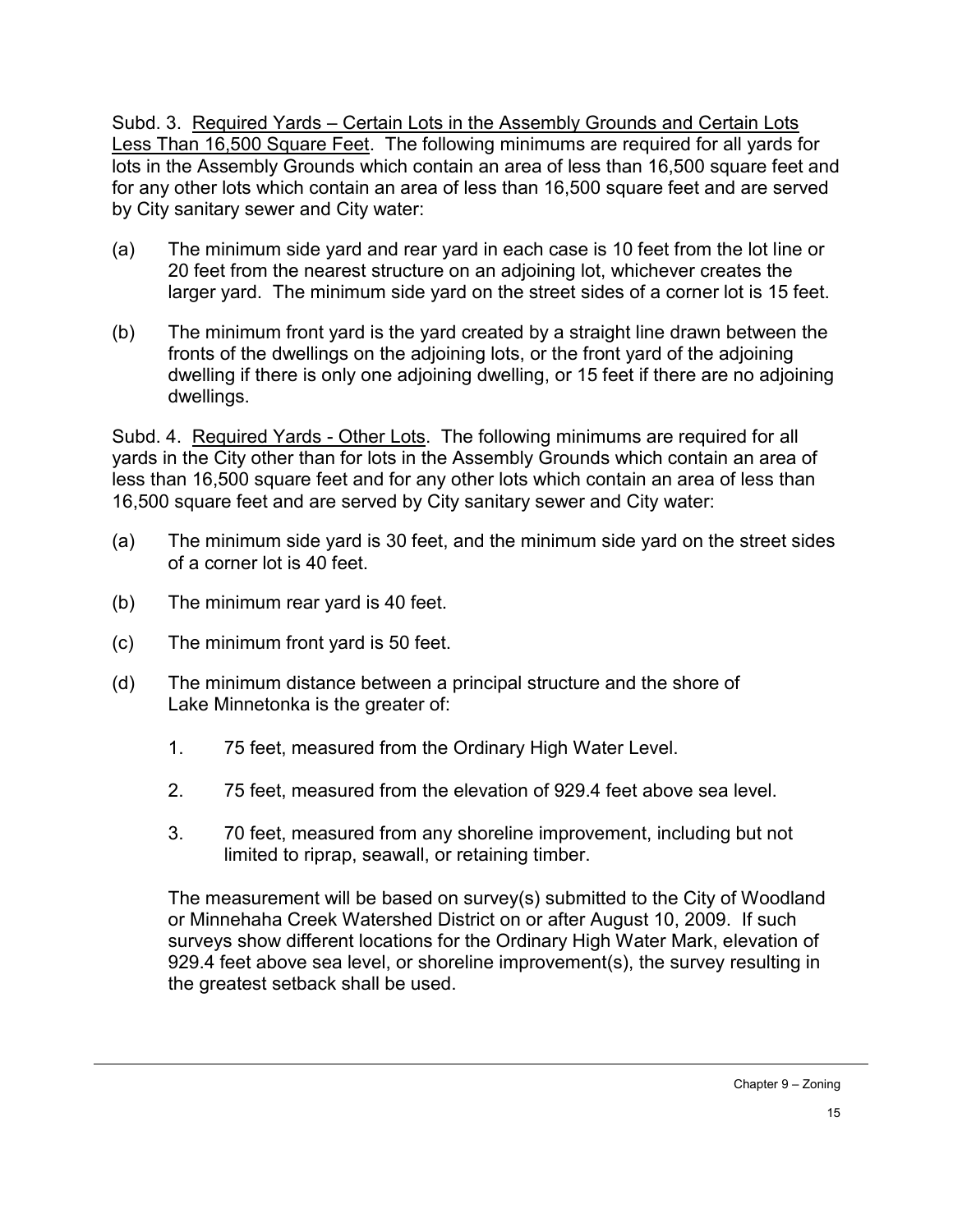- (e) The minimum distance between a principal structure and the shore of Shaver's Lake or Lake Marion is 50 feet measured from the ordinary high water line.
- (f) The minimum distance between a principal structure and the top of a bluff is 30 feet.
- (g) The minimum distance between a principal structure and a wetland is 25 feet.
- (h) If an existing structure is destroyed, it may be rebuilt on the existing foundation if located wholly within the lot lines, or in a location which is no closer to any lot line than was the structure destroyed, so long as in either case there is no substantial increase in the height of the structure.

Subd. 5. Bluff Impact Zone. No structures other than stairways and landings shall be placed within bluff impact zones.

Subd. 6. Steep Slopes. The Building Inspector, in consultation with a professional engineer, as necessary, will evaluate possible soil erosion impact before issuing a permit for construction on steep slopes of sewage treatment systems, roads, driveways, structures, or other improvements. When determined necessary, conditions will be attached to such permits to prevent erosion and to preserve existing vegetation which screens structures, vehicles and other facilities as viewed from the surface of public waters, assuming summer, leaf-on vegetation.

Subd. 7. Significant Historic Sites. No structure may be placed on a significant historic site in a manner that adversely affects the aspects of the site that give it historic significance unless adequate information about the site has been obtained or removed from the site and documented in a public repository.

**900.10 Lot Coverage.** This section regulates the amount of area a property can have which is covered with structures and impervious surface. For the purposes of this section, "lot" area measurements will not include land below the Ordinary High Water Level, wetlands or easements for roadways and driveways.

Subd. 1. For lots containing an area greater than 16,500 square feet, the percentage of lot area covered by the main building may not exceed 10 percent of the gross lot area, and the percentage of lot area covered by an impervious surface, including the area covered by buildings, may not exceed 25 percent of the lot area. This percentage may not be exceeded, nor properties already in excess of this percentage reconfigured without the issuance of a Variance in accordance with Section 900.14 of this code.

Subd. 2. Lots containing an area less than 16,500 square feet and serviced by municipal water and sanitary sewer, the percentage of lot area covered by an impervious surface, including the area covered by buildings, may not exceed 40 percent. This percentage may be increased to 45 percent with the issuance of a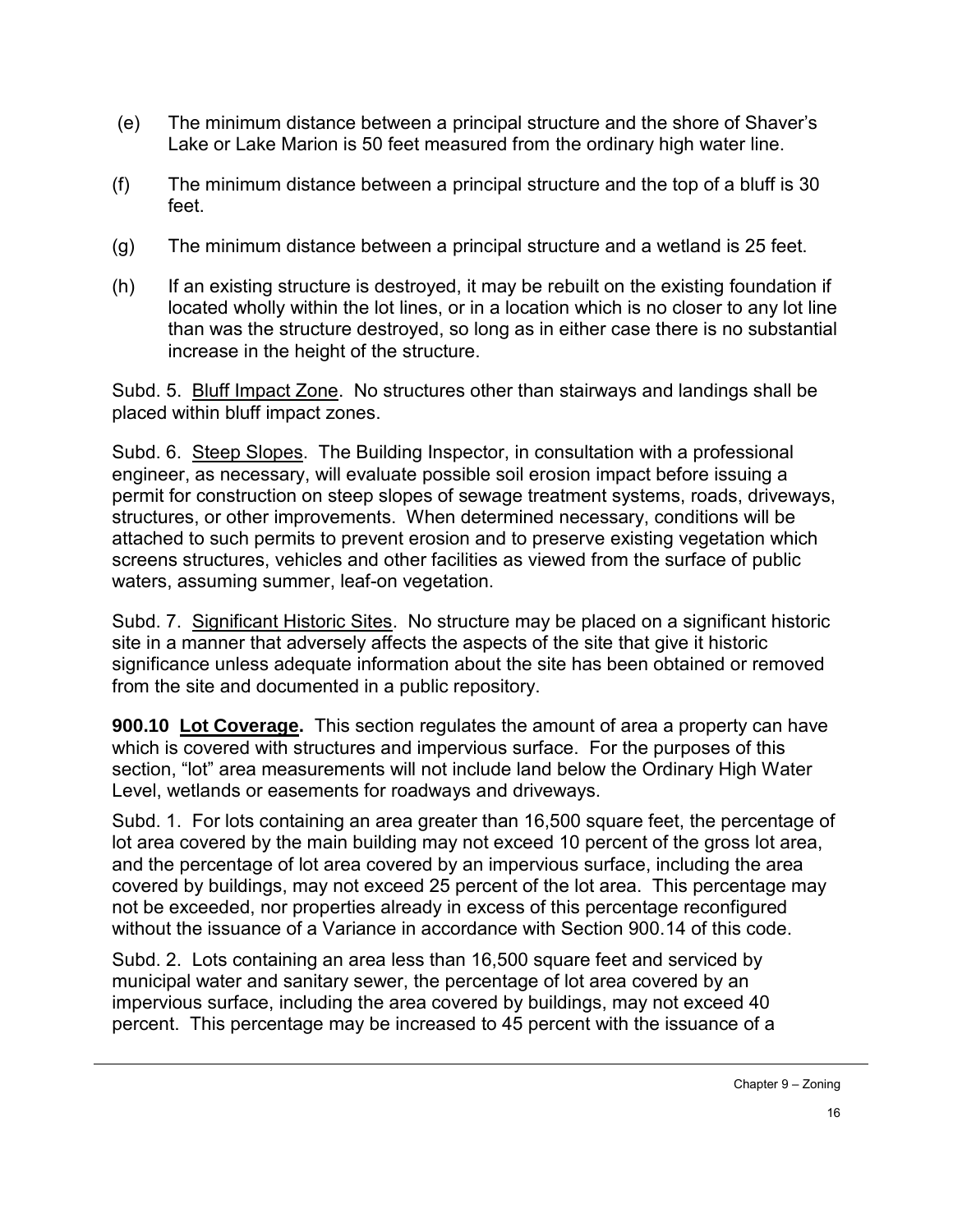conditional use permit. Applications for a Conditional Use Permit shall be made under Section 900.15 of this code. In granting or denying the permit, the Council may consider the following matters:

- (a) Whether the increase in the amount of lot area covered by an impervious surface maintains or enhances the general character or welfare of the community.
- (b) The magnitude and extent of the increase in lot area covered by an impervious surface.
- (c) The resulting impact on the use and enjoyment of surrounding properties or other properties in the community.
- (d) The need for the increase in lot area covered by an impervious surface in order to permit adequate use of the property.
- (e) The proximity of any proposed alteration to any structure on the adjoining property.
- (f) The effect on the light and visibility available to the adjoining property.
- (g) The extent of vegetation or other screening on the subject property and the adjoining property.
- (h) The effect on the property value of the subject property and the surrounding properties.
- (i) Any other matters which may be relevant to the increase in lot area covered by an imperious surface.

For purposes of this Section 900.10, "lot" area measurements will not include land below the ordinary high water level, wetlands or easements for roadways and driveways. No portion of any lot may be covered by any impervious surface without a building permit.

**900.11 Minimum Floor Area.** Except in the Assembly Grounds, no main building erected, constructed, established or structurally altered as a dwelling unit may have a first floor area (exclusive of garages or other accessory buildings) of less than 1,200 square feet for a one-story building or a first floor area of less than 800 square feet for a building one and one-half or more stories.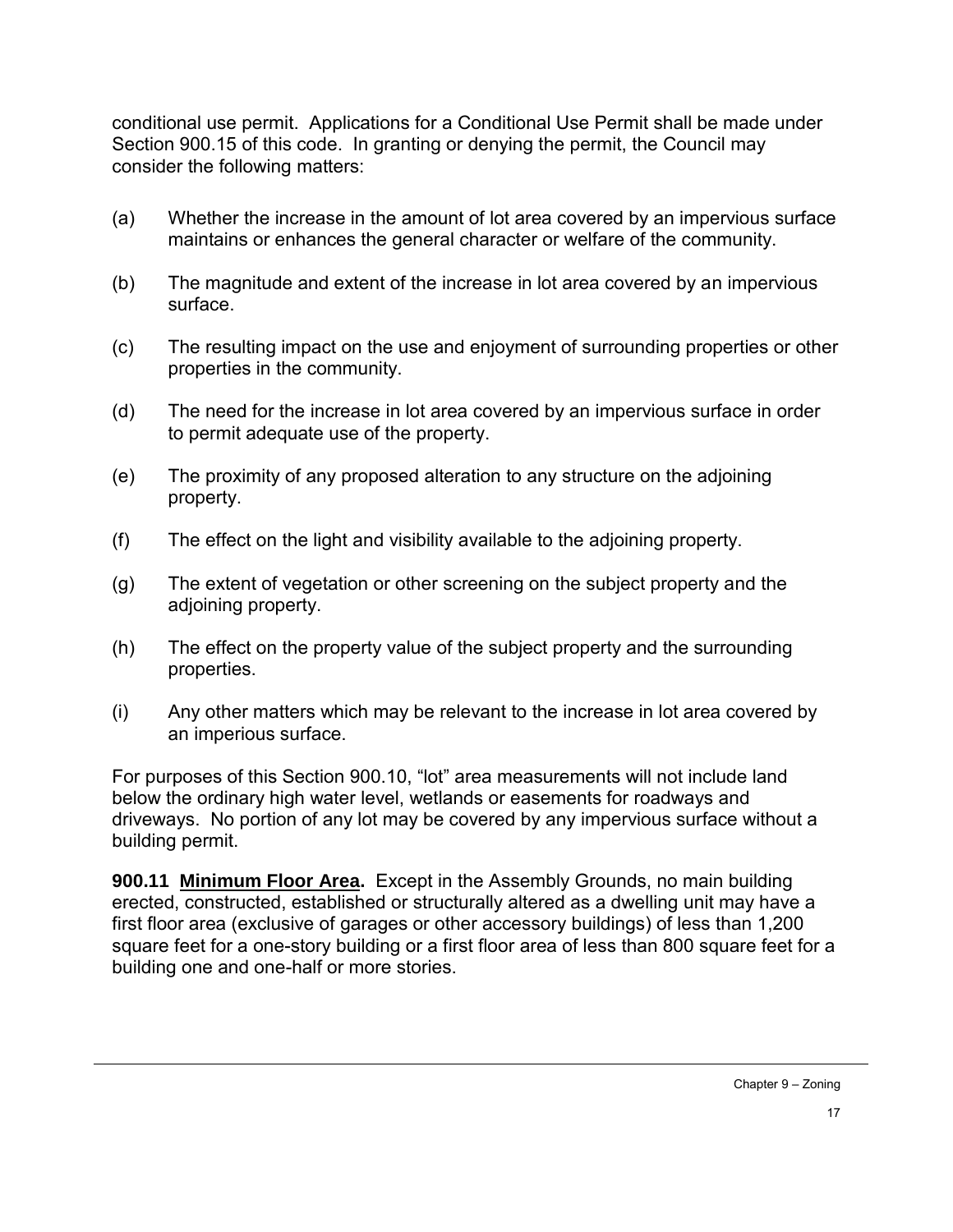## **900.12 Additional Requirements; Structures in Yards.**

900.12 Subd 1. Accessory Buildings (e.g. detached garages, boathouses, guesthouse).

- A. General
	- 1. The State Building Code requires a building permit for accessory buildings in excess of 240 square feet floor area, or for buildings that are permanently affixed to the ground by a concrete slab or foundation.
	- 2. No accessory building shall be constructed prior to construction of the principal building to which it is accessory.
	- 3. No accessory building shall be rented or leased for any purpose.
	- 4. A guesthouse is not permitted on any lot less than two (2) acres.
- B. Design
	- 1. The same or similar quality exterior material shall be used for an accessory structure and the main building. All accessory buildings shall also be compatible with the main building on the lot. "Compatible" means that the exterior appearance of the accessory building, including roof pitch and style, is not materially different from the main building from an aesthetic and architectural standpoint.
- C. Location
	- 1. All minimum setback requirements shall be the same as the main buildings.
	- 2. Accessory buildings shall be located in the rear yard, except that in the case of a lakeshore lot, they shall be located in the front yard.
	- 3. No accessory building shall be located closer than 12 feet to the principal building.
	- 4. An accessory building shall be considered as part of the main building if the connection between the accessory building and main building is above grade, fully enclosed with a full frost footing and has a minimum width equal to twenty five percent of the longest dimension of the accessory building to be attached. In no case shall the length of the connection exceed fifty percent of the longest dimension of the accessory building to be attached.
- D. Number No lot shall have more than one detached garage and one detached storage building. No lot shall have more than three accessory buildings.
- E. Size The aggregate footprint of all accessory buildings shall not exceed 1,000 square feet or 1,400 square feet of gross floor area.
- F. Height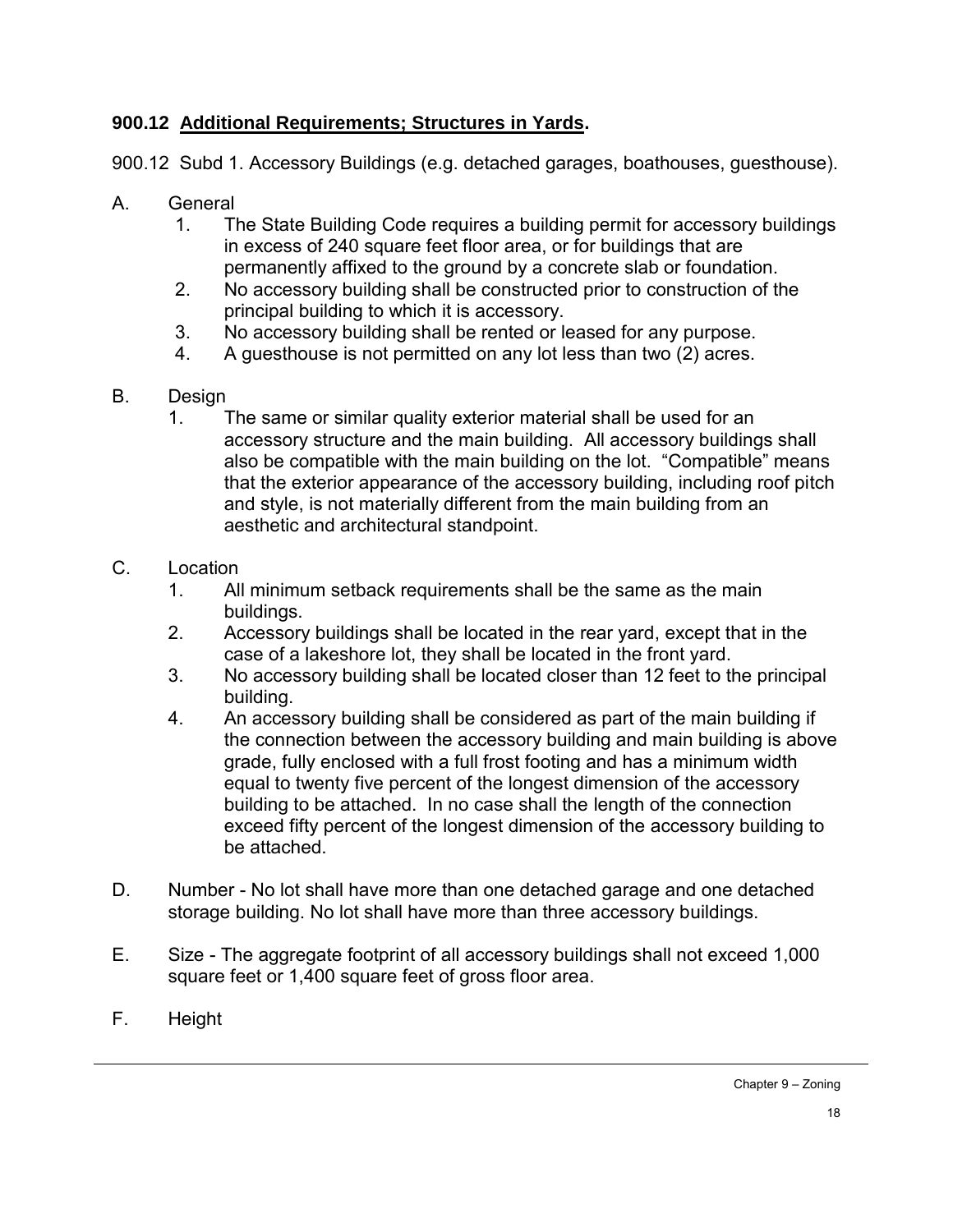- 1. Accessory building height shall not exceed 14 feet.<br>2. Guesthouses shall not exceed 20 feet in height.
- 2. Guesthouses shall not exceed 20 feet in height.<br>3. Height is measured from the lowest point of grad
- Height is measured from the lowest point of grade surrounding the structure to the peak.

Subd. 2 Accessory Structures and Uses (e.g. Gazebos, Arbors, Trash Enclosures)

- 1. No accessory structure or use may be constructed on a lot prior to construction of the main building on the lot.
- 2. Accessory structures and uses shall not exceed 14 feet in height.<br>3. Accessory structures and uses shall meet the following setback are
- Accessory structures and uses shall meet the following setback and location requirements: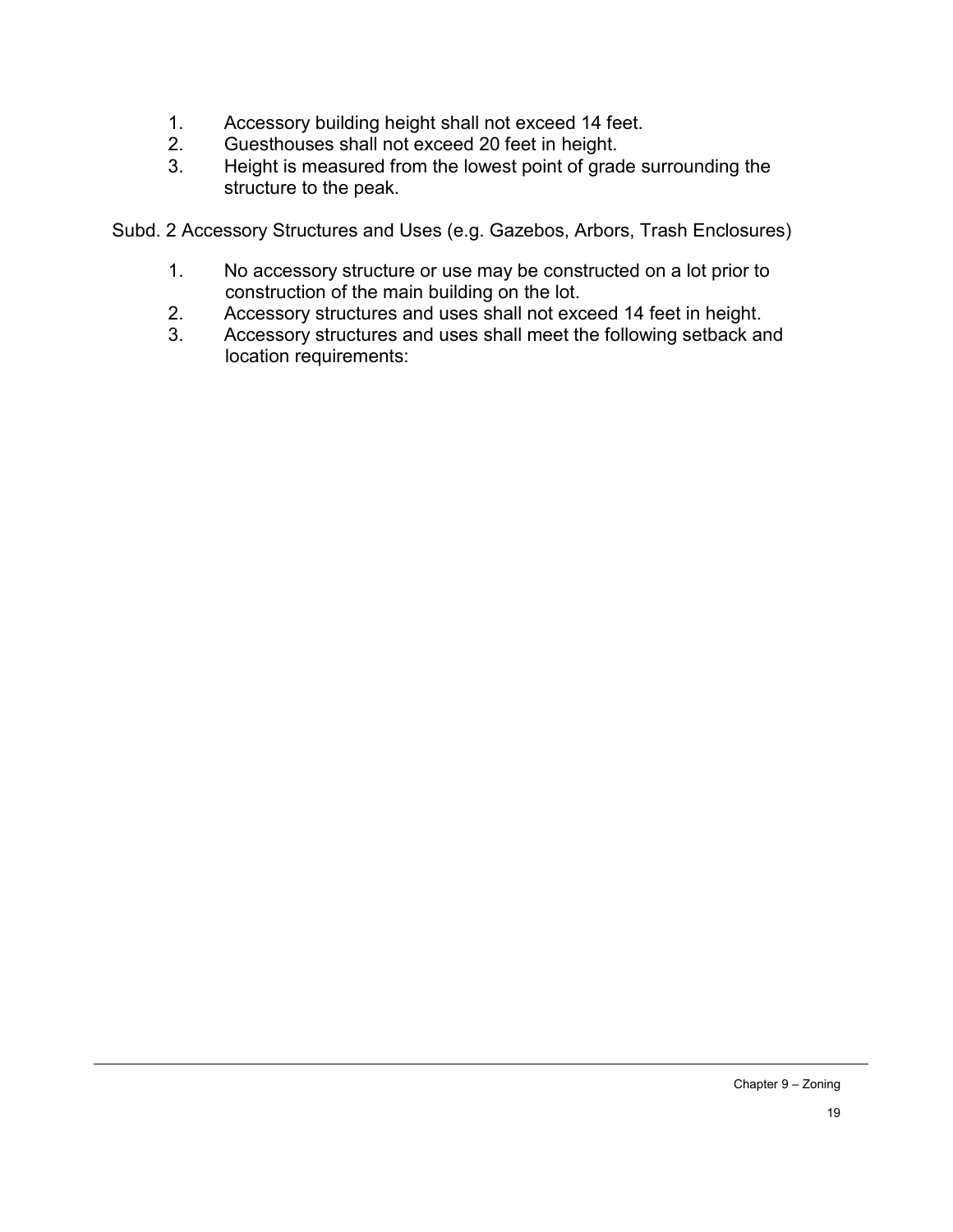| <b>Accessory Structures and Uses</b>                                                                                             |                                                                                |                                                                     |  |  |
|----------------------------------------------------------------------------------------------------------------------------------|--------------------------------------------------------------------------------|---------------------------------------------------------------------|--|--|
| <b>Accessory Structure and Use</b>                                                                                               | <b>Minimum Setback from</b><br><b>Property Lines</b>                           | <b>Location Requirements</b>                                        |  |  |
| Generators must not exceed 60<br>dBL at any property line                                                                        | Must meet principal structure<br>setbacks in Sec 900.09                        | Prohibited in internal side<br>yards; must be screened<br>from view |  |  |
| Generators that service residences with footprints over 4,000 SF require a CUP as outlined in<br>Sec. 900.04 Subd. 5             |                                                                                |                                                                     |  |  |
| Air conditioning units must not<br>exceed 60 dBL at any property line                                                            | Must meet principal structure<br>setbacks in Sec 900.09                        | Allowed in all yards                                                |  |  |
| Air conditioning units that service residences with footprints over 4,000 SF require a CUP as<br>outlined in Sec. 900.04 Subd. 5 |                                                                                |                                                                     |  |  |
| All other items that generate noise                                                                                              | Must meet principal structure<br>setbacks in in Sec 900.09                     | Allowed in all yards                                                |  |  |
| Fireplace, fire pit, outdoor<br>cooking/kitchen areas                                                                            | Must meet principal structure<br>setbacks in Sec 900.09                        | Allowed in all yards                                                |  |  |
| Flag poles and mail boxes                                                                                                        | None                                                                           | Allowed in all yards                                                |  |  |
| Means of access such as sidewalks<br>and steps                                                                                   | Must meet shore impact zone<br>setback except as provided in<br>900.12 Subd. 3 | Allowed in all yards                                                |  |  |
| <b>Gazebos and Arbors</b>                                                                                                        | Must meet principal structure<br>setbacks in Sec 900.09                        | Allowed in all yards                                                |  |  |
| Playground equipment &<br>playhouses                                                                                             | Must meet principal structure<br>setbacks in Sec 900.09                        | Allowed in all yards                                                |  |  |
| Patios, uncovered                                                                                                                | Must meet principal structure<br>setbacks in Sec 900.09                        | Allowed in all yards                                                |  |  |
| Solar panel (ground-mounted)                                                                                                     | Must meet principal structure<br>setbacks in Sec 900.09                        | Allowed in all yards                                                |  |  |
| Sport courts                                                                                                                     | Must meet principal structure<br>setbacks in Sec 900.09                        | Allowed in all yards                                                |  |  |
| Swimming pool aprons (in-ground<br>& above-ground), hot tubs<br>and pool equipment                                               | Must meet principal structure<br>setbacks in Sec 900.09                        | Prohibited in internal side<br>yards; must be screened<br>from view |  |  |
| Retaining Walls 4 feet and over                                                                                                  | Must meet principal structure<br>setbacks in Sec 900.09                        | Allowed in all yards                                                |  |  |
| Retaining Walls under 4 feet in<br>height                                                                                        | None                                                                           | Allowed in all yards                                                |  |  |
| <b>Fences and Walls</b>                                                                                                          | See 900.12 Subd. 4                                                             |                                                                     |  |  |
| <b>Driveways</b>                                                                                                                 | See 900.12 Subd. 5                                                             |                                                                     |  |  |
| <b>Pump Houses</b>                                                                                                               | See 900.12 Subd. 6<br>See 900.12 Subd. 7                                       |                                                                     |  |  |
| <b>Trash Enclosures</b>                                                                                                          |                                                                                |                                                                     |  |  |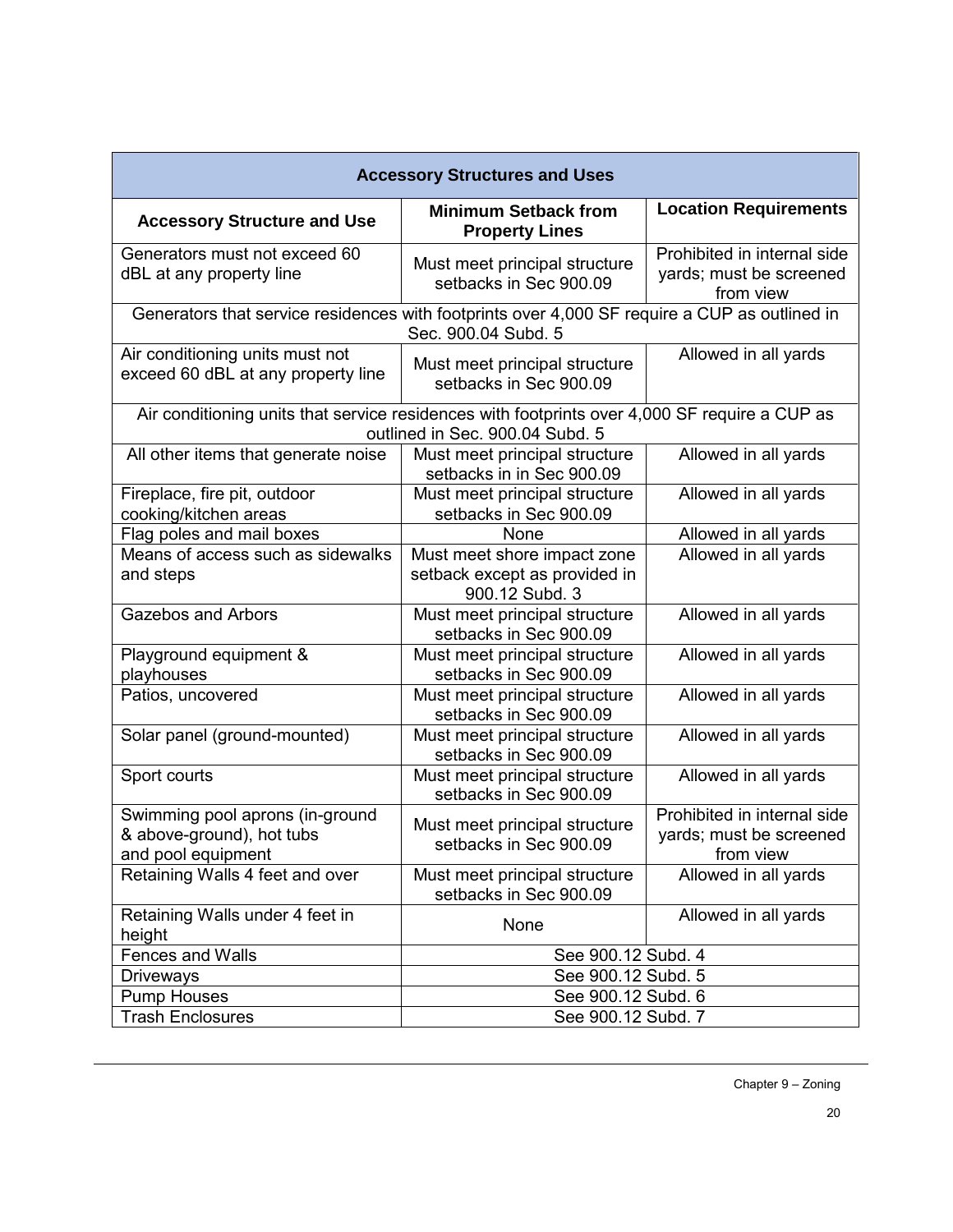Subd. 3. Stairways, Lifts and Landings. Stairways and lifts are the preferred alternative to major topographic alterations for achieving access up and down bluffs and steep slopes to shore areas. Stairways and lifts must meet the following design requirements:

- (a) stairways and lifts must not exceed 4 feet in width;
- (b) landings for stairways and lifts must not exceed 32 square feet in area;
- (c) canopies or roofs are not allowed on stairways, lifts, or landings;
- (d) stairways, lifts, and landings may be either constructed above the ground on posts or pilings, or placed into the ground, provided they are designed and built in a manner that ensures control of soil erosion;
- (e) stairways, lifts, and landings must be located, whenever practical, in the most visually inconspicuous portions of lots, as viewed from the surface of the public water assuming summer, leaf-on conditions, whenever practical.
- Subd. 4. Fences. All fences in the City shall meet the following requirements:
- (a) No fence may exceed 6 feet in height, other than a chain link or wire mesh fence for a tennis court or paddle tennis court not exceeding 10 feet in height. Any other chain link or wire mesh fence shall not exceed 3-1/2 feet in height.
	- (1) Fence height means the vertical distance between the adjoining ground level at the fence and the highest point of the fence.
	- (2) When measuring the height of a fence, separation from grade shall not exceed three inches to the bottom of a fence panel. If the separation from grade exceeds three inches to the bottom of the fence panel, the maximum permitted height will be reduced by the amount that the separation from grade exceeds three inches.
	- (3) The height of a fence post shall not exceed six inches above the top of a fence panel.
- (b) No fence shall be placed within the required setback for structures from any lakeshore. No fence may be erected within 5 feet of a lot line until a survey of the lot line and stakes placed by the surveyor showing the proposed fence have been approved by the Zoning Administrator. All fences shall be set back from the property line a distance equal to at least two-thirds of the height.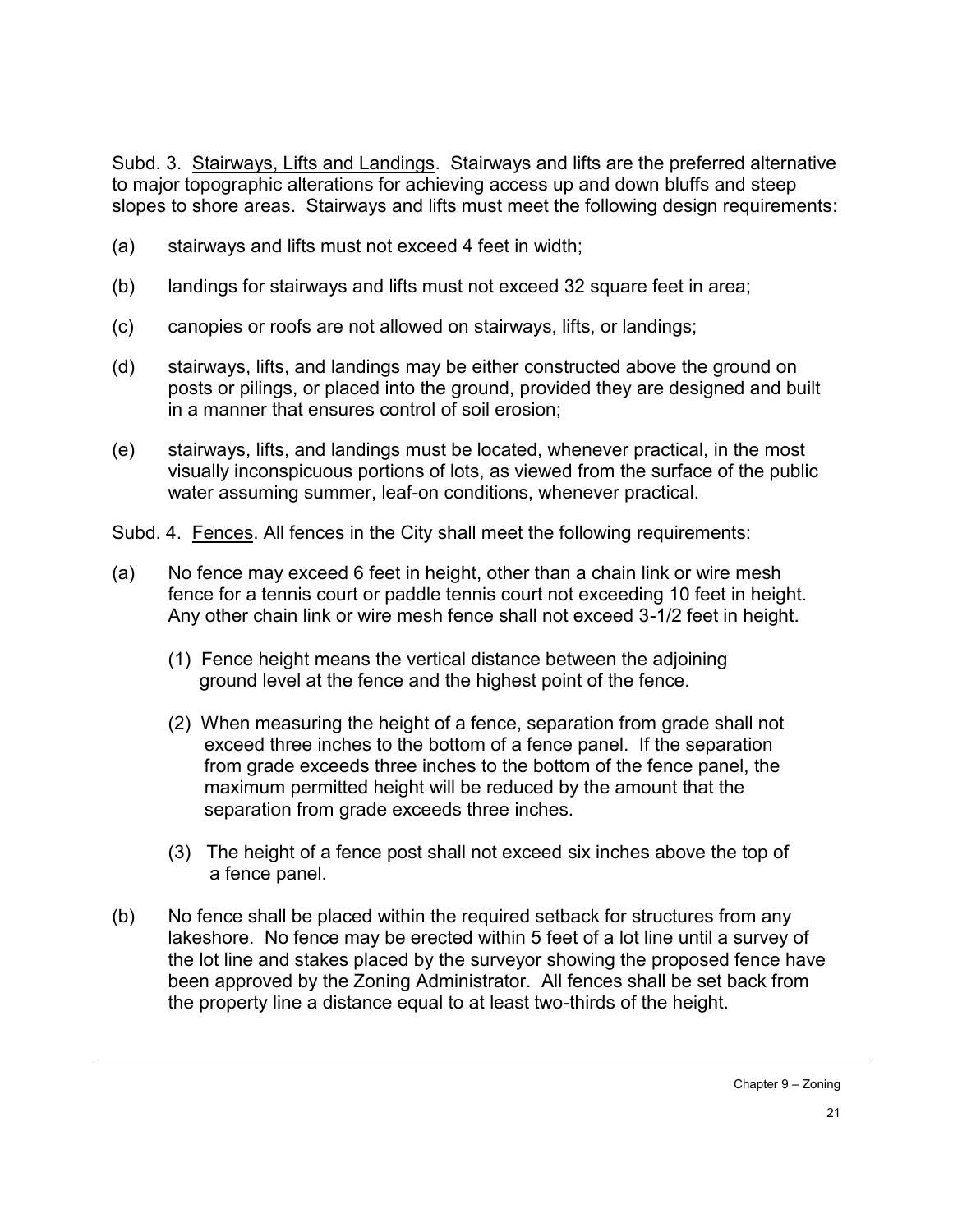- (c) No fence shall be placed or extend into a public right-of-way.
- (d) The front or decorative side of any fence which has a front and rear side must face the abutting property.
- (e) No fence or hedge in any yard of a corner lot within 20 feet of the corner at the street intersection may be more than 3 feet above the level of the center of the roadway nearest it if the fence or hedge obstructs the view of traffic on the roadway.
- (f) All fences must be maintained by the owner in a condition of good repair and appearance.
- (g) There shall be no storage of any type between a fence and the property line abutting the fence. Any such storage in place at the time of the adoption of this ordinance must be removed so as to be in compliance with the ordinance.

Subd. 5. Driveways. All driveways in the City shall meet the followingrequirements:

- (a) Shall be setback at least five feet from delineated side property lines or platted drainage and utility easements.
- (b) May not be placed within bluff and shore impact zones and may not be placed in the required shoreland setback.
- (c) Any heating system located within the City's right-of-way shall require a right-ofway encroachment permit.
- (d) Any heating system shall be reviewed and approved by the City Engineer to ensure that snowmelt does not drain onto a public street.

Subd 6. Pump Houses**.** All pump houses in the City shall meet the following requirements:

- (a) Prohibited in internal side yards.
- (b) A pump house not exceeding 5 feet in height and 30 square feet in area may be located closer to the lake than permitted under the applicable setback from the ordinary high water line, but must be located at least 12 feet back from the ordinary high water line. Any such pump house must be treated to reduce visibility from public waters and adjacent shorelands by vegetation, topography, increased setbacks, color or other means acceptable to the City, assuming summer, leaf-on conditions.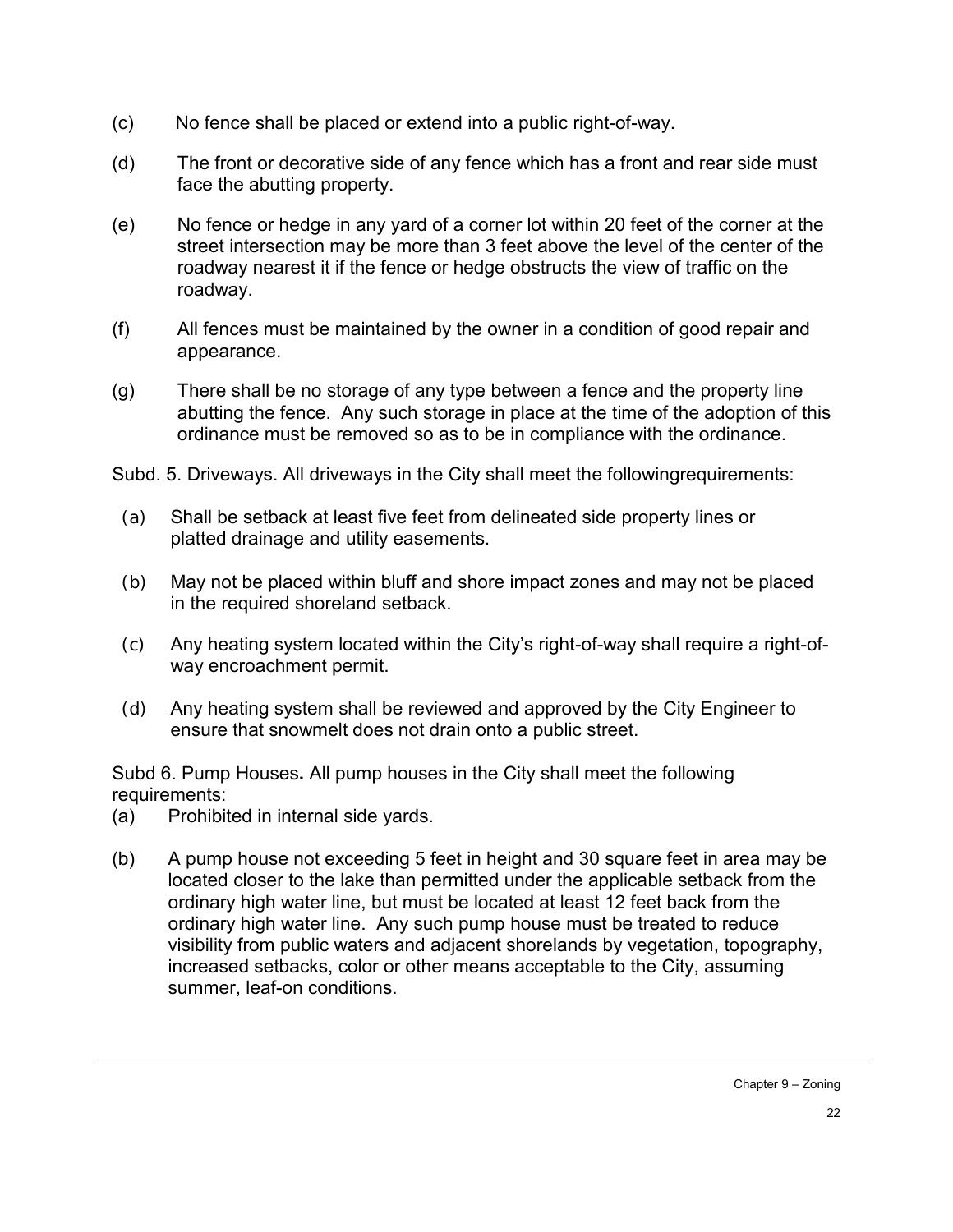Subd. 7. Trash enclosures**.** All buildings having exterior trash receptacles shall provide an enclosed area in conformance with the following:

- (a) Exterior wall treatment shall be similar to and/or complement the main building.
- (b) The enclosed trash receptacle areas shall be located in the rear or side yard.
- (c) The trash receptacles must be fully screened from view of adjacent properties and the public right-of-way.
- (d) The design and construction of the trash enclosure shall be subject to the approval of the Zoning Administrator.
- (e) The trash receptacle must meet principal building setbacks of the zoning district.

Subd. 8. Projections into Required Setbacks

Building features may extend into required setback areas as shown in the table below, subject to the requirements of the Building Code.

| <b>Projections into Required Setbacks</b>                                     |                                                                   |                                               |  |  |
|-------------------------------------------------------------------------------|-------------------------------------------------------------------|-----------------------------------------------|--|--|
| <b>Obstruction/Projection</b>                                                 | <b>Maximum Projection into</b><br><b>Required Setback</b>         | <b>Minimum Setback</b><br>from Property Lines |  |  |
| Bay Widows, sills, fire escapes,<br>chimneys, and similar wall<br>projections | 4 feet                                                            | N/A                                           |  |  |
| Cornices, eaves, canopies, and<br>similar roof projections                    | 4 feet                                                            | N/A                                           |  |  |
| Decks, balconies, and porches                                                 | N/A                                                               | Must meet principal<br>structure setbacks     |  |  |
| Steps to building entrances (except<br>in Assembly Grounds)                   | 12 feet into front or rear<br>setback<br>6 feet into side setback | N/A                                           |  |  |
| Wheelchair ramps and similar<br>features for the disabled                     | None                                                              | None                                          |  |  |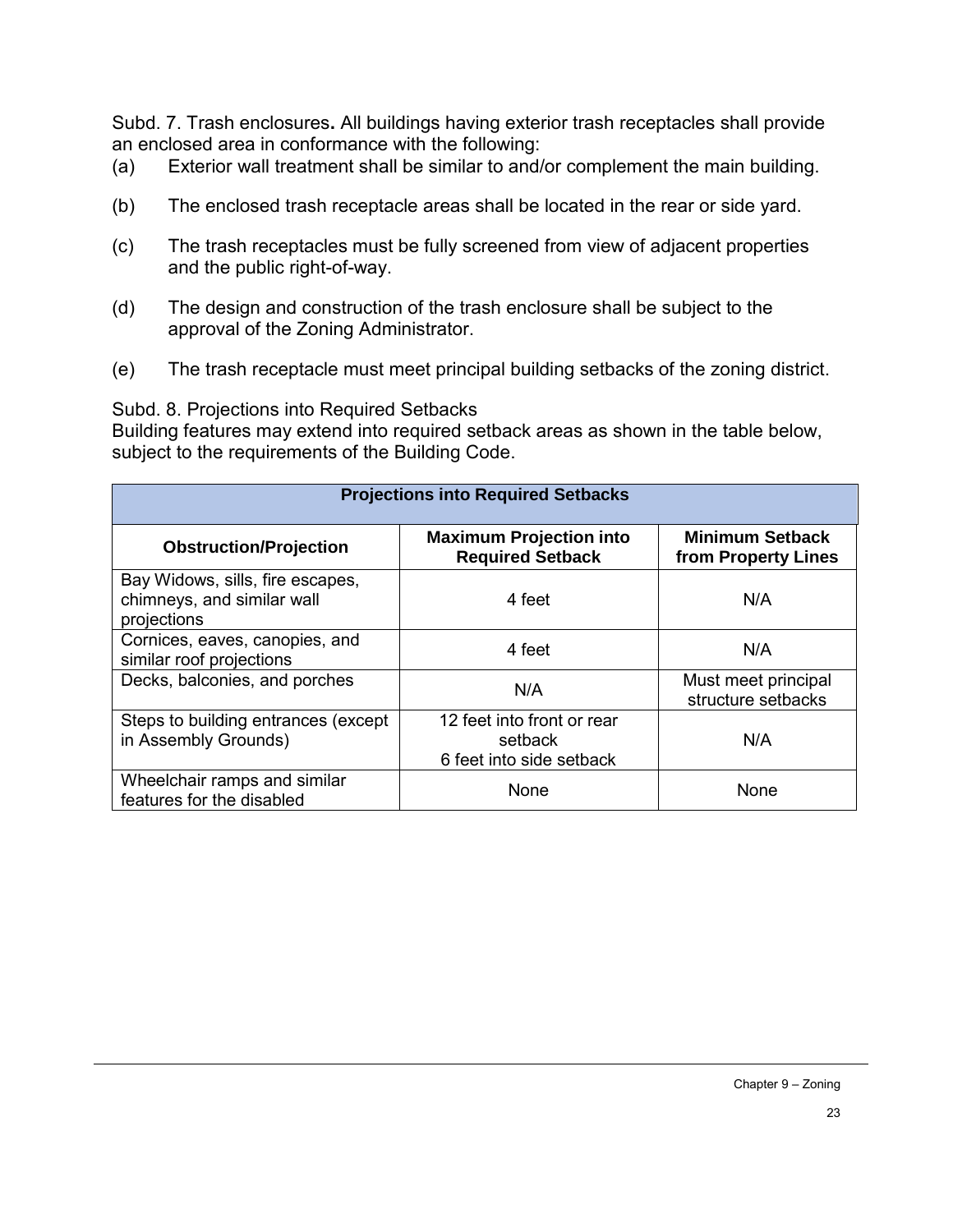# **900.13 Structure Elevation and Height Requirements.**

Subd. 1. Structure Height Limits. No portion of a structure may exceed 35 feet in height, as measured in accordance with Section 900.02, Subd. 20. No portion of an accessory structure may exceed 14 feet in height, as measured in accordance with Section 900.04, Subd. 2(b)(6). Structure height limits do not apply to chimneys or flues.

Subd. 2. Minimum Lowest Floor Elevation. Structures must be placed in accordance with any floodplain regulations applicable to the site. Where those controls do not exist, the lowest floor of a structure must be placed at or flood proofed to a level at least 3 feet above the highest known water level, or 3 feet above the ordinary high water level, whichever is higher.

## **900.14 Variances.**

Subd. 1. Scope. This section applies to all exceptions to the requirements of this Code, except where the paragraph stating the requirement calls for a different permitting process, e.g., Conditional Use Permit. Any person may request variances from the literal provisions of the zoning ordinance where their strict enforcement would cause practical difficulties because of circumstances unique to the individual property under consideration.

Subd. 2. Ordinance provisions to Which Variances May Be Granted. The City Council may consider variances from the strict application of the provisions in this Chapter and impose reasonable conditions and safeguards in the variance granted.

Subd. 3. Review Criteria. The City Council may approve a variance application only upon finding that all of the following criteria, as applicable, have been met:

- (a) The variance, and its resulting construction or project, would be in harmony with the general purposes and intent of the zoning ordinance and the would be consistent with the comprehensive plan.
- (b) The variance applicant has satisfactory established that there are practical difficulties in complying with this zoning ordinance. "Practical difficulties" means that:
	- (1) That the property owner proposes to use the property in a reasonable manner not permitted by the zoning ordinance;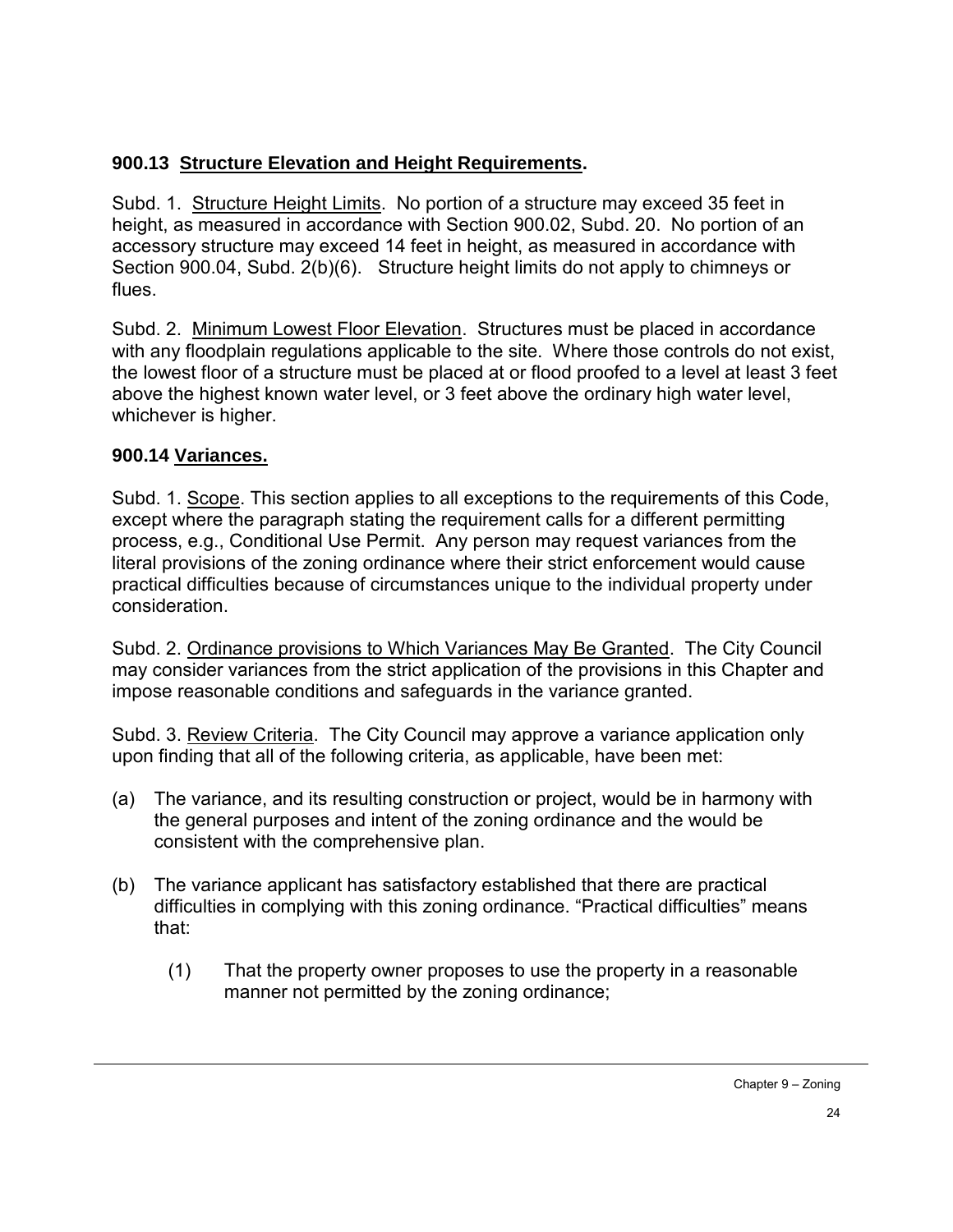- (2) The plight of the landowner is due to circumstances unique to the property not created by the landowner;
- (3) The variance, if granted, will not alter the essential character of the locality.
- (c) Economic considerations alone do not constitute practical difficulties.
- (d) For existing developments, not served with municipal sewer and water, a complying sewage treatment system is present for the intended use of the property. The variance, if issued, must require reconstruction of a nonconforming sewage treatment system.
- (e) In applying the statutory criteria, the Council may also consider the following factors:
	- (1) The magnitude and extent of the proposed alteration;
	- (2) The resulting impact on the use and enjoyment of surrounding properties and other properties in the community;
	- (3) The proximity of the proposed alteration to any structure on the adjoining property.
	- (4) The effect of the proposed alteration on the light and visibility available to the adjoining properties.
	- (5) the extent of vegetation or other screening on the subject property and the adjoining properties;
	- (6) The variance requested is the minimum action required to address or alleviate the practical difficulties.

Subd. 4. Conditions. No variance may be granted that would allow any use that is not allowed in the zoning district in which the subject property is located. The Council may impose conditions in the granting of variances. A condition must be directly related to and must bear a rough proportionality to the impact created by the variance. Violation of such conditions shall be a violation of the zoning code and subject to the enforcement provisions thereof.

Subd. 5. Application. Written application for a variance is to be made to the Clerk and accompanied by the filing fee in the amount stated in Section 305.02.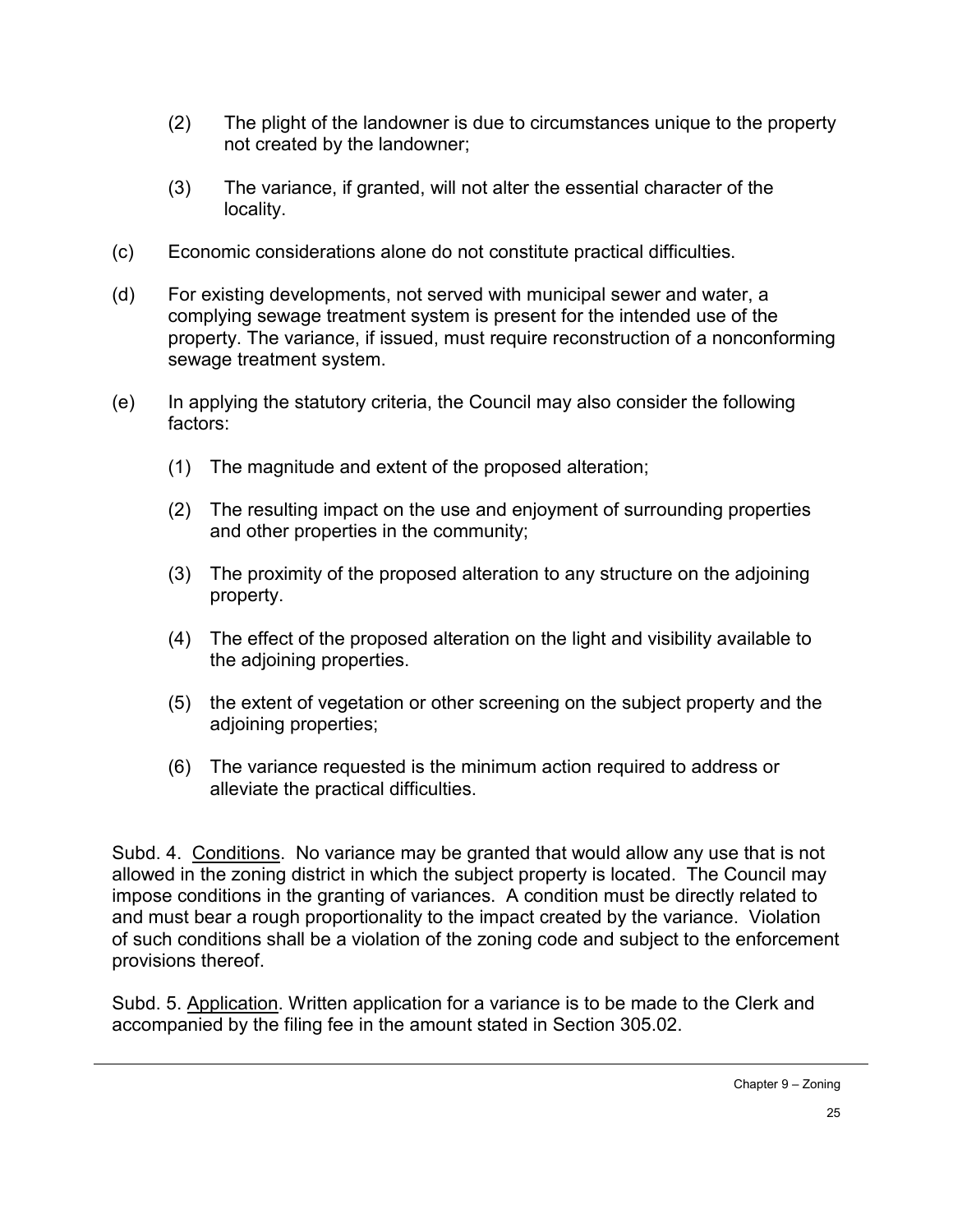Subd. 6. Council Consideration. The Council will consider the application and hold a public hearing on the matter within 60 days after receipt of the application. The Council will by motion grant or deny the application according to the provisions of Subdivision 3 of this Section and will make a record in the minutes stating its conclusions with respect to each of the findings required under Subdivision 3.

Subd. 7. Required Vote. No variance shall be granted by the Council except upon an affirmative majority vote of the entire City Council acting as the Board of Adjustment and Appeals.

Subd. 8. Notice. The Clerk will publish notice of the Council meeting at which the variance application will be heard in the City's official newspaper at least 10 days prior to the Council meeting, and will mail such notice at least 10 days prior to the Council meeting to all persons who own property within 500 feet of the perimeter of the lot in question, to the applicant and to the Council Members. Failure of a property owner to receive notice shall not invalidate any proceedings on a variance request provided a bonafide attempt has been made to comply with the notice requirements of this ordinance.

Subd. 9. Reconsideration. Whenever an application for a variance has been considered and denied, a similar application for a variance affecting the same property by the applicant, their successors or assigns, shall not be considered a second time by the City Council, acting as the Board of Adjustments and Appeals, for at least six (6) months from the date of its denial; unless the Board of Adjustment and Appeals vote for reconsideration of the matter upon a vote of not less than four-fifths of the entire Board of Adjustments and Appeals.

Subd. 10. Recovery of Legal and Administrative Costs. In addition to the initial application fee as may be established from time to time by the City Council, the applicant in making any application for variance agrees to pay all legal fees, engineering fees, consultant fees, and other administrative costs the City may incur in conjunction with the processing of the variance application. No building permit shall be issued on a granted variance until such costs have been paid in full.

Subd. 11. Expiration. If a variance is granted for a property and the applicant does not commence the construction of the structure for which it was granted within one year after the date of the Council Resolution approving the variance, the variance will expire and will be of no further force and effect. The applicant may request an extension of the approval. The request must be submitted in writing showing a good faith attempt to complete the structure for which the approval was granted and a fee, as established in Section 305 must be paid. The request for an extension may not exceed one year and shall be subject to the review and approval of the City Council.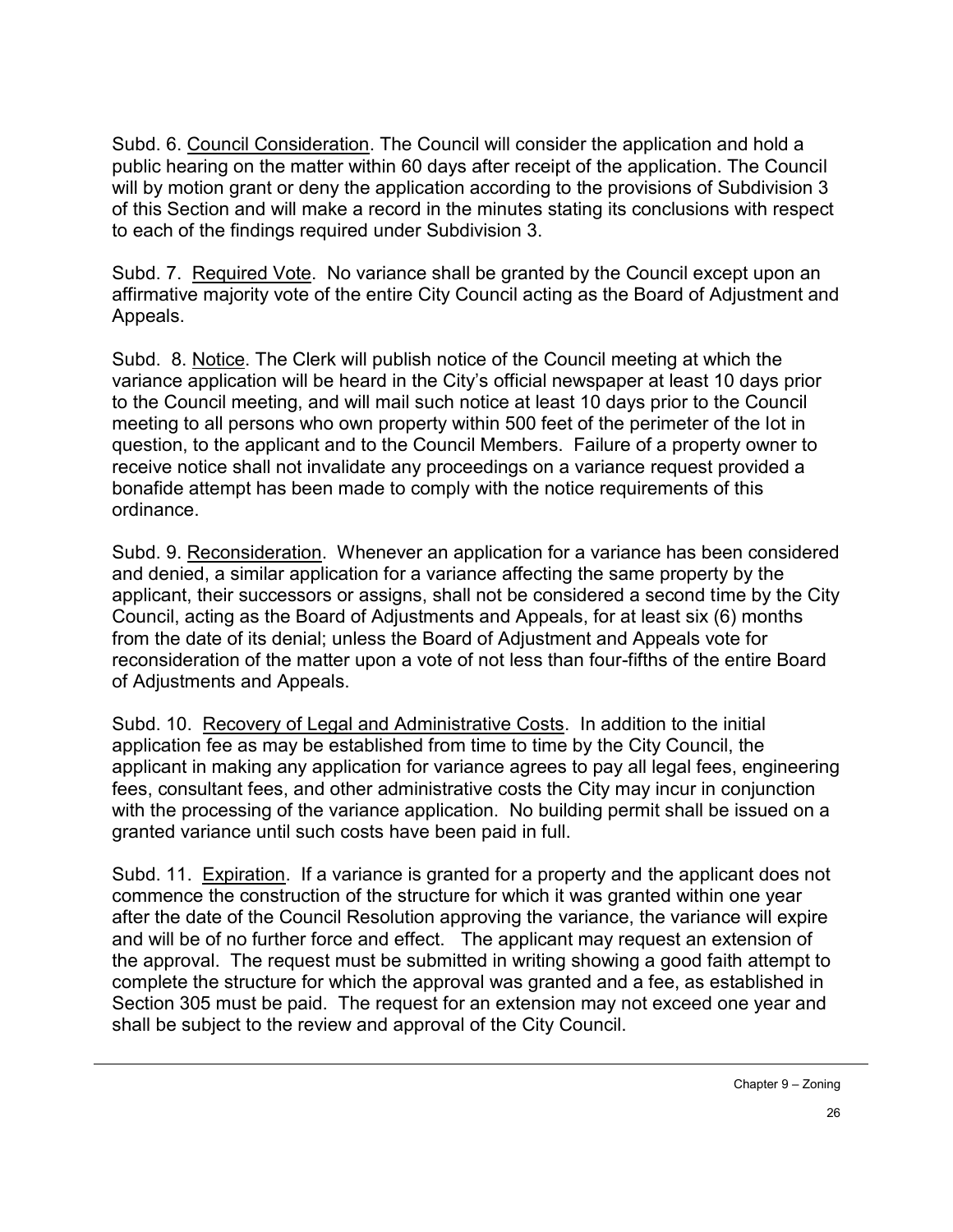## **900.15 Conditional Use Permits.**

Subd. 1. Scope. This Section applies to all conditional use permits which may be granted for specified uses delineated elsewhere in this Chapter.

Subd. 2. Evidence. The applicant is responsible for substantiating the application with authoritative evidence. In considering a request for a conditional use permit, the Council must be supplied with and consider evidence of the effect of the proposed use on the character and development of the neighborhood; the health, safety, and welfare of occupants of surrounding lands; existing and anticipated traffic conditions, including parking; and the effect on property values in the surrounding area. In addition, the Council must be supplied with such evidence and studies as it deems necessary in order to (1) conduct a thorough evaluation of the topographic, vegetation and soil conditions on the site to ensure the prevention of soil erosion or other possible pollution of public waters, roadways, and adjacent private property, both during and after construction, to ensure limiting visibility of structures and other facilities as viewed from public waters, roadways, and adjacent private property, and to ensure adequacy of the site for water supply and on-site sewage treatment, and (2) assess the types, uses, and numbers of watercraft and motor vehicles that the project will generate in relation to the suitability of public waters, roads and private lands to safely accommodate watercraft, motor vehicles and proposed structures. Insufficiency of authoritative evidence will result in denial of the application.

Subd. 3. Application. Application for a conditional use permit will be made in writing on forms provided by the Clerk, and will be filed with the Clerk together with a filing fee in the amount required under Section 305.02.

Subd. 4. Notice. The Clerk will publish notice of the Council meeting at which the application will be heard in the City's official newspaper at least 10 days before the Council hearing and will mail notice at least 10 days before the hearing to all persons who own property within 500 feet of the perimeter of the lot in question, to the applicant and to the Council Members.

Subd. 5. Council Hearing. The Council will consider the application at a public hearing at its next regular meeting held not sooner than 10 days after the notice. After the hearing, the Council will grant or deny the application by resolution which will include findings of fact and the conditions imposed in connection with the conditional use permit.

Subd. 6. Assignment. Applicants may not assign any application, evidentiary material or conditional use permit without consent of the Council.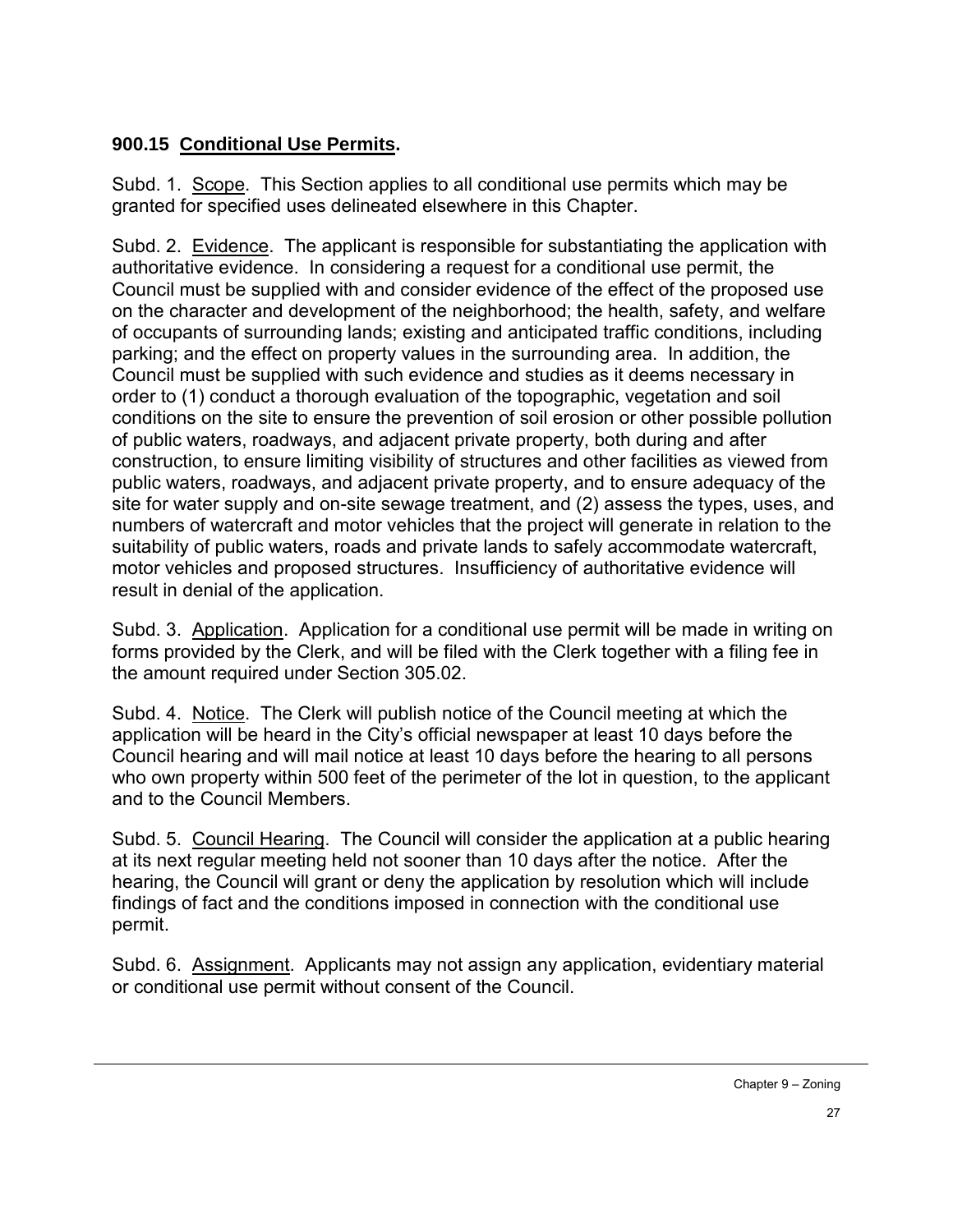Subd. 7. Expiration. If the applicant does not commence the authorized use or improvement within one year of the date the conditional use permit is issued the conditional use permit will expire and will be of no further force or effect. The applicant may request an extension of the approval. The request must be submitted in writing showing a good faith attempt to complete or utilize the approval permitted by the conditional use permit and a fee, as established in Section 305 must be paid. The request for an extension may not exceed one year and shall be subject to the review and approval of the City Council.

### **900.16 Wetland Regulations.**

Subd. 1. Purposes. It is in the public interest to protect the wetlands, lowlands, watershed areas, lakes and watercourses within the City from uncoordinated and unplanned development, pollution and other damage. In addition to such general purposes, this Section is intended to:

- (a) Reduce danger to health from impure surface and ground water supplies by providing safe and sanitary drainage.
- (b) Permit and encourage land uses compatible with preservation of natural vegetation and marshes, for the purposes of maintaining constant rates of water flow and sustaining wildlife and plant growth.
- (c) Encourage a system of ponding areas to avoid fast runoff of surface waters from developed areas and to avoid drainage of pollutants into streams and lakes.
- (d) Restrict development of structures which will adversely affect wetland areas and public waters.

Subd. 2. Pollution Prohibited. It is unlawful for any person to cause pollution of wetlands or any body of water into which they drain, by depositing or discharging within wetlands, or permitting to drain into such waters, contrary to then applicable state standards, sewage, chemical wastes, pesticides, insecticides, plant fertilizers, salt, or other substances which would render the wetlands or such waters unclean, noxious, or impure according to then applicable state standards.

Subd. 3. Certain Development Prohibited. No filling, grading, dredging, excavation or construction is allowed within wetlands if such activity is incompatible with the purposes set forth in this Section or would result in the pollution prohibited in this Section.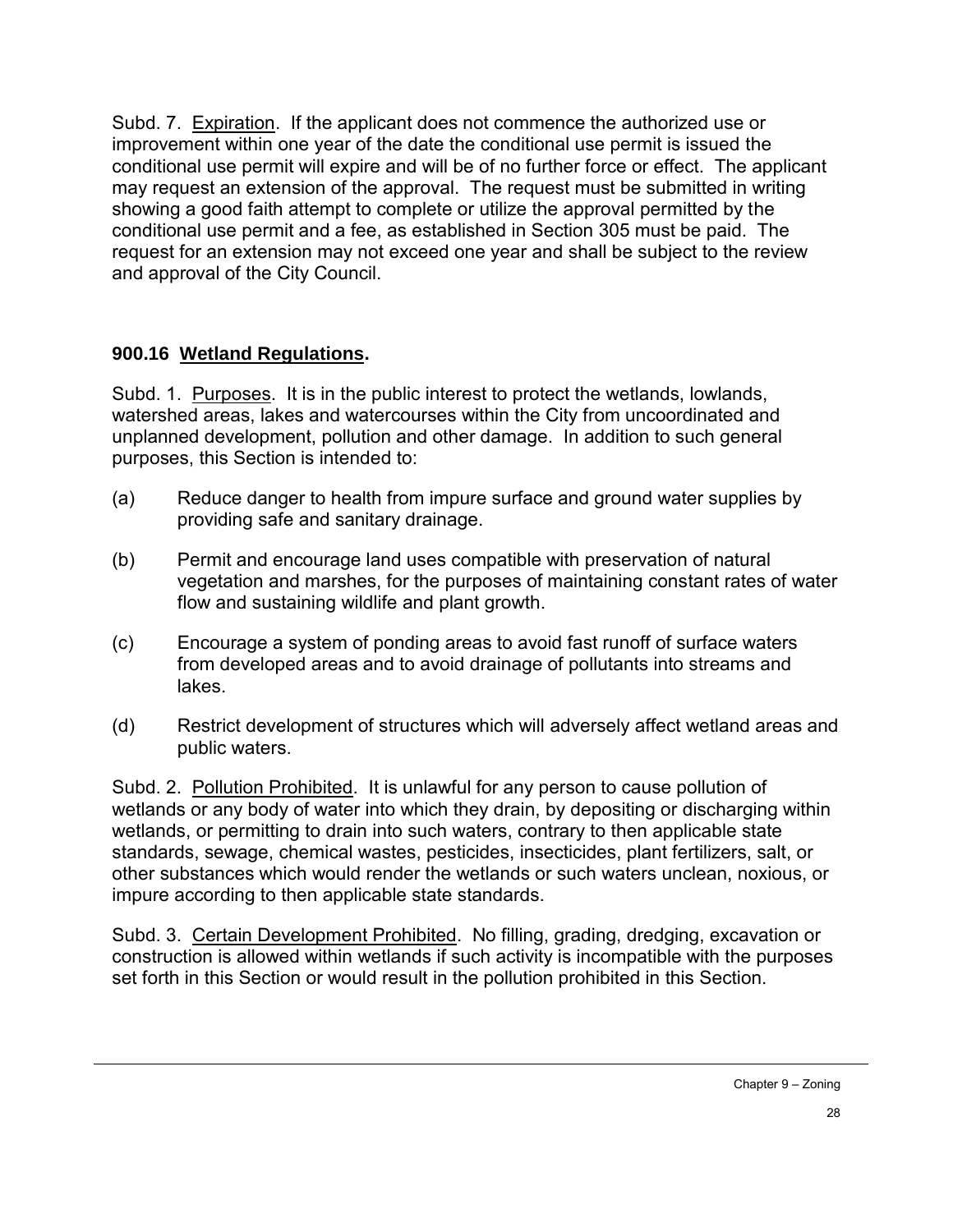Subd. 4. Permit for Development. There may be no filling, grading, dredging, excavation or subdivision of wetlands, and no structure or obstruction may be placed or erected within wetlands, until an appropriate permit has been issued by the City.

Subd. 5. Application for Permit. An application for a permit under this Section is to be filed with the Clerk, and paying the license fee as set forth in Section 305.02. The applicant must submit four copies of the application which include:

- (a) The name of the landowner.
- (b) The mailing address of the landowner.
- (c) The address and legal description of the land.
- (d) A description, including specific locations shown by map or survey, of any filling, grading, dredging or excavation to be done.
- (e) A description, including specific locations shown by map or survey, of any structure or obstruction to be placed or erected.
- (f) Other changes which would be made in the natural condition of the area, including loss or change of ground cover, destruction of trees and grade changes, and their effects upon the wetlands and the lakes and water courses into which they drain.
- (g) Engineering and hydrological data as required by the City.
- (h) The applicant's reasons for proceeding with the items described in (d), (e), and (f) of this Subsection.
- (i) Provisions for drainage, sediment control, pollution control, water management, maintenance of landscaped features, and any additional matters intended to improve or maintain the quality of the environment.
- (j) An explanation of why issuance of the requested permit would be consistent with each of the purposes set forth in this Section.
- (k) The name of the watershed district, or districts, in which the subject property is located.

Subd. 6. Review by Watershed Districts. Upon filing of the application, a copy will be sent by the City to the watershed district, or districts, in which the property is located, for review and comment by the watershed districts. The watershed district will file its comments and recommendations, if any, with the City within 40 days after receipt of the application unless additional time is authorized by the City. If no response is received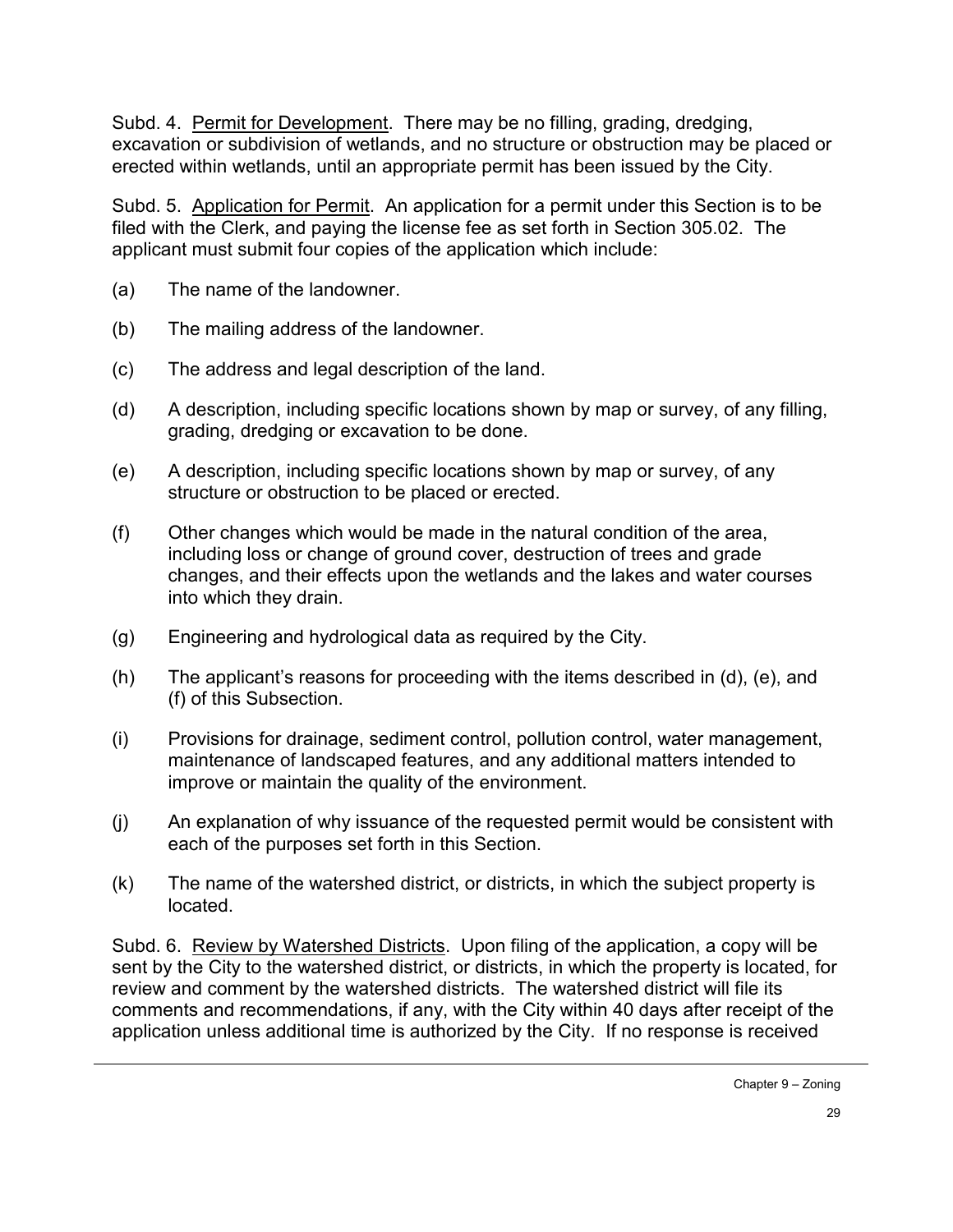from a watershed district within the 40-day period, the City may assume that the district has no comments or recommendations.

Subd. 7. Hearing by Council. The Council will, at its next regular meeting after receipt of the recommendations of the watershed district, set a date for a public hearing regarding the application for permit. At least 10 days before the hearing, a notice of the date, time, place and purpose of the hearing will be published in the City's official newspaper, and will be mailed to all persons who own property within 500 feet of the property for which the permit has been requested. At the hearing, the Council will hear persons who wish to be heard in the matter. The Council will make its decision at the same meeting or at the next regularly scheduled meeting.

Subd. 8. Effect of Permit. The granting of a permit under the provisions of this Section will in no way affect the owner's responsibility to obtain all approvals required by any other ordinance of the City, or any statute, ordinance or regulation of the state or any State agency or subdivision, and any items authorized by the permit must comply with all other ordinances, statutes, and regulations.

## **900.17 Administration and Enforcement.**

Subd. 1. Voting. Voting on matters under this Chapter will be conducted as follows:

| Purpose                                                                                                                      | Votes                       |
|------------------------------------------------------------------------------------------------------------------------------|-----------------------------|
| Amendment to Chapter to change any<br>land from a residential zoning district to<br>commercial or industrial zoning district | Four                        |
| Any other Amendment to this Chapter                                                                                          | Three                       |
| Variance                                                                                                                     | <b>Three</b>                |
| <b>Conditional Use Permit and Permits</b><br>Under Section 900.06                                                            | Three                       |
| Resolution                                                                                                                   | Majority of Members present |
| Motion                                                                                                                       | Majority of Members present |

Subd. 2. Board of Appeals. The Board of Appeals consists of the Mayor and Council and will function under Section 900.14 and to hear any alleged error in any requirement or determination by the Building Inspector or other City official. Five copies of the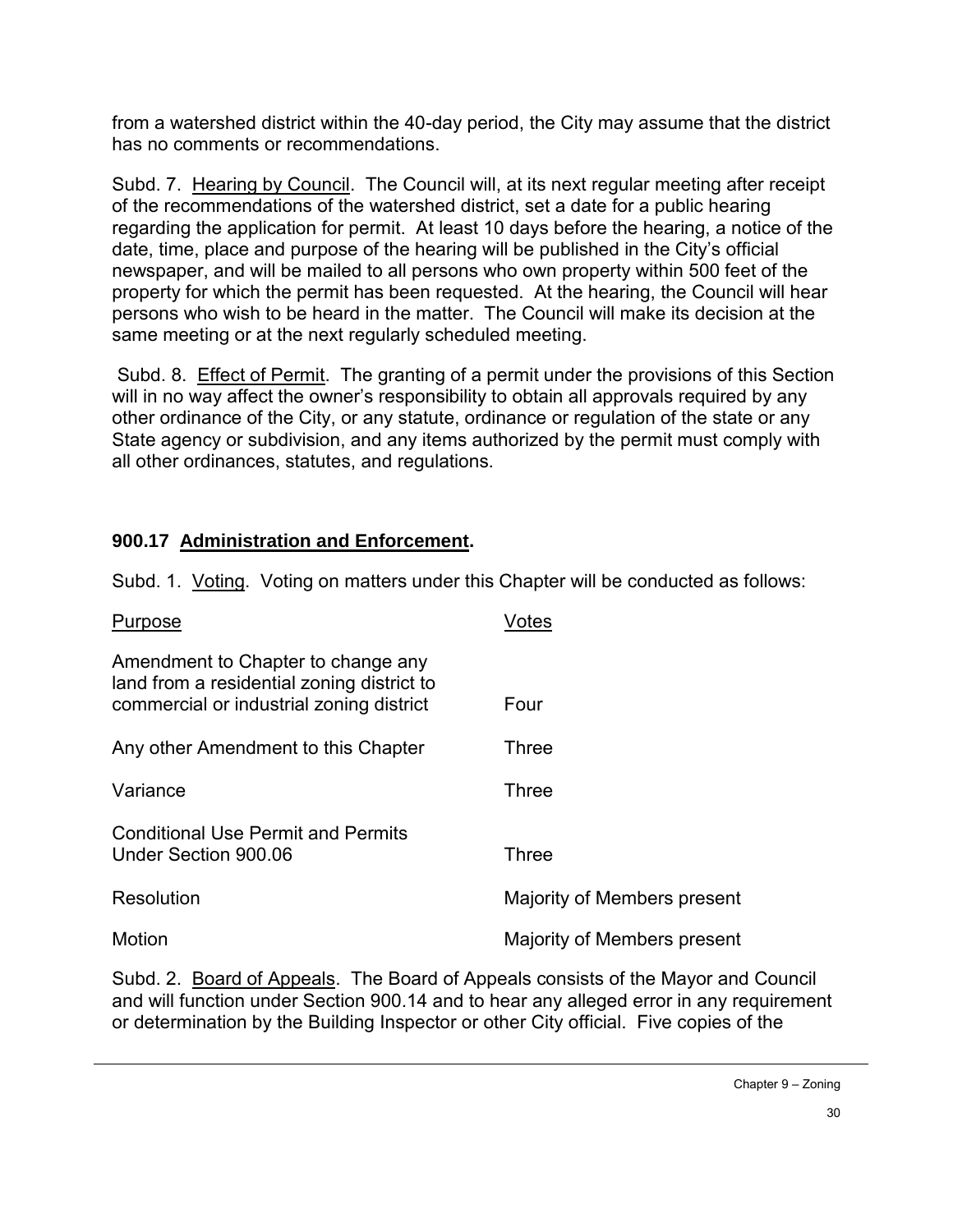appeal and all necessary surveys, drawings and other information must be filed with the Clerk at least 10 days prior to the meeting at which the appeal is to be heard. The Mayor or Acting Mayor will chair the Board of Appeals which will be governed by the rules of procedure applicable to the Council.

Subd. 3. Building Permits. No person may erect, alter, wreck, or move any structure or part thereof, without first securing a building permit. Application for a building permit may be made in accordance with the building code of the City. Each application must state among other things, the dimensions of the lot to be built upon, the size and location of the structure or structures to be erected, the purpose or purposes of the structure or structures, as may be deemed necessary for the proper enforcement of this Code. The fees for building permits are provided in the building code of the City. The City will issue a building permit only after determining that the building plans together with the application comply with the applicable provisions of the building code and City Ordinance.

Subd. 4. Land Alteration Permits. No land in the City may be excavated, graded, or filled without a permit from the City Engineer and Zoning Administrator. The applicant will provide a scalable survey for the proposed alteration, showing the present and proposed elevations or contours, the existing and proposed drainage pattern including the volume and rate of runoff currently and proposed to leave the property and any other information requested by the City Engineer. The City Engineer and Zoning Administrator will consider whether the alteration and any related structures will comply with the applicable provisions of this Code, and the effects on drainage and destruction of ground cover and water holding areas.

All applications for building permit in the City must be accompanied with a land alteration permit.

- a) Except in the Assembly Grounds, any excavation, filling or grading that would increase or decrease by up to 3 feet any ground level existing as of June 14, 2010 or the date of the application, whichever ground level is lower at any point, requires written permit from the City Engineer and Zoning Administrator. Any such land increase or decrease of more than 3 feet at any point requires a variance.
- b) Any excavation, filling or grading in the Assembly Grounds that would increase or decrease by up to two feet any ground level existing as of June 14, 2010 or the date of the application, whichever ground level is lower at any point, requires written permit from the City Engineer and Zoning Administrator. Any such land increase or decrease of more than two feet at any point requires a variance.

#### Subd. 5. Notification to Department of Natural Resources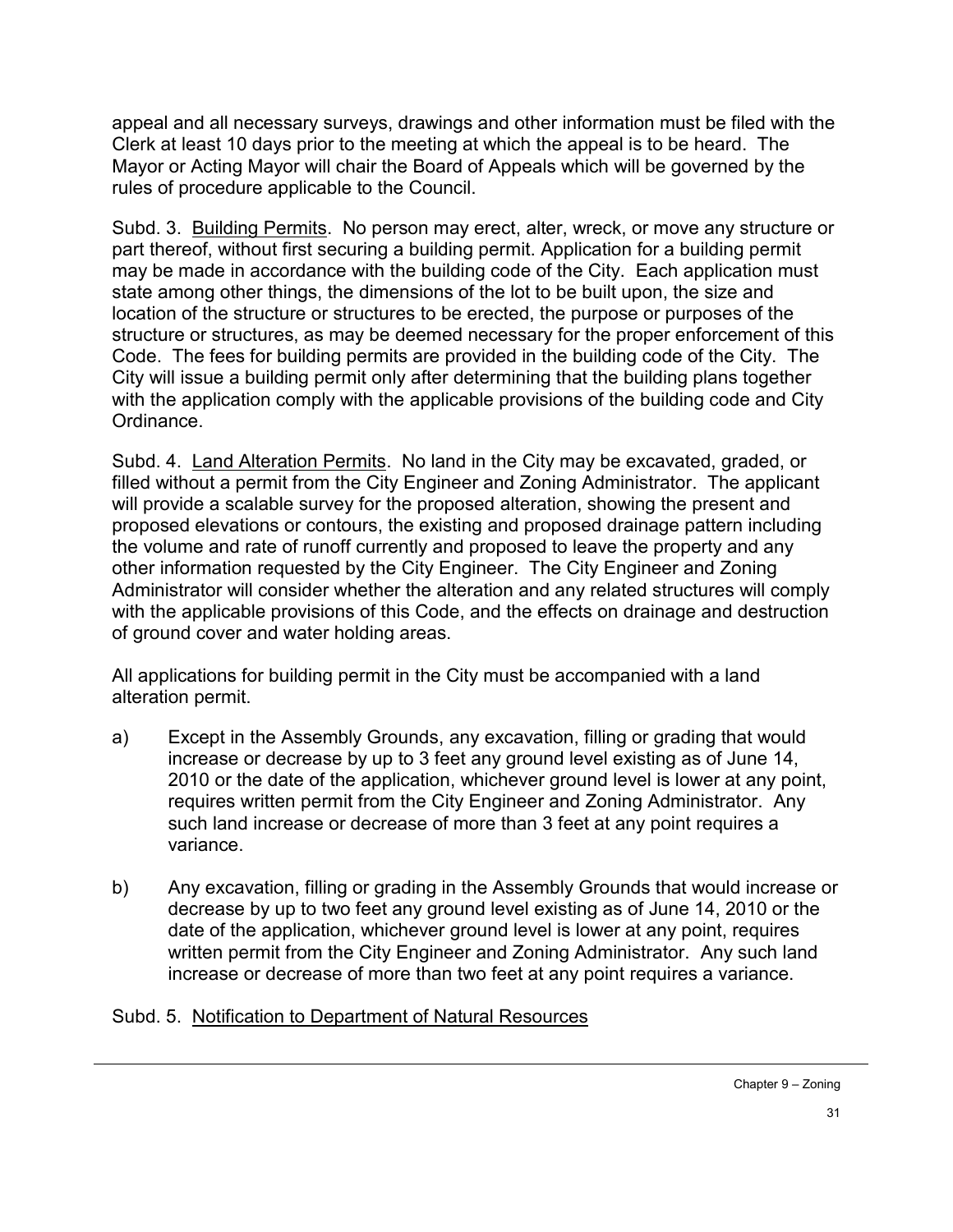- (a) Copies of all notices of any public hearings to consider variances, amendments, or conditional uses respecting the City's shoreland management controls will be sent to the commissioner or the commissioner's designated representative and postmarked at least 10 days before the hearings. Notices of hearings to consider proposed plats will include copies of the plats.
- (b) A copy of any approved amendment to the City's shoreland management controls, of approved plats, and final decisions granting variances or conditional uses respecting the City's shoreland management controls will be sent to the commissioner or the commissioner's designated representative and postmarked within 10 days after final action.

**900.18 Topographic Alterations.** The following considerations and conditions apply to the issuance of permits involving topographic alterations, including building permits, grading and filling permits, conditional use permits, variances and subdivision approvals:

- (a) alterations must be designed and conducted in a manner that ensures only the smallest amount of bare ground is exposed for the shortest time possible;
- (b) mulches or similar materials must be used, where necessary, for temporary bare soil coverages, and a permanent vegetation cover must be established as soon as possible;
- (c) methods to minimize soil erosion and to trap sediments before they reach any lake, channel, stream, pond or wetland must be used;
- (d) altered areas must be stabilized to acceptable erosion control standards consistent with the field office technical guides of the local soil and water conservation districts and the United States Soil Conservation Services;
- (e) fill or excavated material must not be placed in a manner that creates an unstable slope;
- (f) plans to place fill or excavated material on steep slopes must be reviewed by qualified professionals for continued slope stability and must not create finished slopes of 30 percent or greater;
- (g) fill or excavated material must not be placed in bluff impact zones;
- (h) any alterations below the ordinary high water level of public waters must first be authorized by the commissioner under Minnesota Statutes, section 103G.245;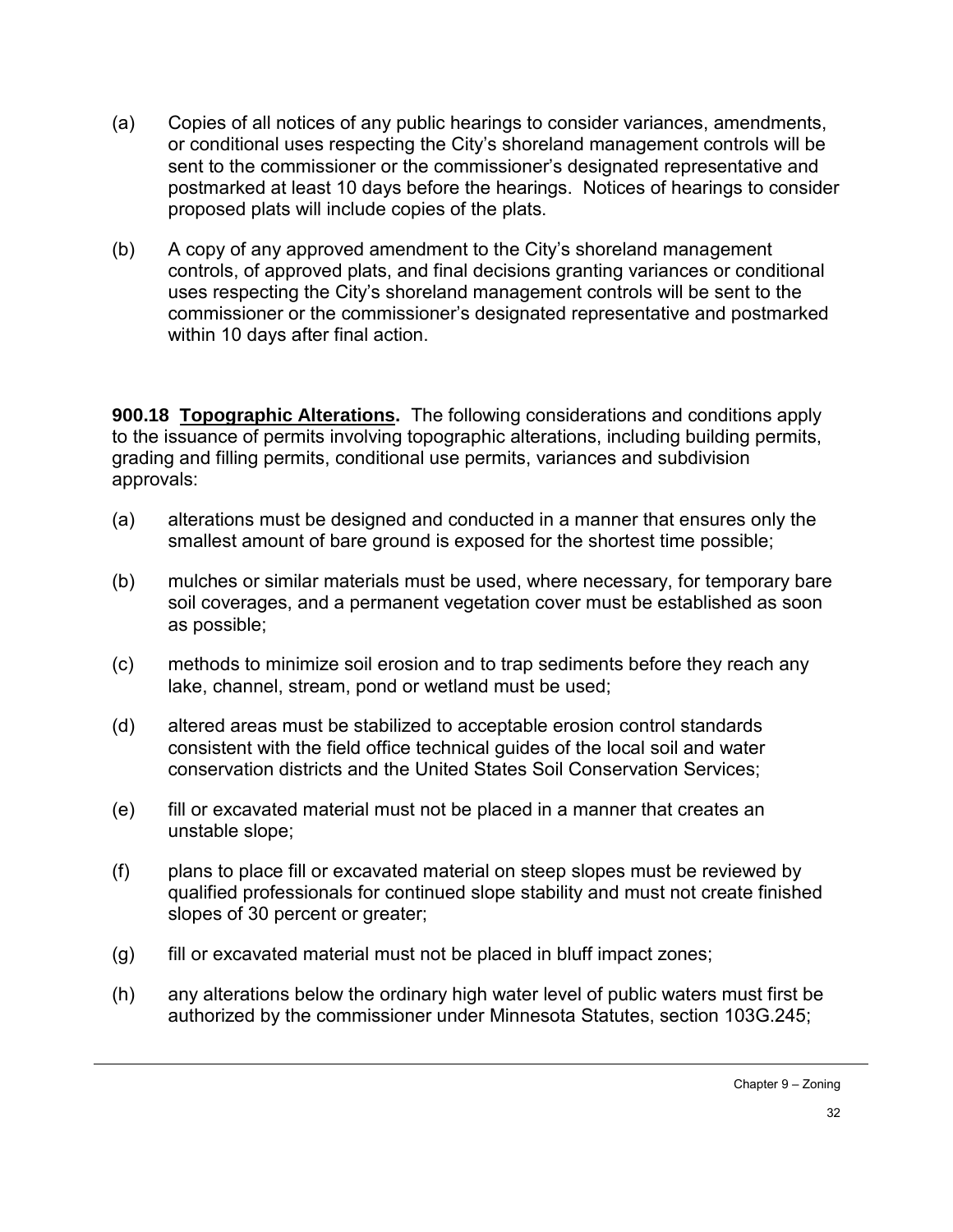- (i) alterations of topography will be allowed only if they are accessory to permitted or conditional uses and do not adversely affect the adjacent or nearby properties; and
- (j) placement of natural rock rip-rap, including associated grading of the shoreline and placement of a filter blanket, is permitted if the finished slope does not exceed 3 feet horizontal to one foot vertical, the landward extent of the rip-rap is within 10 feet of the ordinary high water level, and the height of the rip-rap above the ordinary high water level does not exceed 3 feet.

Permits for excavations where the intended purpose is connection to a public water, such as boat slips canals, lagoons, and harbors, may be issued only after the commissioner has approved the proposed connection to public waters.

## **900.19 Tree Removal and Vegetation Maintenance and Alterations.**

**Subd. 1. Purpose.** The City finds that it has been established that trees and other vegetation stabilize the soil and control water pollution by preventing soil erosion and flooding, reduce air pollution, temper noise, and provide a natural habitat for wildlife. Indiscriminate removal of trees and clearing of vegetation cause deprivation of these benefits and that it is in the interests of the City and its residents to prevent the indiscriminate removal of trees and clearing of vegetation.

**Subd. 2. Activities Requiring a Permit.** No person shall engage in any of the following activities without first obtaining a Vegetation Alteration permit:

- (a) intensive vegetation clearing
- (b) the removal of any tree having a diameter of more than six inches.
- (c) tree and vegetation removal necessary for the construction of structures and public utilities and the construction of roads and parking areas otherwise complying with the applicable provisions of the Code; provided that any trees removed as a result of such construction shall be replaced as provided in Subd. 6 of this Section.

**Subd. 3. Permit.** Prior to engaging in any activity that requires a permit under Subd. 2 of this Section, an application shall be submitted to the Zoning Administrator for a Vegetation Alteration permit, which shall remain valid for eight (8) months from the date of issuance, for such activity. The application shall include a landscape plan prepared by a landscape architect or nursery designer and shall include the following information, unless waived by the Zoning Administrator: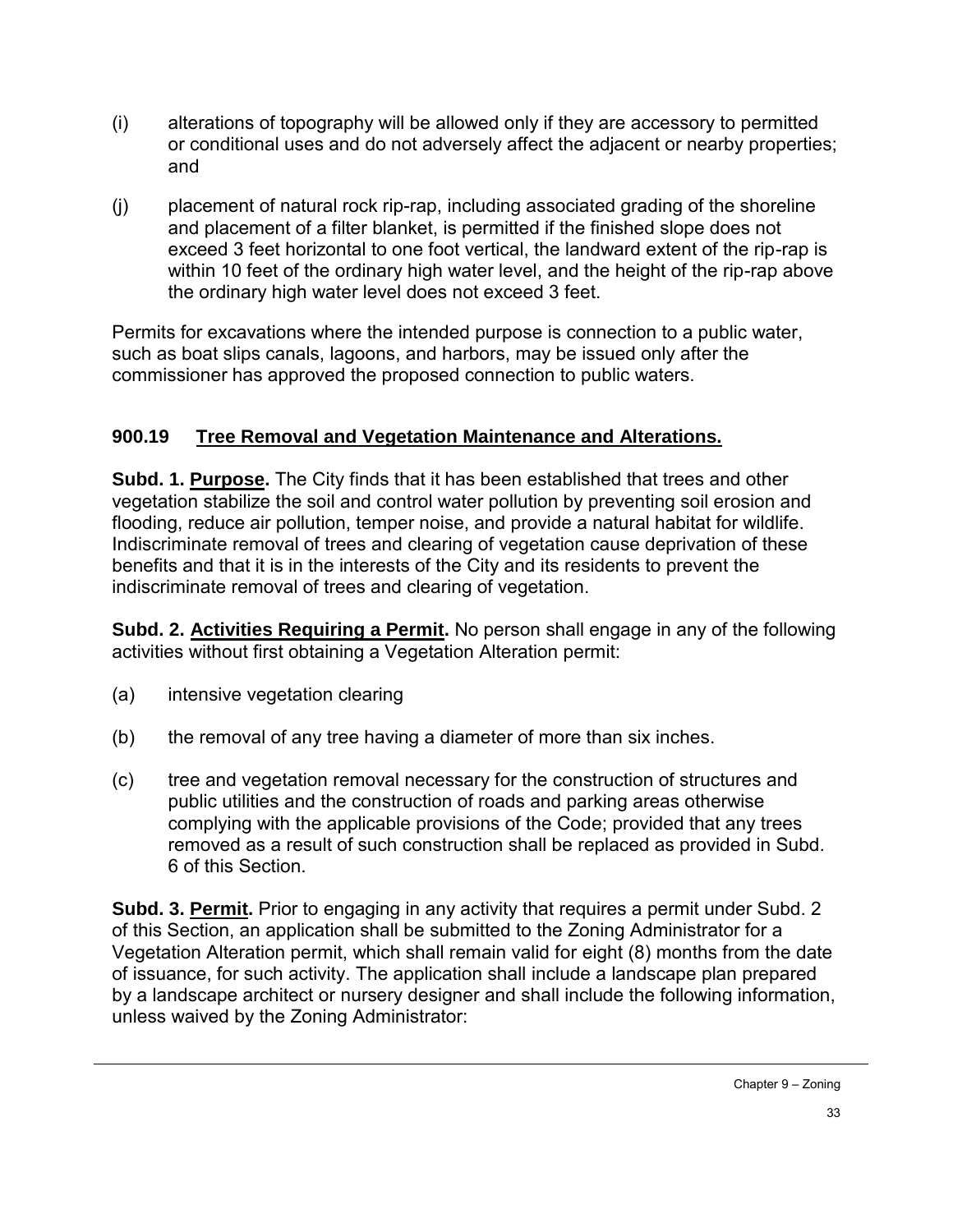- (a) A scale drawing based upon a survey of property lines showing location, species and size of all Significant and Landmark trees on the property.
- (b) Identify the Significant and Landmark trees proposed to be removed.
- (c) Identify the protection measures that will be used to protect the preserved trees during grading and construction.
- (d) Location, species and size of the required replacement trees.

**Subd. 4. Fertilizers and Pesticides.** Fertilizers and pesticides must be used in such a manner as to minimize run off into shore impact zones and public waters by use of earth, vegetation or both.

### **Subd. 5. Tree Preservation and Replacement.**

- (a) the following trees are protected, and shall be preserved and maintained according to the standards of this Section:
	- (1) Significant trees, which are any tree (except Boxelder, Buckthorn, Willow, Cottonwood, Green Ash, Siberian Elm, and Prickly Ash) with a diameter at breast height (DBH) of six (6) inches or more.
	- (2) Landmark trees, which are any tree (except Boxelder, Buckthorn, Willow, Cottonwood, Green Ash, Siberian Elm, and Prickly Ash) with a diameter at breast height (DBH) of 30 inches or more.
- (b) no significant or landmark tree shall be removed unless a Vegetation Alteration permit is issued by the Zoning Administrator pursuant to Subd. 3 of this Section and replaced according to the standards below:
	- (1) Significant trees shall be replaced at a ratio of one (1) tree for every significant tree removed.
	- (2) Landmark trees shall be replaced at a ratio of two (2) trees for every landmark tree removed.
	- (3) Replacement trees shall be of a species similar to the trees to be replaced and shall be no less than the following sizes:
		- (i) Deciduous trees no less than four  $(4)$  caliper inches
		- (ii) Coniferous trees no less than 10 feet high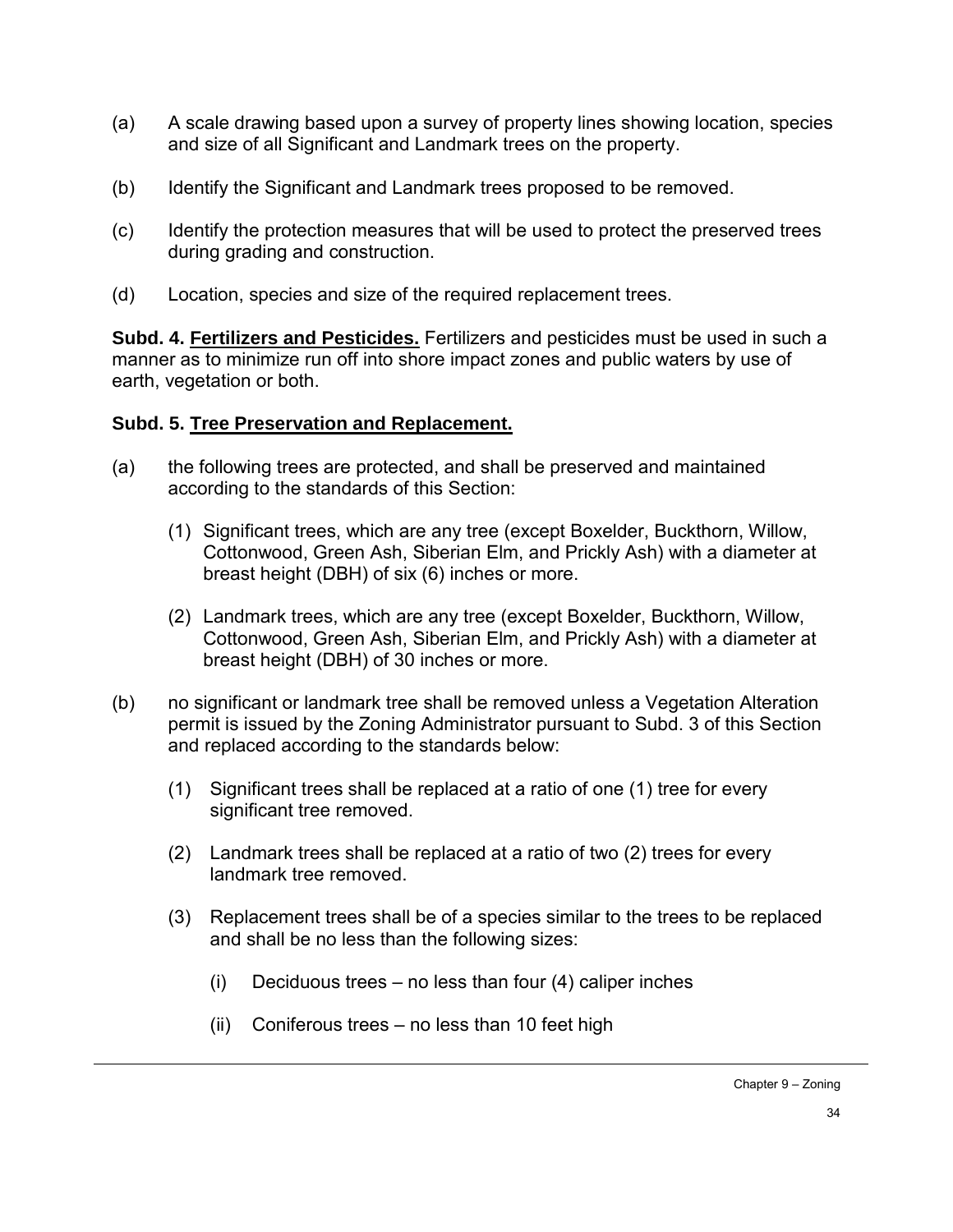- (4) Replacement trees shall be planted no later than the first fall or spring following the removal of the tree to be replaced or by such later date agreed to by the Zoning Administrator if planting during such period would not be in conformance with accepted tree management practices.
- (5) Any replacement tree that is not alive or healthy one year after the date of planting shall be removed and a new healthy tree of the same size and species planted in its place. Planting shall occur no later than the first fall or spring following the expiration of such year.
- (c) Removal of trees that are dead, diseased or pose an immediate threat to life or property are exempt from the requirements of this Section.

## **Subd. 6. Tree Protection Specifications.**

The following tree protection specifications should be followed to the maximum extent feasible for all projects with protected existing trees.

- (a) No clearing shall be allowed on a site until approval of a Vegetation Alteration permit;
- (b) An area of prohibited disturbance, generally corresponding to the dripline of the protected tree shall be protected during construction with a temporary five-foothigh chain link or plastic net fence. The fencing shall be installed prior to issuance of development permits for the site;

**Subd 7. Landscaping Within Public Right-of-Way.** All landscaping that is located within public right-of-way shall be maintained by the abutting property owner. The abutting property owner shall be responsible for removal of any tree or limb that is deemed hazardous to the public.

**Subd. 8. Shade Tree Disease Program.** It is the intention of the City to conduct a program of shade tree disease control pursuant to authority granted by Minnesota Statutes, Section 18.023. This program is directed specifically at the control and elimination within the City of Dutch elm disease fungus, elm bark beetles, emerald ash borer, and of oak wilt fungus.

(a) The City shall have the right to order or cause the removal of any trees that are dead or diseased on private property within the city, when such trees constitute a hazard to life and property, or harbor insects or disease which constitute a potential threat to other trees within the city.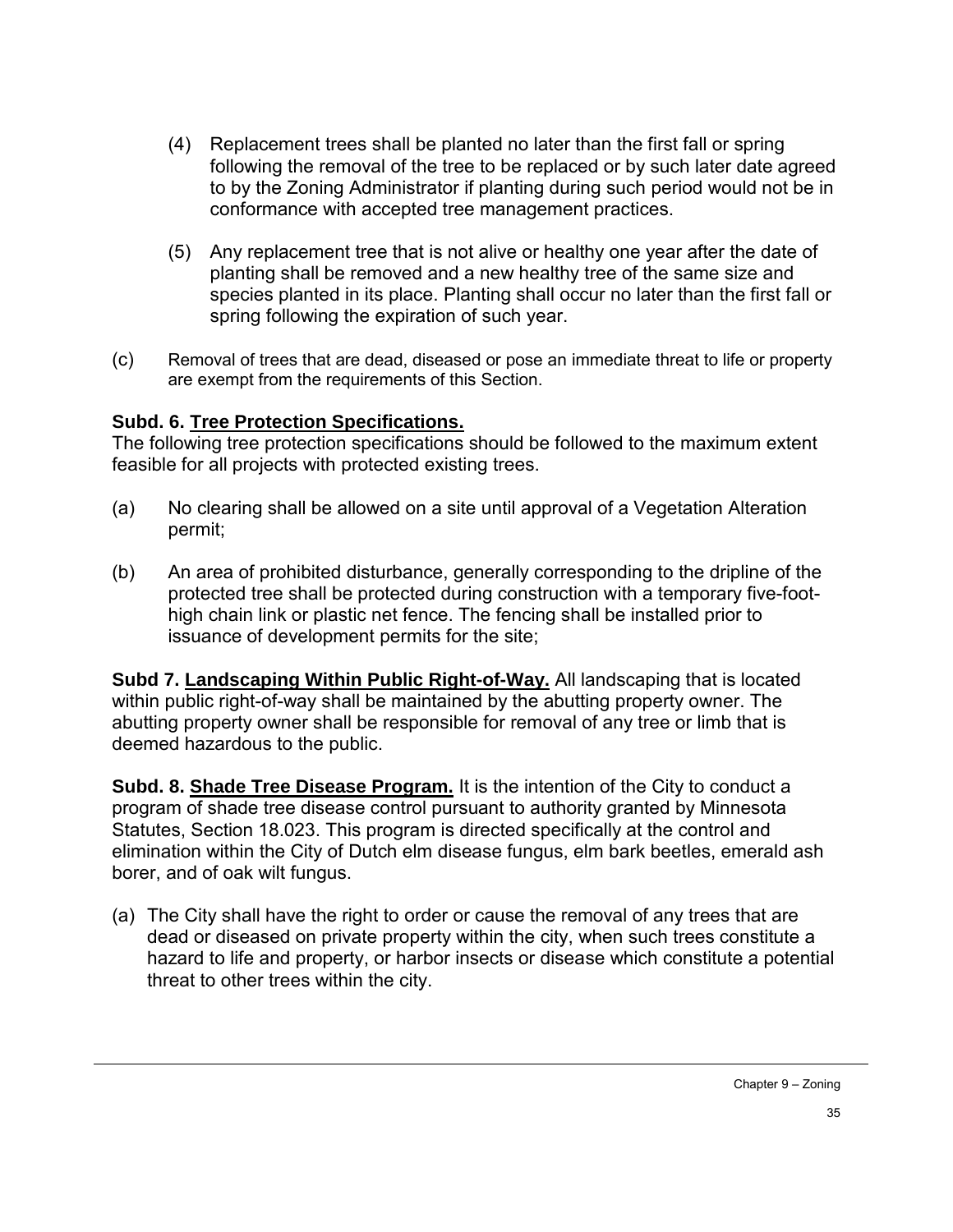(b) Unless such trees pose immediate hazard to public safety, the owner of such trees will be ordered, in writing, to remove said trees, stating the reason for removal and the location of said tree or trees to be removed. Removal shall be done by said owners at the owner's expense within (30) days after the date of the order to remove or a time parameter placed by the Zoning Administrator in consideration of the time of year or protection against spread of disease. In the event the owner fails to comply with such order to remove, or if public safety considerations require immediate removal, the City shall then proceed to remove said tree or trees, and to charge removal costs to the owner of the property as provided by law in the case of special assessments.

**Subd. 9. Fines**. Any builder, contractor or agent who may have intentionally assisted in the commission of any such violation, shall be guilty of a separate offense. All such violations which are of a continuing nature shall constitute a separate offense for each day of such continuance, and each tree removed shall constitute a separate offense. Any person violating any provision of this Section, upon conviction, will be guilty of a misdemeanor.

**Subd. 10. Enforcement.** The Zoning Administrator is hereby charged with the responsibility for the enforcement of this Section and may serve notice to any person in violation thereof or institute legal proceedings as may be required, and the City Attorney is hereby authorized to institute appropriate proceedings to that end.

**Subd. 11. Appeals.** A person aggrieved by the administration of this Section may have thirty (30) days to appeal by petitioning the Zoning Administrator in writing. The Zoning Administrator will consult the City Council at its next scheduled meeting.

### **900.20. Roads, Driveways, Parking Areas.**

- (a) Public and private roads and parking areas must be designed to take advantage of natural vegetation and topography to achieve screening of view from public waters. Documentation must be provided by a qualified individual that all roads and parking areas are designed and constructed to minimize and control erosion into public waters consistent with the field office technical guides of the local soil and water conservation district, or other applicable technical materials.
- (b) Roads, driveways, and parking areas must meet the required lake setback for structures and must not be placed within bluff and shore impact zones when other reasonable and feasible placement alternatives exist. If no such alternatives exist, they may be placed within these areas with the issuance of a variance, but must be designed to minimize adverse impacts.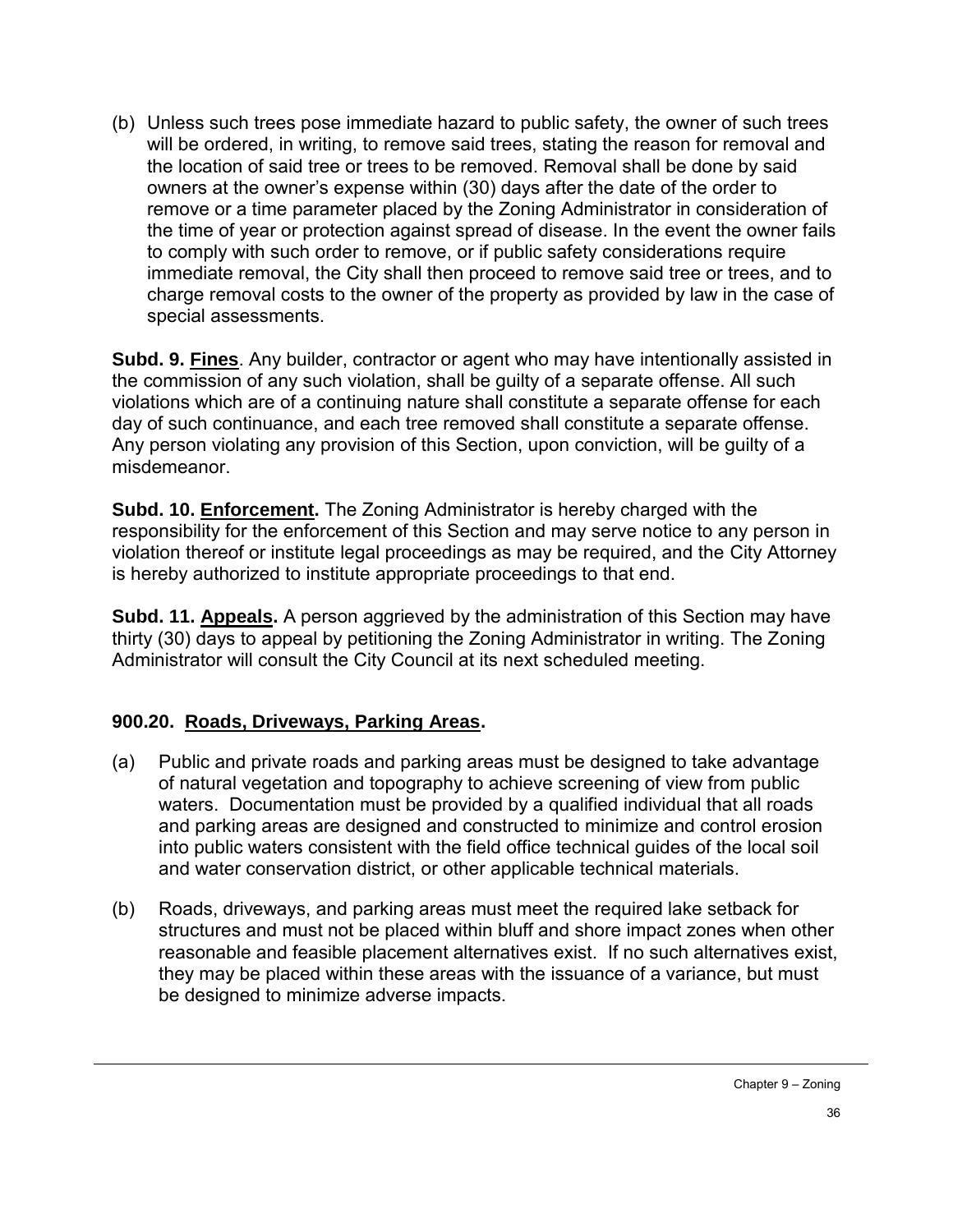(c) Public and private watercraft access ramps, approach roads, and access-related parking areas may be placed within shore impact zones provided the vegetative screening and erosion control conditions of this Code are met. For private facilities, the grading and filling provisions of this Code must also be met.

#### **900.21 Storm Water Management.**

- (a) When possible, existing natural drainage ways, wetlands and vegetated soil surfaces must be used to convey, store, filter and retain stormwater runoff before discharge into public waters. When development density or site conditions are such that natural features are inadequate, various types of constructed facilities such as skimming devices, dikes, waterways and ponds may be used if they comply with the field office technical guide of the local soil and water conservation district. Newly constructed stormwater outfalls to public waters must provide for filtering or settling of suspended solids and skimming of surface debris before discharge.
- (b) All development must be planned and conducted in a manner that will minimize erosion.

**900.22 Controlled Accesses to Public Waters.** Lots intended as controlled accesses to public waters or as recreation areas for use by owners of non-riparian lots within subdivisions are permissible and must meet or exceed the following standards:

- (a) Controlled access lots must meet the width and size requirements for residential lots, and be suitable for their intended uses.
- (b) Controlled access lots must be jointly owned by all purchasers of lots in the subdivision or by all purchasers of non-riparian lots in the subdivision who are provided riparian access rights on the access lot.
- (c) Covenants or other equally effective legal instruments must be developed that specify which lot owners have authority to use the access lot and what activities are allowed. The activities may include watercraft launching, loading, storage, beaching, mooring or docking. They may also include other outdoor recreational activities that do not significantly conflict with general public use of the public water or the enjoyment of normal property rights by adjacent property owners. Examples of such non-conflicting activities include swimming, sunbathing, and picnicking. The covenants must limit the total number of vehicles allowed to be parked and the total number of watercraft allowed to be continuously moored, docked, or stored over water, and must require centralization of all common facilities and activities in the most suitable locations on the lot to minimize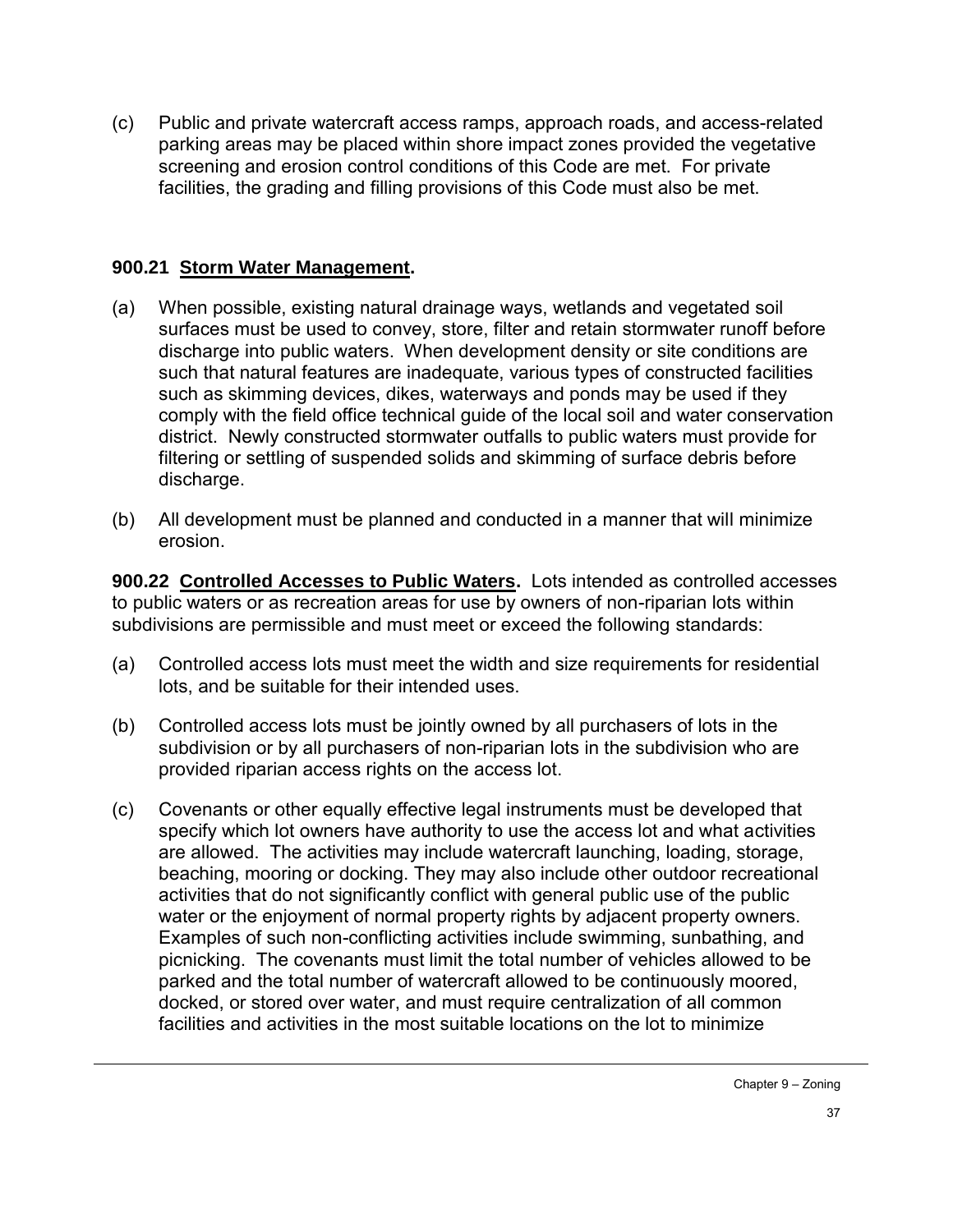topographic and vegetation alterations. They must also require all parking areas, storage buildings and other facilities to be screened by vegetation or topography as much as practical from view from the public water, assuming summer, leaf-on conditions.

## **900.23 Lighting.**

- Subd. 1. Purpose. The purpose of this Subsection is to balance the concern for the environment with the need for safety, security, and the illumination of afterdark activities.
- Subd. 2. Applicability. The requirements of this Subsection apply to all outdoor lighting except street lighting within public rights-of-way.

### Subd. 3. General Provisions:

- (a) Sources of artificial light shall be so fixed, directed, designed and sized so that the sum total of their illumination will not increase the level of illumination on any nearby residential property by more than 0.1 foot candle in or within 25 feet of a dwelling nor more than 0.5 foot candle on any part of the property.
- (b) Decorative lighting (e.g. string lights, icicle lights, rope lighting, or seasonal decoration lighting) shall be extinguished between the hours of 11 PM and 6 AM or when people are not present, whichever is later. Decorative lighting must be installed so it is clear that it is strictly decorative in nature and not being used to circumvent the purpose of this section.
- (c) Architectural and landscaping lighting shall be extinguished between the hours of 11 PM and 6 AM. Lighting for the United States of America flag is exempt.
- (d) Safety lighting along walkways within 50 feet of a house, driveways, pedestrian doors, garage doors and for addresses that direct light downwards or horizontally may be lit throughout the night. With the exception of lighting addresses, safety lighting that is directed upwards shall be extinguished between the hours of 11 PM and 6 AM. Lighting for driveways and walkways shall not exceed seven (7) feet from the ground.
- (e) Lighting, for recreational purposes (i.e., sport courts, hockey rinks, or other similar features) shall direct all lighting downward and spill must be controlled. Luminaire mounting height shall not exceed 15 feet above the ground, and shall be extinguished between 11 PM and 6 AM.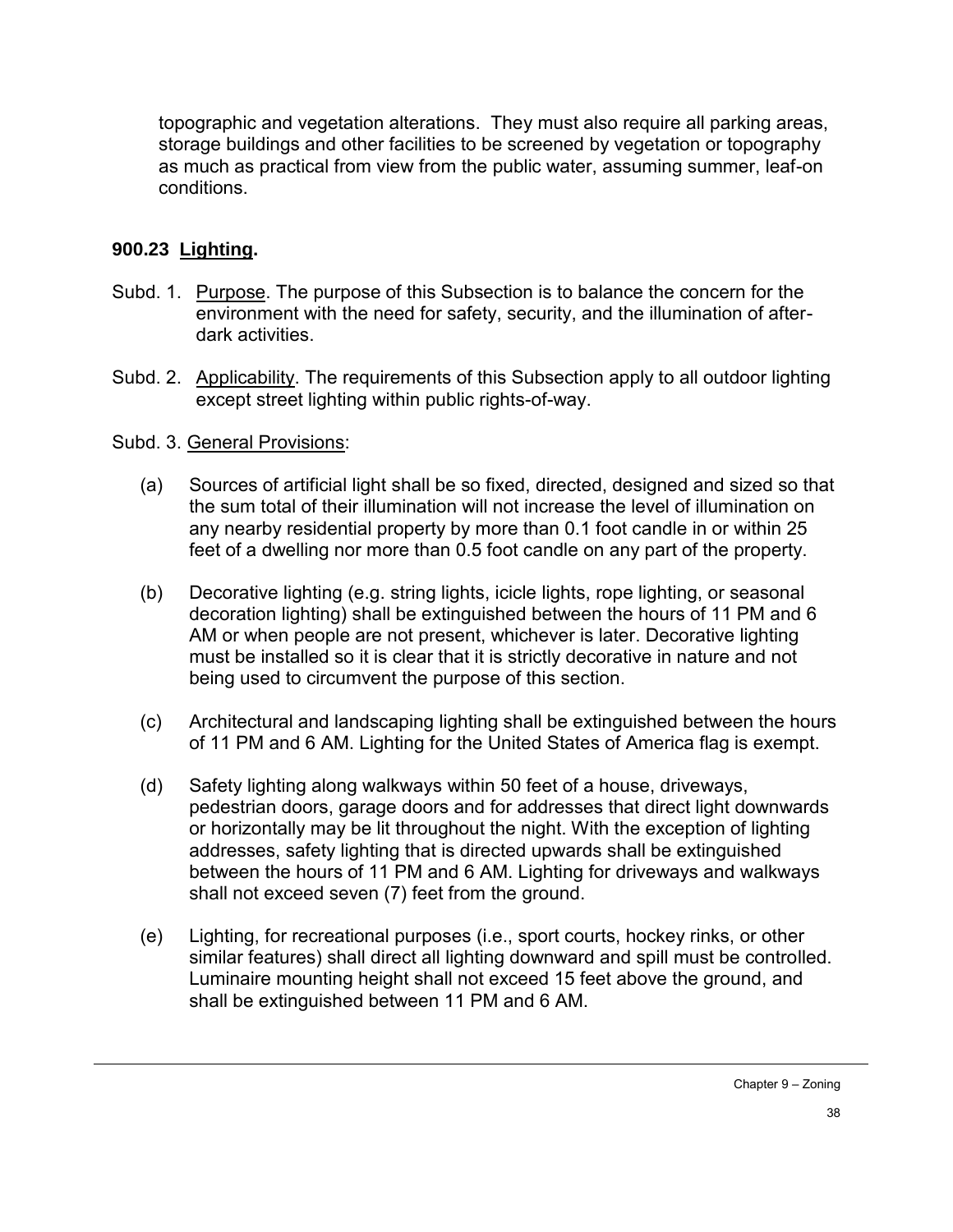## **900.24 Construction Site Management**

Subd 1. Purpose. The purpose of these requirements is to ensure the preparation and implementation of construction site management in order to limit the impact of construction on the immediate neighborhood.

Subd 2. General Regulations. All residential and commercial construction sites shall comply with the following:

- (a) Construction activity, as defined in Section 415.01, Subd. 2, and 900.02, Subd. 11 and commercial property maintenance activity as defined in Section 415.01, Subd. 3, and 900.02, Subd. 12, at any time other than the hours of 7:00 a.m. to 6:00 p.m. on weekdays and 9:00 a.m. to 6:00 p.m. on Saturdays and no such activity is permitted on Sundays or on the following public holidays: New Year's Day, Memorial Day, Independence Day, Labor Day, Thanksgiving Day and Christmas Day. Noise from equipment used during the removal of snow and generators and equipment used during power outages or other emergencies shall be exempt from the restrictions under this subsection.
- (b) No building material, temporary sanitary facilities or equipment may be placed within 10 feet from the edge of the street. All equipment shall be stored within the confines of the construction site. If necessary, a temporary property line fence will be required to ensure that no construction vehicles, materials or other debris encroaches onto adjacent properties. Public sidewalks must be left open and unobstructed at all times. Long-term (over five days) stockpiles of building supplies is prohibited. Temporary sanitary facilities shall be located no closer than 15 feet from an adjacent house.
- (c) The permit holder must repair any damage to public streets, sidewalks, boulevards (including trees), curbs, water shutoff valves, utility services, gutters, catch basins, manholes or sewers to the satisfaction of the Department of Public Works. If damage occurs to the foregoing, it must be repaired within three (3) working days after the damage occurs, unless the permit holder has received written permission from the Zoning Administrator to delay repairs to a later specified date.

Subd. 3. Additional Regulations. Regulations for all new construction or physical alteration of the structure envelope (i.e. the alteration of the footprint or height of an existing structure), shall comply with the following:

- (a) Prior to issuance of a building permit, permit holder shall submit a signed Construction Management Agreement.
- (b) The permit holder must furnish the City a cash escrow as required by Section 305 of the City Code prior to issuance of a building permit. The city may draw on the cash escrow to pay the costs it incurs in connection with the project, including but not limited to, repair to damaged streets and boulevards and boulevard trees, to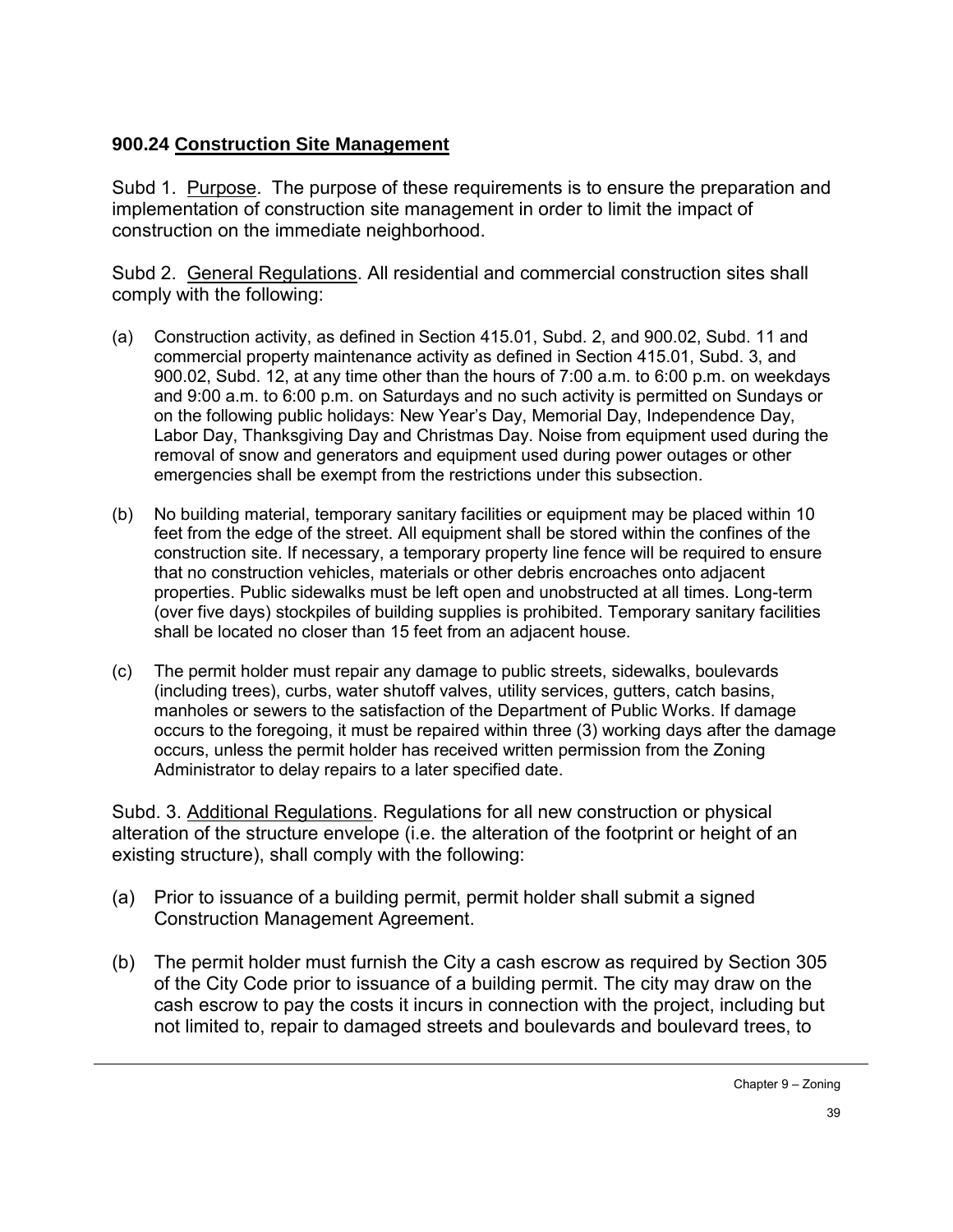remedy permit violations, or to reimburse the City for consultant fees. The City shall determine all of its costs, including both administrative and consulting services, at the rates normally charged by the City or its consultants according to City standards. If the City draws on the cash escrow, upon the City's demand the permit holder must deposit in escrow additional funds to restore the escrowed amount to \$5,000. The cash escrow must remain in place until the issuance of a certificate of occupancy.

- (c) The City Engineer will document the condition of the road surface in the vicinity of the access to the proposed project: 1) prior to the commencement of construction and, 2) before the refund of the escrow. A road condition inspection fee for this service shall be submitted to the City by the applicant as required by Section 305 of the City Code.
- (d) Prior to issuance of a building permit, City staff will notify all property owners within five hundred (500) feet of the proposed project, building time frame, proposed parking, building plans and contact information for the applicant.
- (e) Prior to issuance of a building permit, applicants shall provide evidence that the proper permits have been issued by the Minnehaha Creek Watershed District.
- (f) Onsite parking of construction vehicles and equipment will be provided to the extent feasible. If street parking is necessary, it must be done in coordination with the city. Parking will be limited to only those zones designated by city resolution.
- (g) All equipment shall be stored within the confines of the construction site. If necessary, a property line fence will be required to ensure that no construction vehicles, materials or other debris encroaches onto adjacent properties.
- (h) Dumpsters shall be located on site. If not possible, dumpsters on streets must be approved by Public Works. Dumpsters shall be removed only during approved construction hours.
- (i) Daily site clean up of debris and garbage is required.
- (j) Permit holder must thoroughly dampen demolition materials with water during demolition so as to prevent dust.
- (k) Daily street cleaning is required to remove all dirt, mud and debris from public streets.
- (l) The applicant shall submit a Stormwater and Construction Management Plan as outlined in Subdivision 4 of this Section.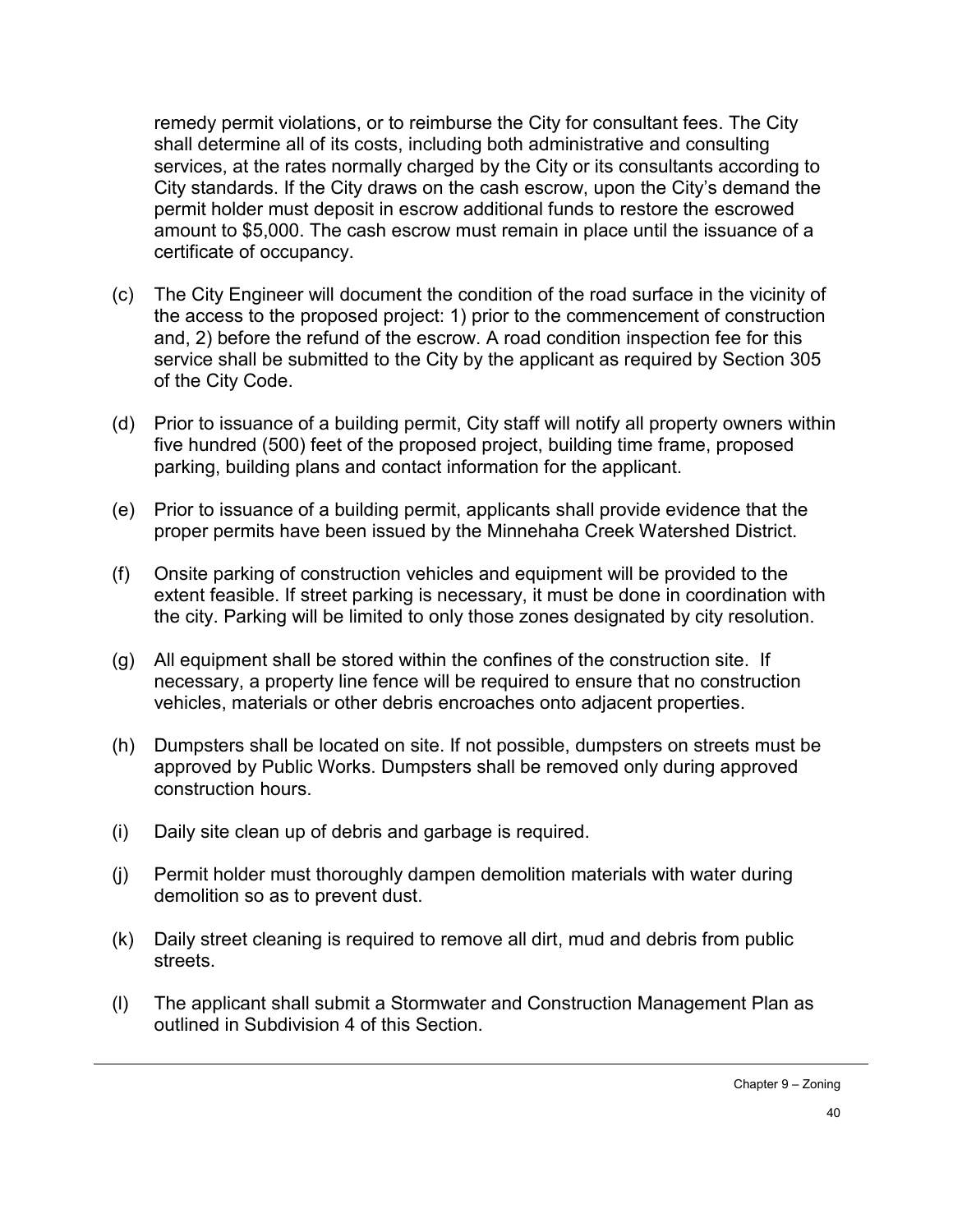Subd 4. Stormwater and Construction Management Plan. The Stormwater and Construction Management Plan is a stand-alone document and shall include the following:

- (a) A site plan showing:
	- 1. Site address.
	- 2. Names, addresses and telephone numbers of persons responsible for preparing and implementing the construction site management plan.
	- 3. Site property lines.
	- 4. Location of proposed buildings and structures on site.
	- 5. Identification and location of all significant natural boundaries/buffers to neighboring properties.
	- 6. Best Management Practices (BMPs) to minimize erosion and discharge of sediment and other pollutants.
	- 7. Location of soil stockpiling.
	- 8. Locations of the temporary toilet, if required, and dumpster.
	- 9. Site entrance and on-site parking areas, and/or proposed street parking plan.
- (b) A document describing the following:
	- 1) BMPs for dewatering activities.
	- 2) Schedule and procedures for site inspections and recording of rainfall events during construction.
	- 3) Schedule and procedures for maintenance of BMPs during construction.
	- 4) Management procedures for solid and hazardous waste.
	- 5) Schedules and procedures for final stabilization.
- (c) Waiver. Specific provisions of this ordinance may be waived by City Staff based on the scope and duration of the specific construction project.
- (d) Notification and Inspection. The applicant or its authorized agent shall notify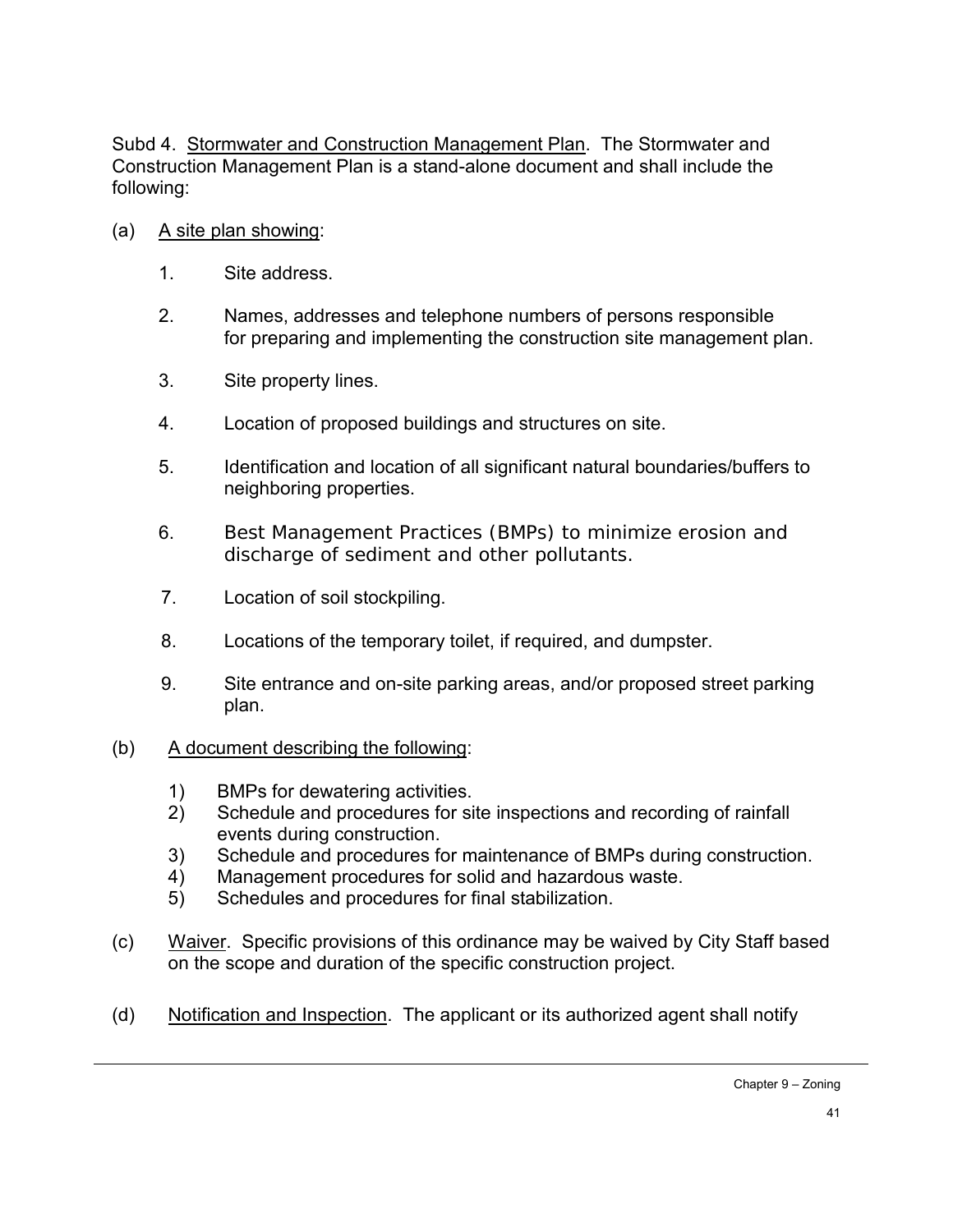the City on completing the installation of all property line and silt fencing. The applicant shall not proceed with site activity until the City has been notified and allowed two full business days to inspect the site and, as necessary, confer with applicant.

#### **900.25 Construction Site Runoff Control**

#### Subd. 1 Intent

To promote the health, safety and general welfare of the citizens of Woodland, Minnesota and protecting the City's environmental resources by reducing the discharge of pollutants into receiving water bodies, by requiring a sediment & erosion control program for construction activity as required the City of Woodland Storm Water Management Program Permit (Reference permit no. or indicate permit pending as appropriate).

#### Subd. 2 Findings

The City of Woodland hereby finds that uncontrolled land disturbing activity at construction sites are subject to soil erosion where sediment and other pollutants enter into receiving water bodies adversely affecting the public health, safety and general welfare by impacting water quality, creating nuisances, impairing or permanently damaging environmental resources and otherwise hindering the ability of the City of Woodland to provide adequate water, sewage, flood control and other community services.

#### Subd. 3 Purpose

The purpose of the ordinance is to promote, preserve and enhance the natural resources within the City of Woodland and protect them from adverse effects occasioned by poorly sited development or incompatible activities by regulating land disturbing activities that would have an adverse and potentially irreversible impact on water quality, environmentally sensitive land and surface water bodies; by minimizing conflicts and encouraging construction site runoff control through proper evaluation, assessment, design and implementation of a erosion and sediment control program for site disturbance or development.

#### Subd. 4 Definitions

For the purpose of this ordinance, the following terms, phrases, words and their derivatives shall have the meaning stated below. When inconsistent with the context, words used in the present tense include the future tense, words in the plural number include the singular number, and words in the singular number include the plural number. The word "shall" is always mandatory and not merely directive.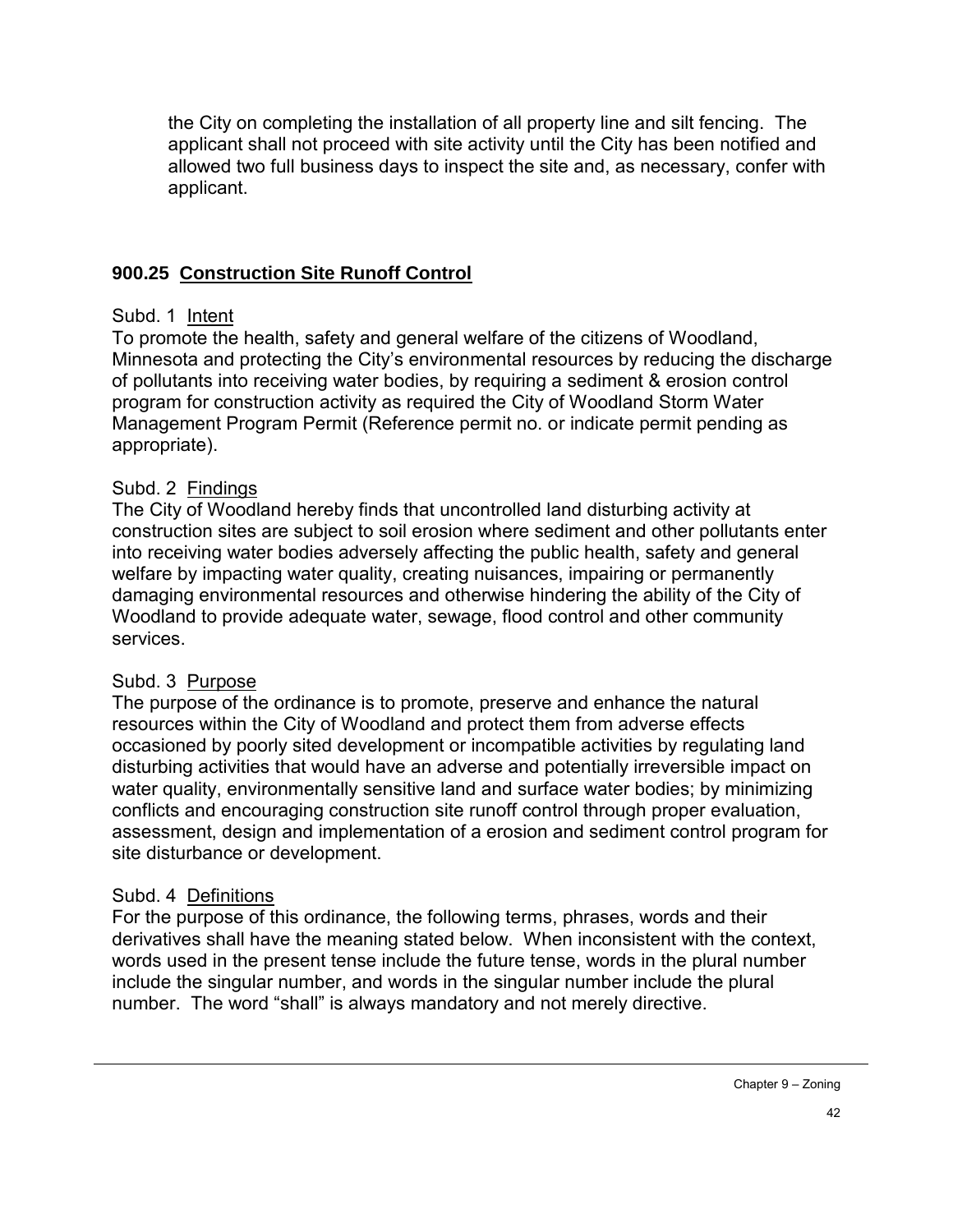- 1. "Applicant" any person who wishes to obtain a building permit, zoning or subdivision approval.
- 2. "Best Management Practices (BMPs)" means erosion and sediment control and water quality management practices that are the most effective and practicable means of controlling, preventing, and minimizing degradation of surface water, including avoidance of impacts, construction-phasing, minimizing the length of time soil areas are exposed, prohibitions, and other management practices published by state or designated area-wide planning agencies.

Individual BMPs are described in the current version of Protecting Water Quality in Urban Areas, Minnesota Pollution Control Agency 2000. BMPs must be adapted to the site and can be adopted from other sources. However, they must be similar in purpose and at least as effective and stringent as MPCA's BMPs. (Other sources include manufacturers specifications, Storm Water Management for Construction Activities: Developing Pollution Prevention Plans and Best Management Practices, U.S. Environmental Protection Agency 1992, and Erosion Control Design Manual, Minnesota Department of Transportation, et al, 1993).

- 3. "Commissioner" means the Commissioner of the Minnesota Pollution Control Agency or the Commissioner's designee.
- 4. "Common Plan of Development or Sale" means a contiguous area where multiple separate and distinct land disturbing activities may be taking place at different times, on different schedules, but under one proposed plan. One plan is broadly defined to include design, permit application, advertisement or physical demarcation indicating that land-disturbing activities may occur.
- 5. "Construction Activity" includes construction activity as defined in 40 C.F.R. part 122.26(b)(14)(x) and small construction activity as defined in 40 C.F.R. part 122.26(b)(15). This includes a disturbance to the land that results in a change in the topography, existing soil cover (both vegetative and non-vegetative), or the existing soil topography that may result in accelerated storm water runoff, leading to soil erosion and movement of sediment into surface waters or drainage systems. Examples of construction activity may include clearing, grading, filling and excavating. Construction activity includes the disturbance of less than one acre of total land area that is a part of a larger common plan of development or sale if the larger common plan will ultimately disturb one (1) acre or more.
- 6. "Dewatering" means the removal of water for construction activity. It can be a discharge of appropriated surface or groundwater to dry and/or solidify a construction site. It may require Minnesota Department of Natural Resources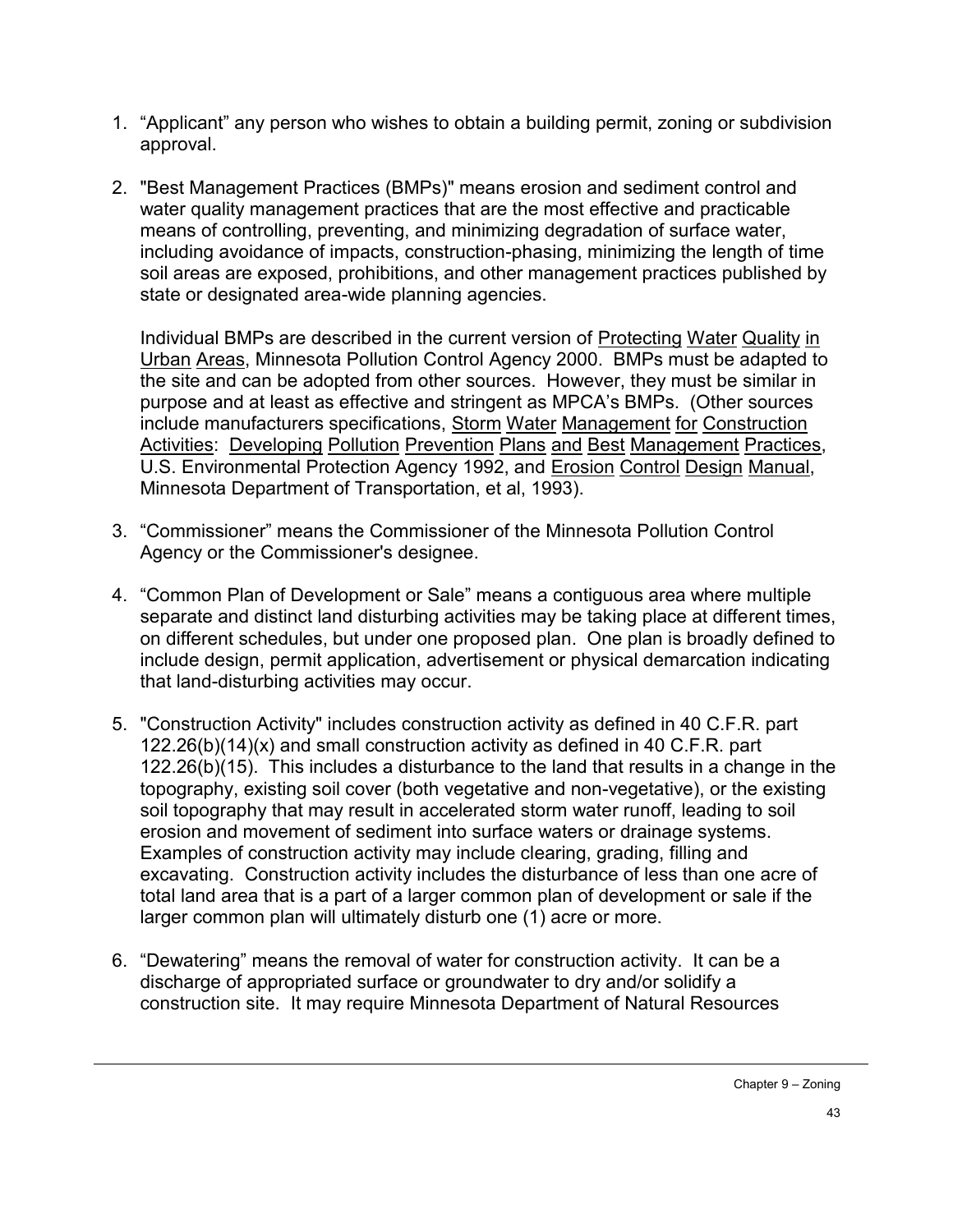permits to be appropriated and if contaminated may require other MPCA permits to be discharged.

- 7. "Energy Dissipation" means methods employed at pipe outlets to prevent erosion. Examples include, but are not limited to: concrete aprons, riprap, splash pads, and gabions that are designed to prevent erosion.
- 8. "Erosion Prevention" means measures employed to prevent erosion including but not limited to: soil stabilization practices, limited grading, mulch, temporary or permanent cover, and construction phasing.
- 9. "Final Stabilization" means that either:
	- a. All soil disturbing activities at the site have been completed and a uniform (e.g., evenly distributed, without large bare areas) perennial vegetative cover with a density of 70% of the native background vegetative cover for the area has been established on all unpaved areas and areas not covered by permanent structures, or equivalent permanent stabilization measures (such as the use of riprap, gabions, or geotextiles) have been employed;
	- b. For individual lots in residential construction by either: (a) The homebuilder completing final stabilization as specified above, or (b) the homebuilder establishing temporary stabilization including perimeter controls for an individual lot prior to occupation of the home by the homeowner and informing the homeowner of the need for, and benefits of, final stabilization. (Homeowners typically have an incentive to put in the landscaping functionally equivalent to final stabilization as quick as possible to keep mud out of their homes and off sidewalks and driveways.); or
- 10. "General Contractor" means the party who signs the construction contract with the owner to construct the project described in the final plans and specifications. Where the construction project involves more than one contractor, the general contractor will be the party responsible for managing the project on behalf of the owner. In some cases, the owner may be the general contractor. In these cases, the owner may contract an individual as the operator who would become the Co-Permittee.
- 11. "Impervious Surface" means a constructed hard surface that either prevents or retards the entry of water into the soil and causes water to run off the surface in greater quantities and at an increased rate of flow than prior to development. Examples include rooftops, sidewalks, patios, driveways, parking lots, storage areas, and concrete, asphalt, or gravel roads.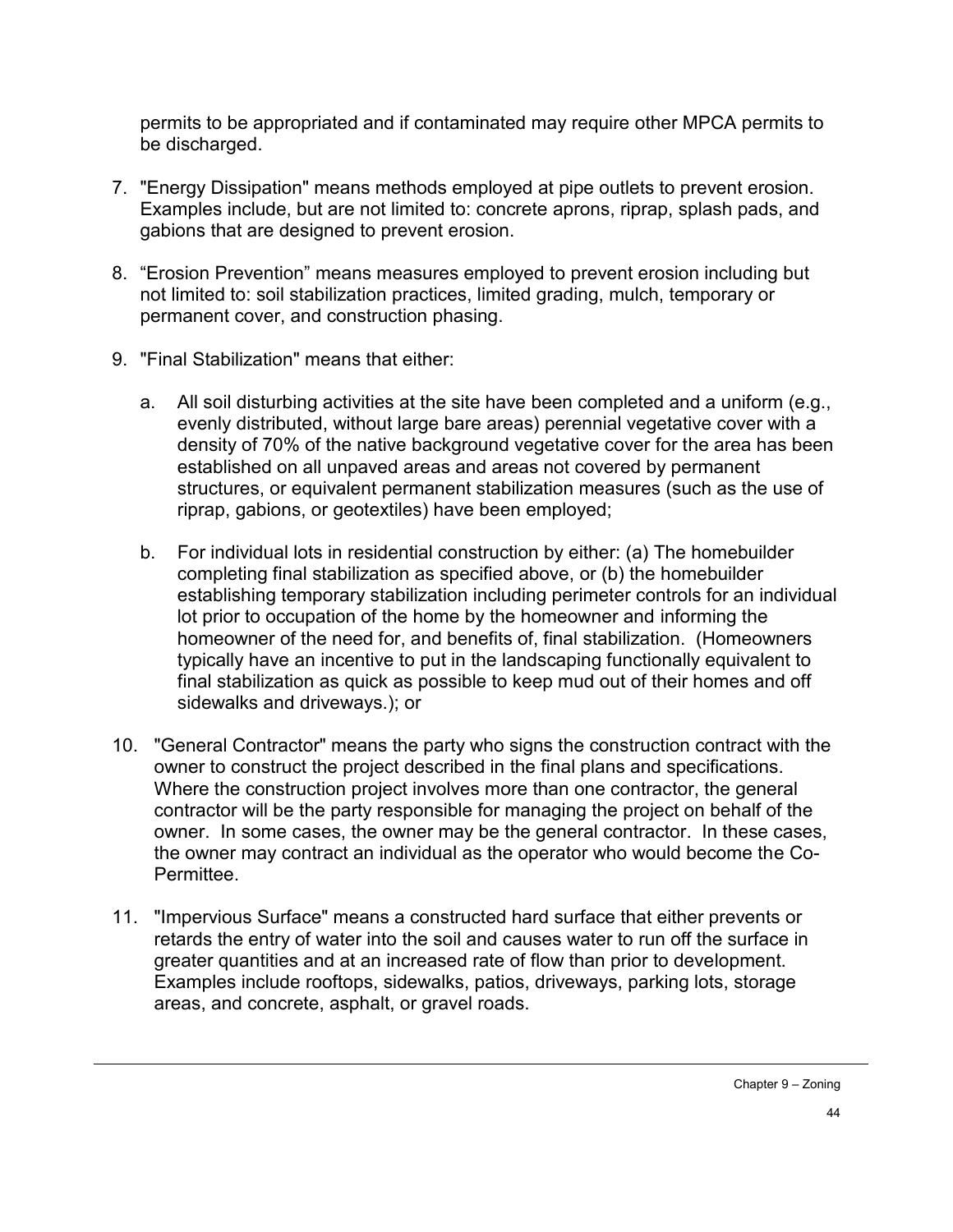- 12. "National Pollutant Discharge Elimination System (NPDES)" means the program for issuing, modifying, revoking, reissuing, terminating, monitoring, and enforcing permits under the Clean Water Act (Sections 301, 318, 402, and 405) and United States Code of Federal Regulations Title 33, Sections 1317, 1328, 1342, and 1345..
- 13. "Normal Wetted Perimeter" means the area of a conveyance, such as a ditch, channel, or pipe that is in contact with water during flow events that are expected to occur once every year.
- 14. "Notice of Termination" means notice to terminate coverage under this permit after construction is complete, the site has undergone final stabilization, and maintenance agreements for all permanent facilities have been established, in accordance with all applicable conditions of General Permit Authorization to Discharge Storm Water Permit Associated with Construction Activities (MN R100001). Notice of Termination forms are available from the MPCA.
- 15. "Operator" means the person (usually the general contractor), designated by the owner, who has day to day operational control and/or the ability to modify project plans and specifications related to the SWPPP. The person must be knowledgeable in those areas of the permit for which the operator is responsible, (MN R100001: Part II.B. and Part IV.) and must perform those responsibilities in a workmanlike manner.
- 16. "Owner" means the person or party possessing the title of the land on which the construction activities will occur; or if the construction activity is for a lease holder, the party or individual identified as the lease holder; or the contracting government agency responsible for the construction activity.
- 17. "Permanent Cover" means final stabilization. Examples include grass, gravel, asphalt, and concrete.
- 18. "Permittee" means a person or persons, firm, or governmental agency or other institution that signs the application submitted to the MPCA and is responsible for compliance with the terms and conditions of this permit.
- 19. "Saturated Soil" means the highest seasonal elevation in the soil that is in a reduced chemical state because of soil voids being filled with water. Saturated soil is evidenced by the presence of redoximorphic features or other information.
- 20. "Sediment Control" means methods employed to prevent sediment from leaving the site. Sediment control practices include silt fences, sediment traps, earth dikes, drainage swales, check dams, subsurface drains, pipe slope drains, storm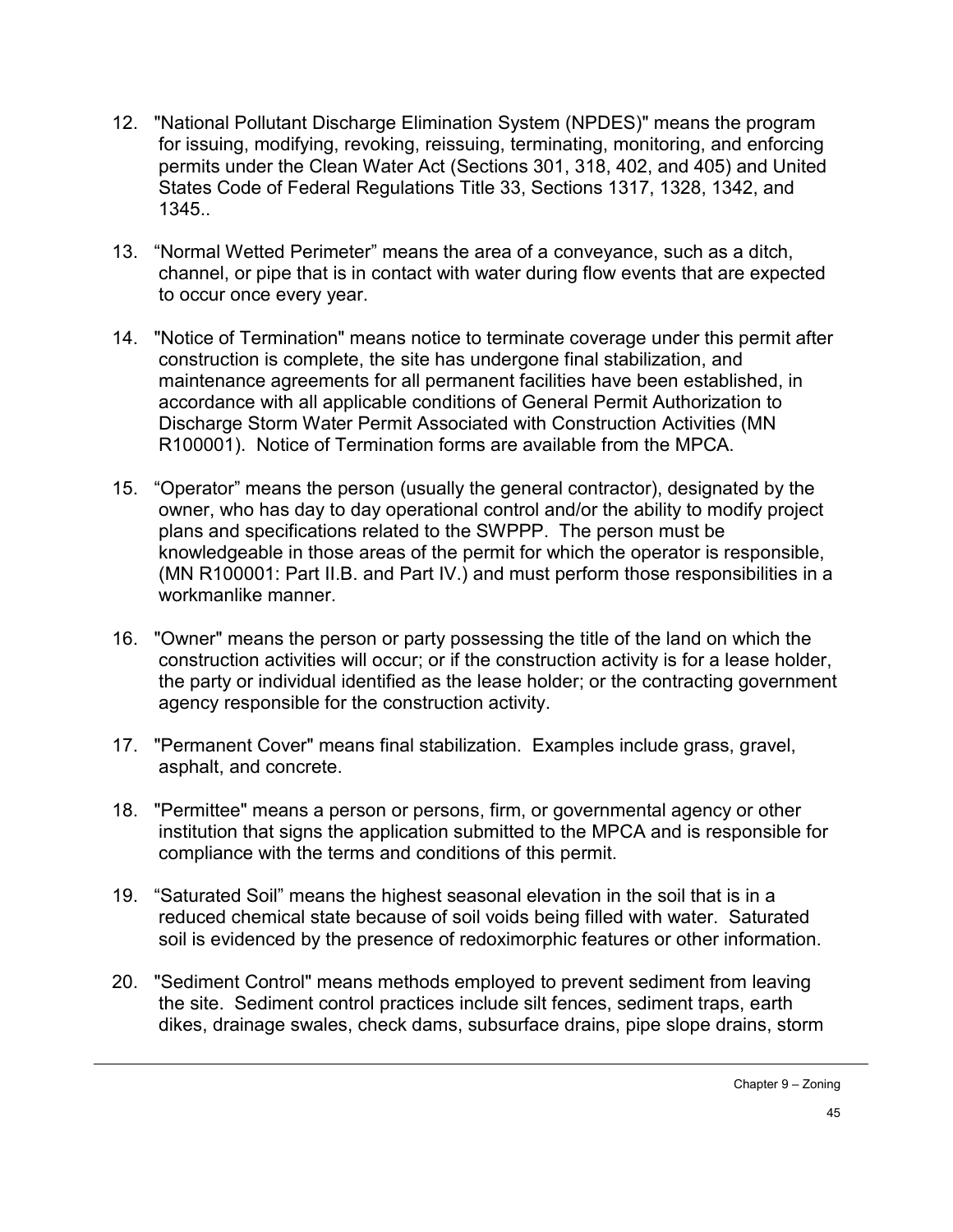drain inlet protection, and temporary or permanent sedimentation basins.

- 21. "Small Construction Activity" means small construction activity as defined in 40 C.F.R. part 122.26(b)(15). Small construction activities include clearing, grading and excavating that result in land disturbance of equal to or greater than one acre and less than five acres. Small construction activity includes the disturbance of less than one (1) acre of total land area that is part of a larger common plan of development or sale if the larger common plan will ultimately disturb equal to or greater than one and less than five (5) acres.
- 22. "Stabilized" means the exposed ground surface has been covered by appropriate materials such as mulch, staked sod, riprap, wood fiber blanket, or other material that prevents erosion from occurring. Grass seeding is not stabilization.
- 23. "Standard Plates" means general drawings having or showing similar characteristics or qualities that are representative of a construction practice or activity.
- 24. "Storm water" is defined under Minn. R. 7077.0105, subp. 41(b), and includes precipitation runoff, storm water runoff, snow melt runoff, and any other surface runoff and drainage.
- 25. "Storm Water Pollution Prevention Plan" means a plan for storm water discharge that includes erosion prevention measures and sediment controls that, when implemented, will decrease soil erosion on a parcel of land and decrease off-site nonpoint pollution.
- 26. "Surface Water or Waters" means all streams, lakes, ponds, marshes, wetlands, reservoirs, springs, rivers, drainage systems, waterways, watercourses, and irrigation systems whether natural or artificial, public or private.
- 27. "Temporary Erosion Protection" means methods employed to prevent erosion. Examples of temporary cover include; straw, wood fiber blanket, wood chips, and erosion netting.
- 28. "Underground Waters" means water contained below the surface of the earth in the saturated zone including, without limitation, all waters whether under confined, unconfined, or perched conditions, in near surface unconsolidated sediment or regolith, or in rock formations deeper underground. The term ground water shall be synonymous with underground water.
- 29. "Waters of the State" (as defined in Minn. Stat. § 115.01, subd. 22) means all streams, lakes, ponds, marshes, watercourses, waterways, wells, springs,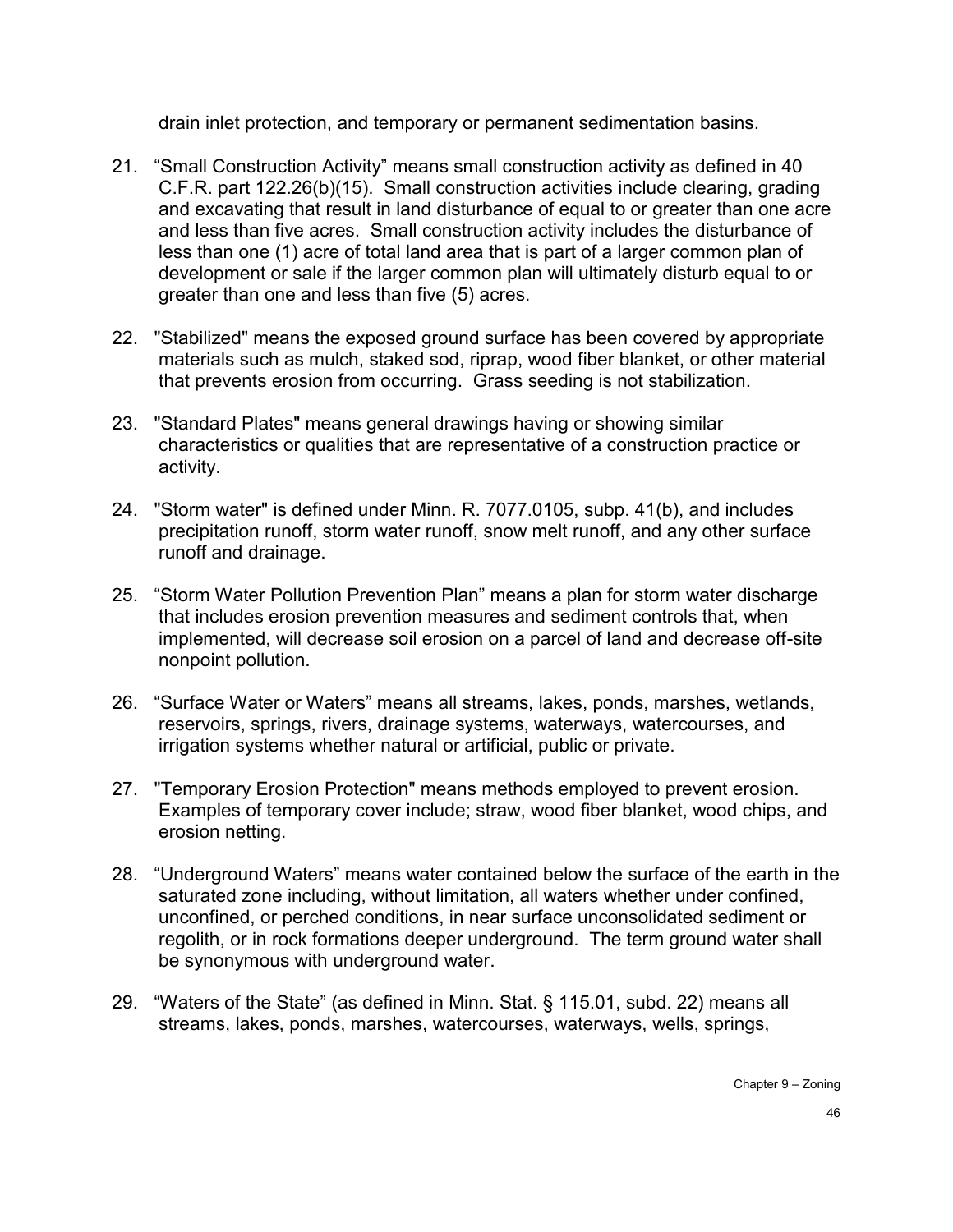reservoirs, aquifers, irrigation systems, drainage systems and all other bodies or accumulations of water, surface or underground, natural or artificial, public or private, which are contained within, flow through, or border upon the state or any portion thereof.

- 30. "Water Quality Volume" means ½ inch of runoff from the new impervious surfaces created by this project and is the volume of water to be treated in the permanent storm water management system, as required by this permit except as provided in Appendix A.C.2.
- 31. "Wetland" or "Wetlands" is defined in Minn. R. 7050.0130, subp. F and includes those areas that are inundated or saturated by surface water or groundwater at a frequency and duration sufficient to support, and that under normal circumstances do support, a prevalence of vegetation typically adapted for life in saturated soil conditions. Wetlands generally include swamps, marshes, bogs, and similar areas. Constructed wetlands designed for wastewater treatment are not waters of the state. Wetlands must have the following attributes:
	- a. A predominance of hydric soils;
	- b. Inundated or saturated by surface water or groundwater at a frequency and duration sufficient to support a prevalence of hydrophytic vegetation typically adapted for life in a saturated soil condition; and
	- c. Under normal circumstances support a prevalence of such vegetation.

#### Subd. 5 Scope and effect

- A. Applicability. Every applicant for a building permit, subdivision approval, or a permit to allow land disturbing activities greater than or equal to one acre or part of a larger common plan or development greater or equal to one acre or smaller area where the Zoning Administrator determines the activity poses a risk to water resources must submit a storm water pollution prevention plan to the Zoning Administrator. No building permit, Subdivision approval, or permit to allow land disturbing activities shall be issued until approval of the storm water pollution prevention plan or a waiver of the approval requirement has been obtained in strict conformance with the provisions of this ordinance. The provisions of Subd. 6.B of this ordinance apply to all land, public or private. Nothing in this ordinance shall relieve the applicant of other County, State, Federal or local watershed district requirements that may be applicable to the applicants proposed activities.
- B. Exemptions. The provisions of this ordinance do not apply to: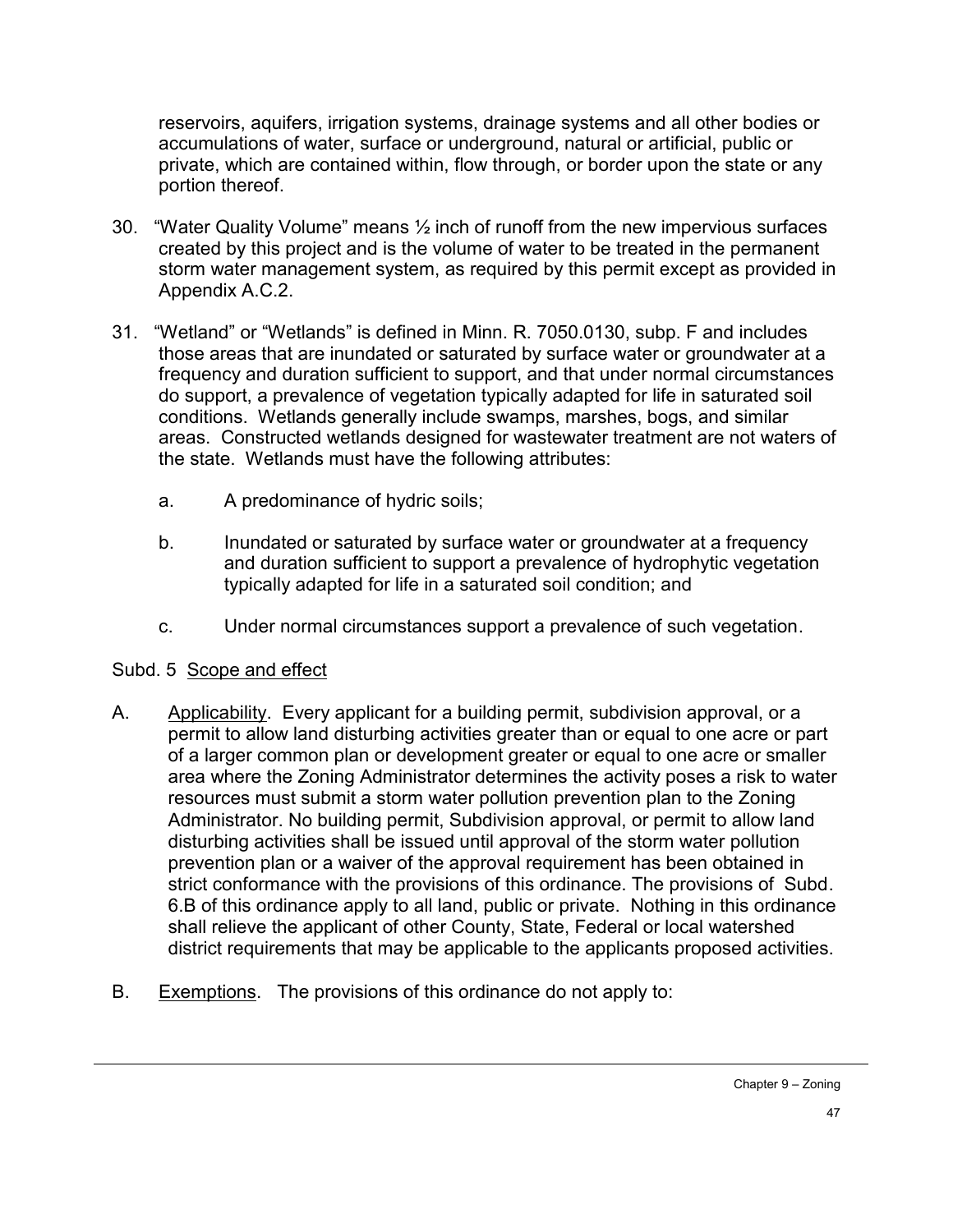- 1. Any part of a Subdivision if a plat for the Subdivision has been approved by the City Council on or before the effective date of this ordinance;
- 2. A lot for which a building permit has been approved on or before the effective date of this ordinance;
- 3. Installation of fence, sign, telephone, and electric poles and other kinds of posts or poles; or
- 4. Emergency work to protect life, limb or property.
- 5. Tilling, planting, or harvesting of agricultural, horticultural, or cultural (forestry) crops.
- 6. Minor land disturbance activities such as home gardens and an individual's home landscaping, repairs and maintenance work.
- 7. Additions or modifications to existing single family structure which result in creating under five thousand (5,000) square feet of exposed soil or impervious surface and/or is part of a larger common development plan.

### Subd. 6 Storm water pollution prevention plan submittal procedures

A. Application. A copy of the written application for General Permit Authorization to Discharge Storm Water Permit Associated with Construction Activities (MN R100001) and all supporting documentation including a copy of the proposed storm water pollution prevention plan, including evidence of the permit fee payment, and/or the application requirements of the Minnehaha Creek Watershed District as applicable shall be filed with the City and shall include a statement indicating the grounds upon which the approval is requested, that the proposed use permitted by right or as an exception in the underlying zoning district, and adequate evidence showing that the proposed use will conform to the standards set forth in this ordinance. Prior to applying for approval of a storm water pollution prevention plan, an applicant may have the storm water pollution prevention plan reviewed by the appropriate departments of the City.

Two sets of clearly legible blue or black lined copies of drawings and required information shall be submitted to the Zoning Administrator and shall be accompanied by a receipt from the City Clerk evidencing the payment of all required fees for processing and/or financial securities in accordance with the City. The permit letter and certification acknowledging permit coverage under General Permit MN R10001 from Minnesota Pollution Control Agency Shall also be submitted upon receipt. Drawings shall be prepared to a scale appropriate to the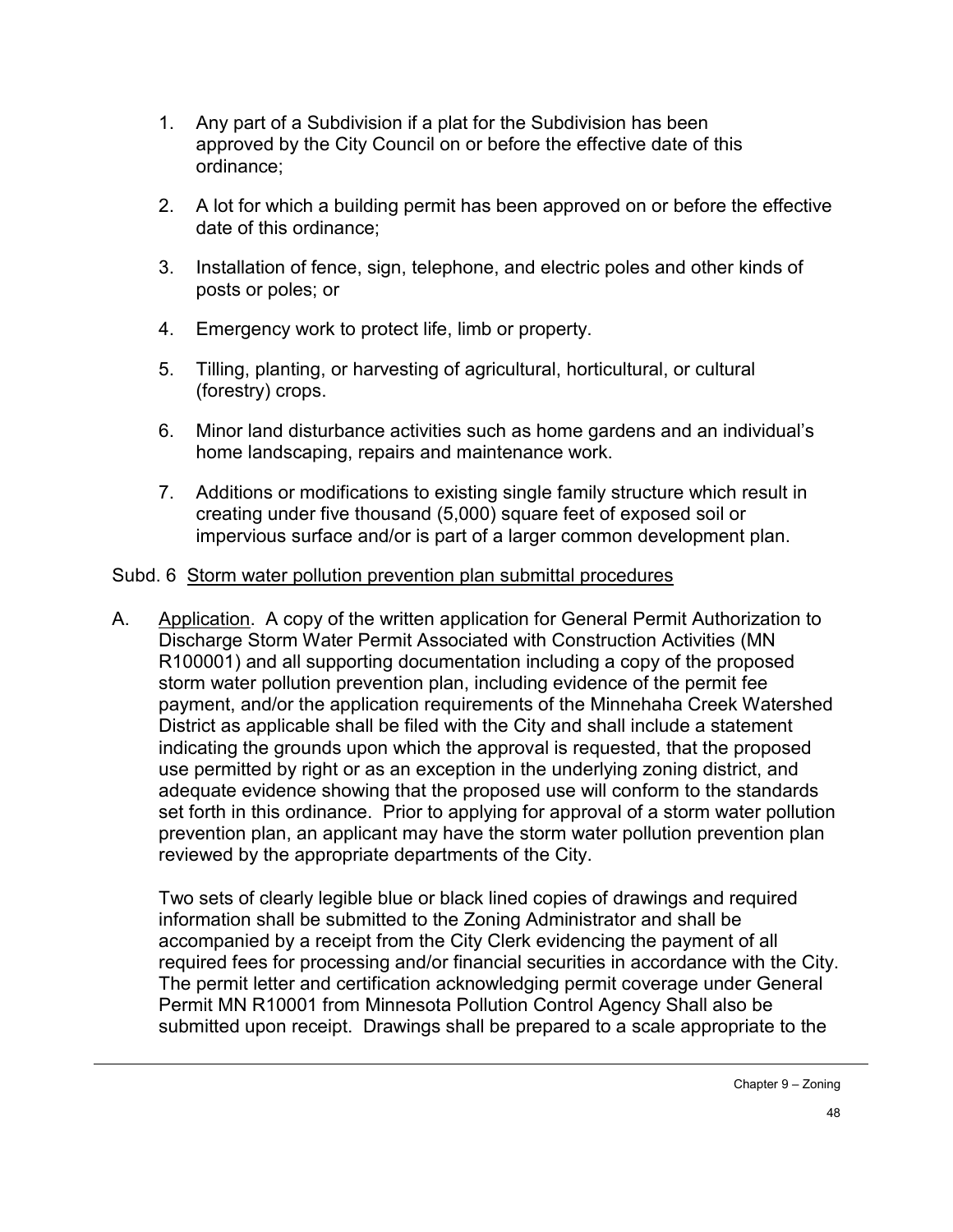site of the project and suitable for the review to be performed. At a minimum, the scale shall be 1 inch equals 100 feet.

B. Storm water pollution prevention plan. At a minimum, the storm water pollution prevention plan shall fully comply with the requirement of Parts III and IV of General Permit Authorization to Discharge Storm Water Associated with Construction Activity, Permit No. MN R100001. All submissions and notifications required Permit No. MN R100001 shall also be submitted to the Zoning **Administrator** 

### Subd. 7 Enforcement Procedures

- A. Right of Entry. The applicant shall promptly allow the city and their authorized representatives, upon presentation of credentials to:
	- 1) Enter upon the permitted site for the purpose of obtaining information, examination of records, conducting investigations, inspections or surveys.
	- 2) Bring such equipment upon the permitted site as is necessary to conduct such surveys and investigations.
	- 3) Examine and copy any books, papers, records, or memoranda pertaining to activities or records required to be kept under the terms and conditions of this permitted site.
	- 4) Inspect the storm water pollution control measures.
	- 5) Sample and monitor any items or activities pertaining to storm water pollution control measures.
	- 6) Any temporary or permanent obstruction to the safe and easy access of such an inspection shall be promptly removed upon the inspector's request. The cost of providing such access shall be born by the applicant.
- B. Warning letter. If upon inspection by the City or designated representative, the applicant fails to implement the erosion and sediment control practices outlined in the approved stormwater pollution prevention plan or minimum BMP standards outlined in Subd. 6B, the City will notify the applicant with a letter of warning which outlines the issues of noncompliance and a timeline for completion of any work to bring the site into compliance.
- C. Action Against the Financial Security. If appropriate actions by the applicant have not been completed within 7 days after notification by the City, the City